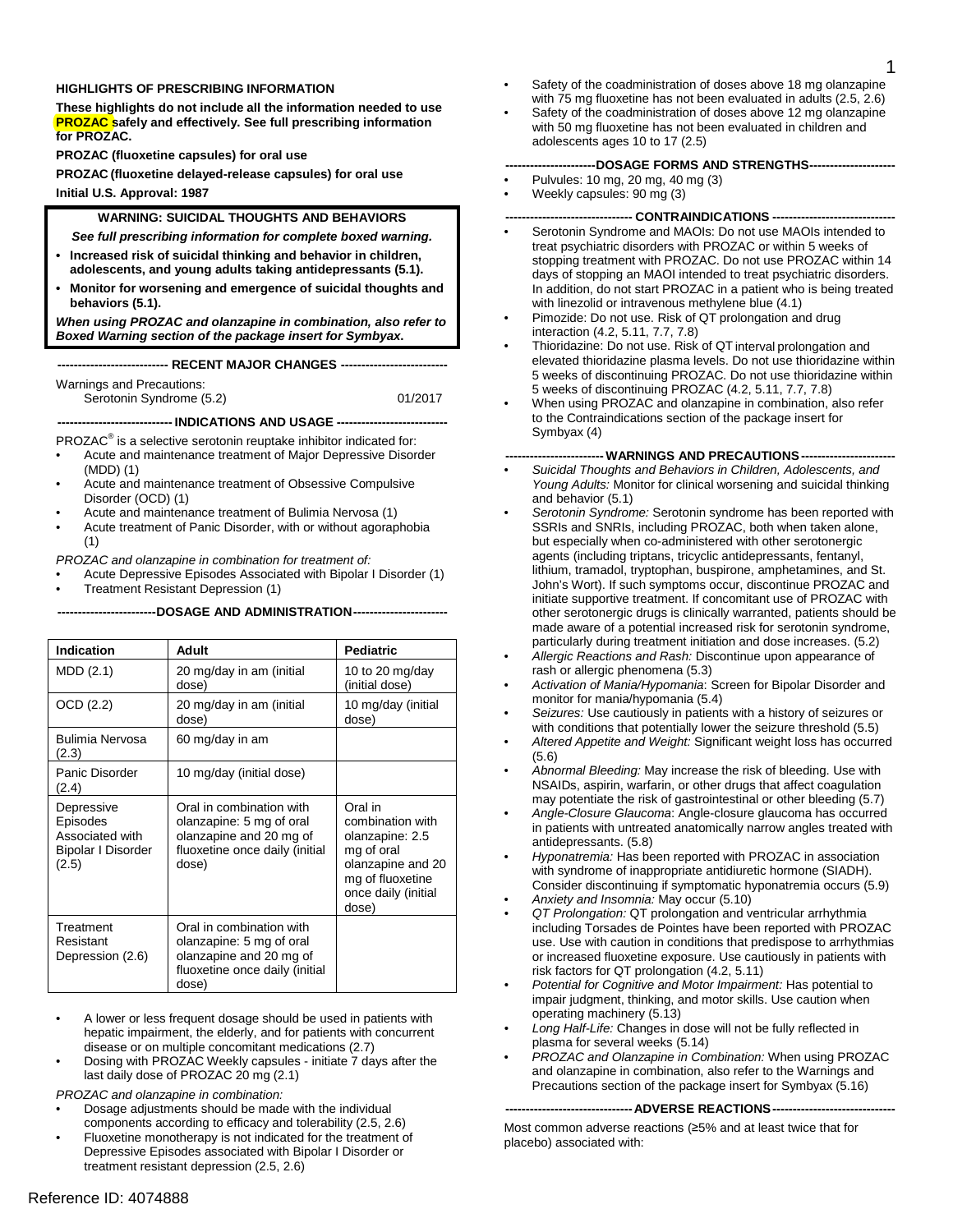Major Depressive Disorder, Obsessive Compulsive Disorder, Bulimia, pharyngitis, rash, sinusitis, somnolence, sweating, tremor, and Panic Disorder: abnormal dreams, abnormal ejaculation, anorexia, anxiety, asthenia, diarrhea, dry mouth, dyspepsia, flu syndrome, impotence, insomnia, libido decreased, nausea, nervousness, vasodilatation, and yawn (6.1)

 Reactions section of the package insert for Symbyax (6) PROZAC and olanzapine in combination – Also refer to the Adverse

**To report SUSPECTED ADVERSE REACTIONS, contact Eli Lilly and Company at 1-800-LillyRx (1-800-545-5979) or FDA at 1-800 FDA-1088 or** *www.fda.gov/medwatch* 

#### **--- DRUG INTERACTIONS --**

- • *Monoamine Oxidase Inhibitors (MAOIs):* (2.9, 2.10, 4.1, 5.2)
- Drugs Metabolized by CYP2D6: Fluoxetine is a potent inhibitor of CYP2D6 enzyme pathway (7.7)
- coadministration with PROZAC or when PROZAC has been • *Tricyclic Antidepressants (TCAs):* Monitor TCA levels during recently discontinued (5.2, 7.7)
- combination with other centrally acting drugs (7.2) **CNS Acting Drugs: Caution should be used when taken in**
- Benzodiazepines: Diazepam increased t<sup>1</sup>/<sub>2</sub>, alprazolam further psychomotor performance decrement due to increased levels (7.7)
- Antipsychotics: Potential for elevation of haloperidol and clozapine levels (7.7)
- Anticonvulsants: Potential for elevated phenytoin and carbamazepine levels and clinical anticonvulsant toxicity (7.7)

# **FULL PRESCRIBING INFORMATION: CONTENTS\***

# **WARNING: SUICIDAL THOUGHTS AND BEHAVIORS**

#### **1 INDICATIONS AND USAGE**

#### **2 DOSAGE AND ADMINISTRATION**

- 2.1 Major Depressive Disorder<br>2.2 Obsessive Compulsive Disc
- **Obsessive Compulsive Disorder**
- 2.3 Bulimia Nervosa<br>2.4 Panic Disorder
- Panic Disorder
- 2.5 PROZAC and Olanzapine in Combination: Depressive Episodes Associated with Bipolar I Disorder
- 2.6 PROZAC and Olanzapine in Combination: Treatment Resistant Depression
- 2.7 Dosing in Specific Populations
- 2.8 Discontinuation of Treatment
- 2.9 Switching a Patient To or From a Monoamine Oxidase Inhibitor (MAOI) Intended to Treat Psychiatric Disorders
- 2.10 Use of PROZAC with Other MAOIs such as Linezolid or Methylene Blue

#### **3 DOSAGE FORMS AND STRENGTHS**

#### **4 CONTRAINDICATIONS**

4.1 Monoamine Oxidase Inhibitors (MAOIs)<br>4.2 Other Contraindications **Other Contraindications** 

# **5 WARNINGS AND PRECAUTIONS**<br>5.1 **Suicidal Thoughts and Beha**

- Suicidal Thoughts and Behaviors in Children, Adolescents, and Young Adults
- 5.2 Serotonin Syndrome<br>5.3 Allergic Reactions are
- 5.3 Allergic Reactions and Rash<br>5.4 Screening Patients for Bipola
- Screening Patients for Bipolar Disorder and Monitoring for Mania/Hypomania
- 5.5 Seizures
- 5.6 Altered Appetite and Weight<br>5.7 Abnormal Bleeding
- Abnormal Bleeding
- 5.8 Angle-Closure Glaucoma<br>5.9 Hyponatremia
- Hyponatremia
- 5.10 Anxiety and Insomnia<br>5.11 QT Prolongation
- QT Prolongation
- 5.12 Use in Patients with Concomitant Illness
- 5.13 Potential for Cognitive and Motor Impairment
- 5.14 Long Elimination Half-Life
- 5.15 Discontinuation Adverse Reactions
- 5.16 PROZAC and Olanzapine in Combination

#### **6 ADVERSE REACTIONS**

6.1 Clinical Trials Experience

- • *Serotonergic Drugs:* (2.9, 2.10, 4.1, 5.2)
- *Drugs that Interfere with Hemostasis (e.g. NSAIDs, Aspirin, Warfarin):* May potentiate the risk of bleeding (7.4)
- **Drugs Tightly Bound to Plasma Proteins: May cause a shift in** plasma concentrations (7.6, 7.7)
- to the Drug Interactions section of the package insert for Symbyax Olanzapine: When used in combination with PROZAC, also refer (7.7)
- **•** Drugs that Prolong the QT Interval: Do not use Prozac with other drugs that prolong the QT interval (4.2, 5.11, 7.7, 7.8) thioridazine or pimozide. Use with caution in combination with

#### **----USE IN SPECIFIC POPULATIONS----**

- • *Pregnancy:* PROZAC should be used during pregnancy only if the potential benefit justifies the potential risks to the fetus (8.1)
- • *Nursing Mothers:* Breast feeding is not recommended (8.3)
- effectiveness of PROZAC and olanzapine in combination in Pediatric Use: Safety and effectiveness of PROZAC in patients <8 years of age with Major Depressive Disorder and <7 years of age with OCD have not been established. Safety and patients <10 years of age for depressive episodes associated with Bipolar I Disorder have not been established. (8.4)
- Hepatic Impairment: Lower or less frequent dosing may be appropriate in patients with cirrhosis (8.6)

#### **See 17 for PATIENT COUNSELING INFORMATION and FDAapproved Medication Guide.**

 **Revised: 03/2017** 

2

- 6.2 Other Reactions
- 6.3 Postmarketing Experience

# **7 DRUG INTERACTIONS**<br>7.1 Monoamine Oxid

- 7.1 Monoamine Oxidase Inhibitors (MAOI)<br>7.2 CNS Acting Drugs
- CNS Acting Drugs
- 7.3 Serotonergic Drugs<br>7.4 Drugs that Interfere
- Drugs that Interfere with Hemostasis (e.g., NSAIDS, Aspirin, Warfarin)
- 7.5 Electroconvulsive Therapy (ECT)
- 7.6 Potential for Other Drugs to affect PROZAC
- 7.7 Potential for PROZAC to affect Other Drugs
- 7.8 Drugs that Prolong the QT Interval

#### **8 USE IN SPECIFIC POPULATIONS**

- 8.1 Pregnancy
- 8.2 Labor and Delivery<br>8.3 Nursing Mothers
- 8.3 Nursing Mothers<br>8.4 Pediatric Use
- Pediatric Use
- 8.5 Geriatric Use<br>8.6 Henatic Impa
- Hepatic Impairment
- **9 DRUG ABUSE AND DEPENDENCE**  Dependence
- **10 OVERDOSAGE** 
	-
	- 10.1 Human Experience 10.2 Animal Experience
	- 10.3 Management of Overdose
- **11 DESCRIPTION**
- 
- **12 CLINICAL PHARMACOLOGY**<br>12.1 Mechanism of Action 12.1 Mechanism of Action<br>12.2 Pharmacodynamics
	- Pharmacodynamics
	- 12.3 Pharmacokinetics
	- 12.4 Specific Populations
- **13 NONCLINICAL TOXICOLOGY** 
	- 13.1 Carcinogenesis, Mutagenesis, Impairment of Fertility 13.2 Animal Toxicology and/or Pharmacology
- **14 CLINICAL STUDIES** 
	- Major Depressive Disorder
	- 14.2 Obsessive Compulsive Disorder<br>14.3 Bulimia Nervosa
	- Bulimia Nervosa
	- 14.4 Panic Disorder
- **16 HOW SUPPLIED/STORAGE AND HANDLING** 
	- 16.1 How Supplied
	- 16.2 Storage and Handling
- **17 PATIENT COUNSELING INFORMATION**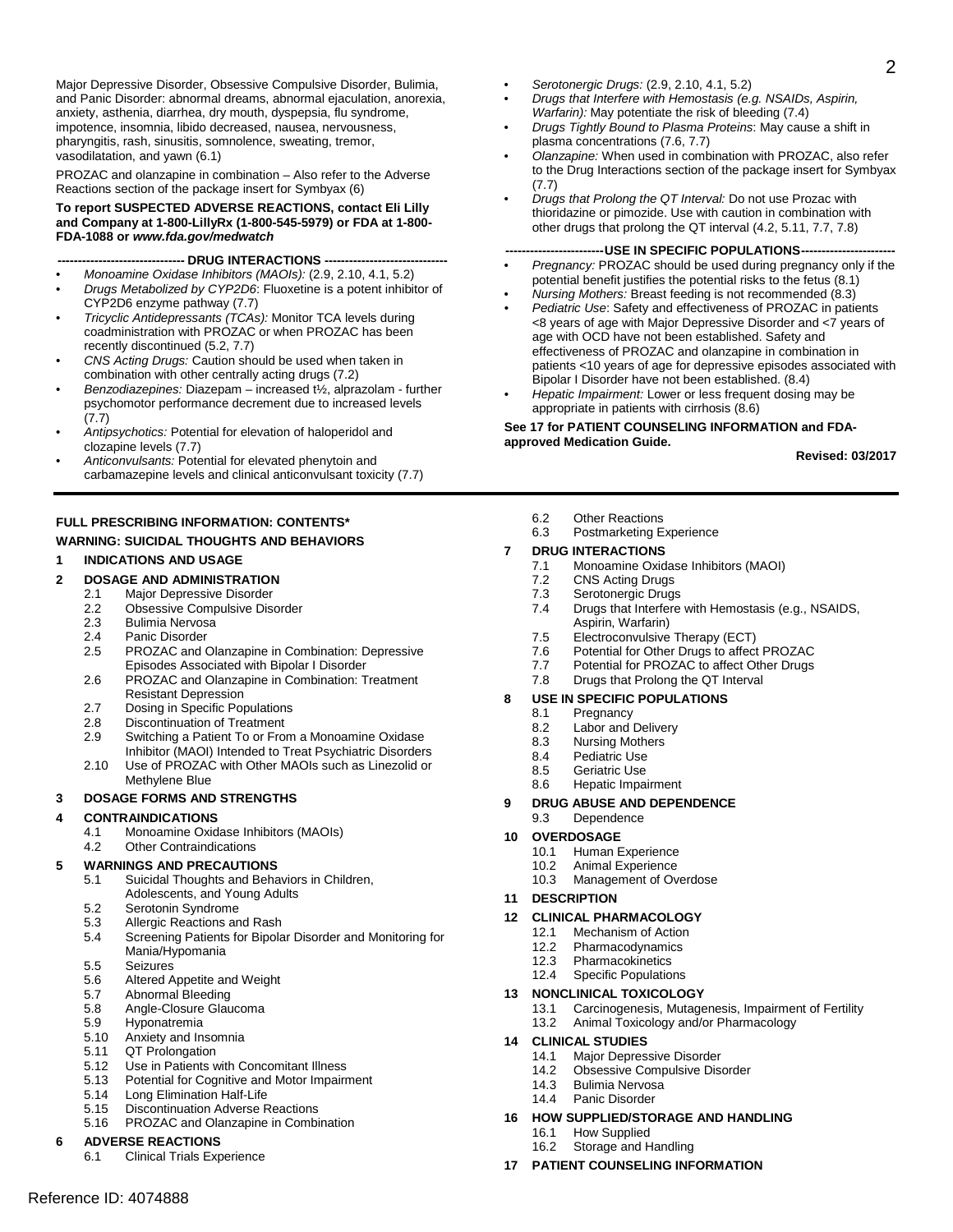- 17.1 General Information
- Suicidal Thoughts and Behaviors in Children, Adolescents, and Young Adults
- 17.3 Serotonin Syndrome
- 17.4 Allergic Reactions and Rash 17.4 Allergic Reactions a<br>17.5 Abnormal Bleeding
- 
- 17.6 Angle-Closure Glaucoma
- 17.7 Hyponatremia
- 17.8 QT Prolongation
- 17.9 Potential for Cognitive and Motor Impairment
- 17.10 Use of Concomitant Medications
- 17.11 Discontinuation of Treatment
- 17.12 Use in Specific Populations

\*Sections or subsections omitted from the full prescribing information are not listed.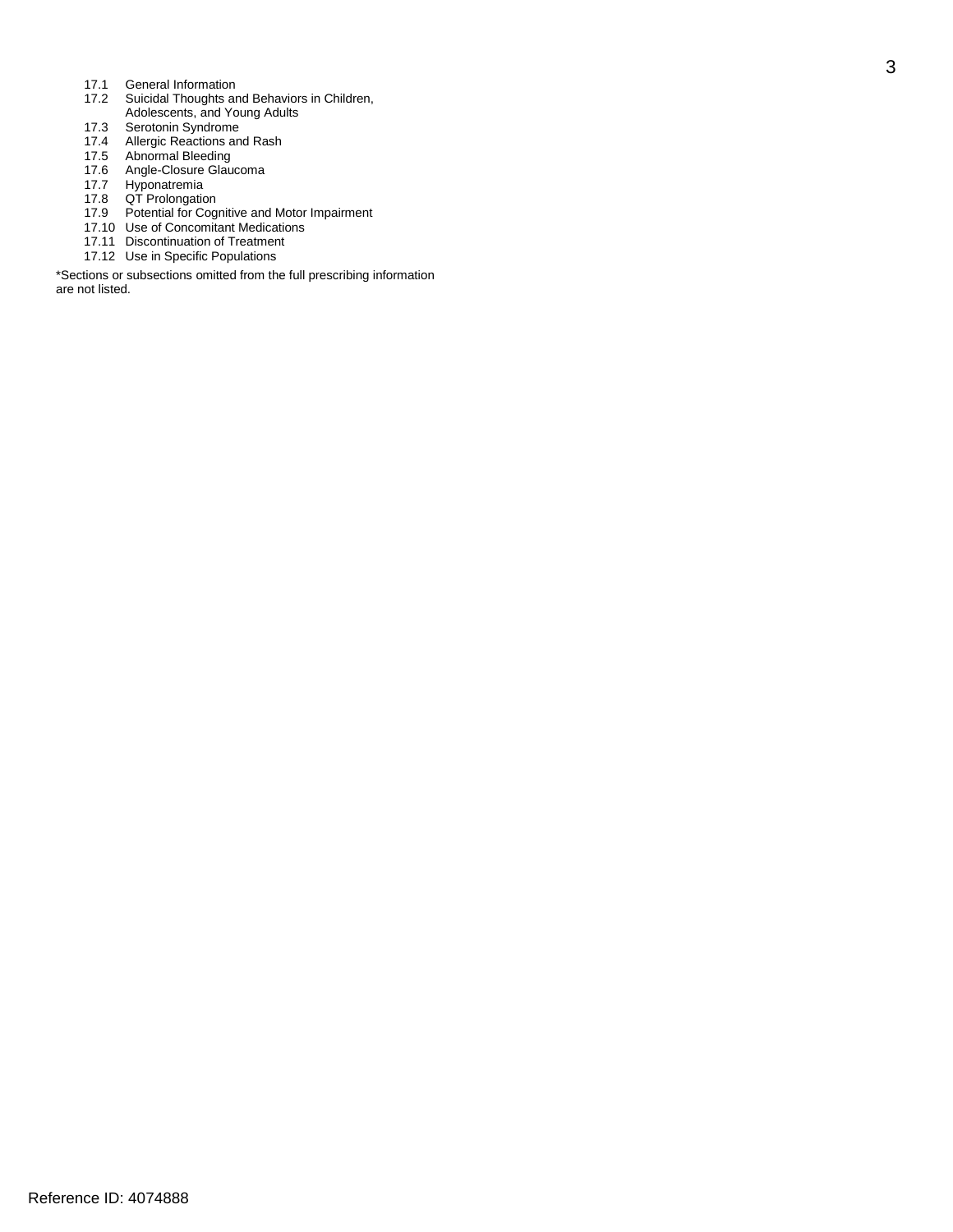#### **FULL PRESCRIBING INFORMATION**

## **WARNING: SUICIDAL THOUGHTS AND BEHAVIORS**

- • **Antidepressants increased the risk of suicidal thoughts and behavior in children, adolescents, and young adults in short-term studies. These studies did not show an increase in the risk of suicidal thoughts and behavior with antidepressant use in patients over age 24; there was a reduction in risk with antidepressant use in patients aged 65 and older** *[see Warnings and Precautions (5.1)]***.**
- • **In patients of all ages who are started on antidepressant therapy, monitor closely for worsening and for emergence of suicidal thoughts and behaviors. Advise families and caregivers of the need for close observation and communication with the prescriber** *[see Warnings and Precautions (5.1)]***.**
- • **PROZAC is not approved for use in children less than 7 years of age** *[see Warnings and Precautions (5.1) and Use in Specific Populations (8.4)]***.**

 *When using PROZAC and olanzapine in combination, also refer to Boxed Warning section of the package insert for Symbyax.* 

#### **1 INDICATIONS AND USAGE**

PROZAC® is indicated for the treatment of:

- Acute and maintenance treatment of Major Depressive Disorder *[see Clinical Studies (14.1)*].
- Acute and maintenance treatment of obsessions and compulsions in patients with Obsessive Compulsive Disorder (OCD) *[see Clinical Studies (14.2)].*
- Acute and maintenance treatment of binge-eating and vomiting behaviors in patients with moderate to severe Bulimia Nervosa *[see Clinical Studies (14.3)]*.
- Acute treatment of Panic Disorder, with or without agoraphobia *[see Clinical Studies (14.4)].*

PROZAC and Olanzapine in Combination is indicated for the treatment of:

- Acute treatment of depressive episodes associated with Bipolar I Disorder.
- trials of different antidepressants of adequate dose and duration in the current episode). Treatment resistant depression (Major Depressive Disorder in patients, who do not respond to 2 separate

PROZAC monotherapy is not indicated for the treatment of depressive episodes associated with Bipolar I Disorder or the treatment of treatment resistant depression.

*When using PROZAC and olanzapine in combination, also refer to the Clinical Studies section of the package insert for Symbyax® .* 

#### **2 DOSAGE AND ADMINISTRATION**

#### **2.1 Major Depressive Disorder**

### *Initial Treatment*

 *Adult* — Initiate PROZAC 20 mg/day orally in the morning. Consider a dose increase after several weeks if (i.e., morning and noon).The maximum fluoxetine dose should not exceed 80 mg/day. insufficient clinical improvement is observed. Administer doses above 20 mg/day once daily in the morning or twice daily

 from 20 to 80 mg/day. Studies comparing fluoxetine 20, 40, and 60 mg/day to placebo indicate that 20 mg/day is sufficient In controlled trials used to support the efficacy of fluoxetine, patients were administered morning doses ranging to obtain a satisfactory response in Major Depressive Disorder in most cases *[see Clinical Studies (14.1)]*.

 *Pediatric (children and adolescents)* — Initiate PROZAC 10 or 20 mg/day. After 1 week at 10 mg/day, increase the dose to 20 mg/day. However, due to higher plasma levels in lower weight children, the starting and target dose in this group may be 10 mg/day. Consider a dose increase to 20 mg/day after several weeks if insufficient clinical improvement is observed. In the short-term (8 to 9 week) controlled clinical trials of fluoxetine supporting its effectiveness in the treatment of Major Depressive Disorder, patients were administered fluoxetine doses of 10 to 20 mg/day *[see Clinical Studies (14.1)]*.

 *All patients* — As with other drugs effective in the treatment of Major Depressive Disorder, the full effect may be delayed until 4 weeks of treatment or longer.

Periodically reassess to determine the need for maintenance treatment.

 *Weekly Dosing* — Initiate PROZAC Weekly capsules 7 days after the last daily dose of PROZAC 20 mg *[see Clinical Pharmacology (12.3)]*.

If satisfactory response is not maintained with PROZAC Weekly, consider reestablishing a daily dosing regimen *[see Clinical Studies (14.1)]*.

 *Switching Patients to a Tricyclic Antidepressant (TCA)* — Dosage of a TCA may need to be reduced, and plasma TCA concentrations may need to be monitored temporarily when fluoxetine is coadministered or has been recently discontinued *[see Warnings and Precautions (5.2) and Drug Interactions (7.7)]*.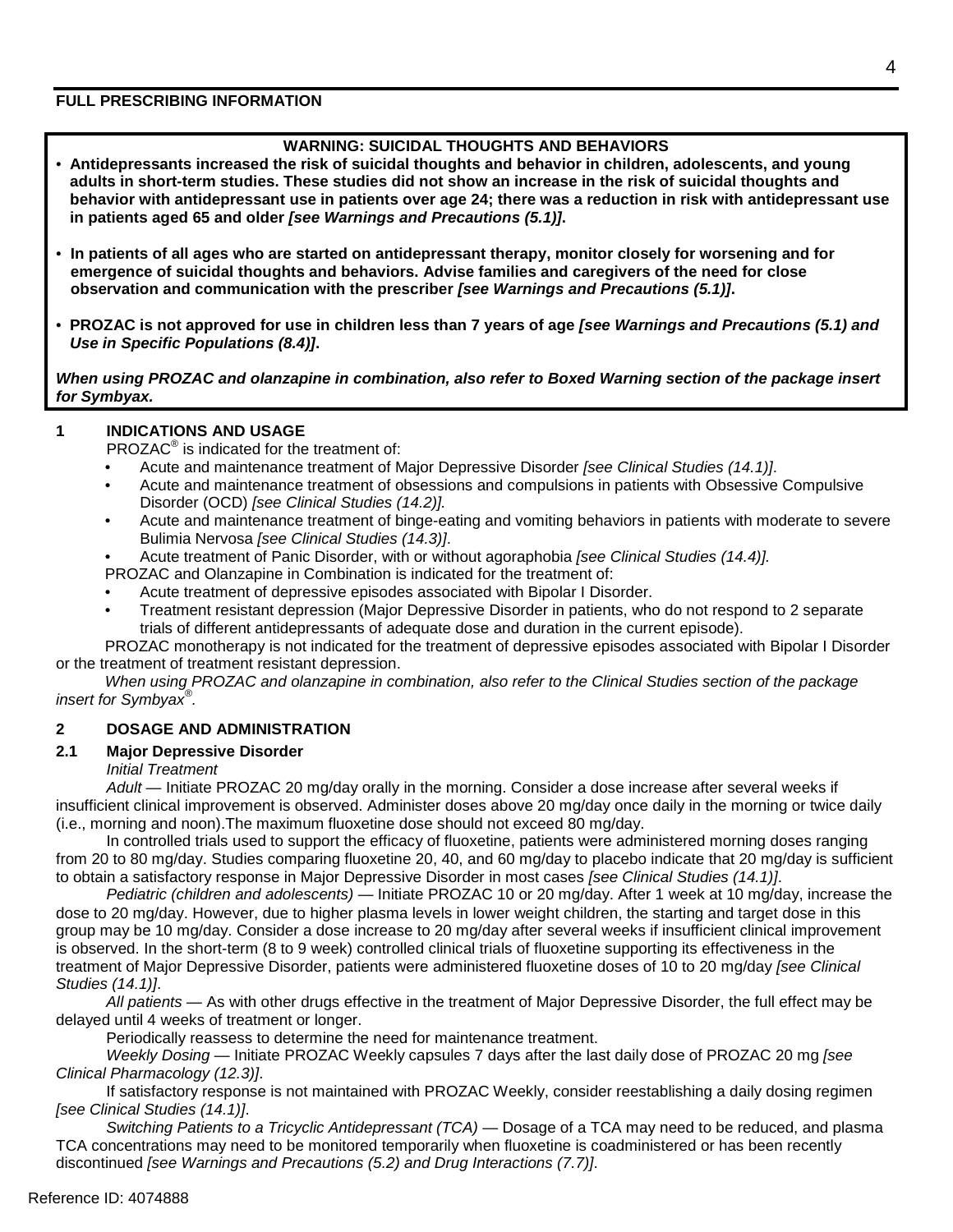#### **2.2 Obsessive Compulsive Disorder**

#### *Initial Treatment*

 *Adult* — Initiate PROZAC 20 mg/day, orally in the morning. Consider a dose increase after several weeks if OCD. The maximum fluoxetine dose should not exceed 80 mg/day. insufficient clinical improvement is observed. The full therapeutic effect may be delayed until 5 weeks of treatment or longer. Administer doses above 20 mg/day once daily in the morning or twice daily (i.e., morning and noon). A dose range of 20 to 60 mg/day is recommended; however, doses of up to 80 mg/day have been well tolerated in open studies of

 administered fixed daily doses of 20, 40, or 60 mg of fluoxetine or placebo *[see Clinical Studies (14.2)]*. In one of these In the controlled clinical trials of fluoxetine supporting its effectiveness in the treatment of OCD, patients were studies, no dose-response relationship for effectiveness was demonstrated.

 *Pediatric (children and adolescents)* — In adolescents and higher weight children, initiate treatment with a dose of 10 mg/day. After 2 weeks, increase the dose to 20 mg/day. Consider additional dose increases after several more weeks if insufficient clinical improvement is observed. A dose range of 20 to 60 mg/day is recommended.

 several more weeks if insufficient clinical improvement is observed. A dose range of 20 to 30 mg/day is recommended. 60 mg. In lower weight children, initiate treatment with a dose of 10 mg/day. Consider additional dose increases after Experience with daily doses greater than 20 mg is very minimal, and there is no experience with doses greater than

 In the controlled clinical trial of fluoxetine supporting its effectiveness in the treatment of OCD, patients were administered fluoxetine doses in the range of 10 to 60 mg/day *[see Clinical Studies (14.2)]*.

Periodically reassess to determine the need for treatment.

#### **2.3 Bulimia Nervosa**

 *Initial Treatment* — Administer PROZAC 60 mg/day in the morning. For some patients it may be advisable to titrate up to this target dose over several days. Fluoxetine doses above 60 mg/day have not been systematically studied in patients with bulimia. In the controlled clinical trials of fluoxetine supporting its effectiveness in the treatment of Bulimia Nervosa, patients were administered fixed daily fluoxetine doses of 20 or 60 mg, or placebo *[see Clinical Studies (14.3)]*. Only the 60 mg dose was statistically significantly superior to placebo in reducing the frequency of binge-eating and vomiting.

Periodically reassess to determine the need for maintenance treatment.

#### **2.4 Panic Disorder**

 *Initial Treatment* — Initiate treatment with PROZAC 10 mg/day. After one week, increase the dose to 20 mg/day. was 20 mg/day. Consider a dose increase after several weeks if no clinical improvement is observed. Fluoxetine doses above 60 mg/day have not been systematically evaluated in patients with Panic Disorder. In the controlled clinical trials of fluoxetine supporting its effectiveness in the treatment of Panic Disorder, patients were administered fluoxetine doses in the range of 10 to 60 mg/day *[see Clinical Studies (14.4)]*. The most frequently administered dose in the 2 flexible-dose clinical trials

Periodically reassess to determine the need for continued treatment.

### **2.5 PROZAC and Olanzapine in Combination: Depressive Episodes Associated with Bipolar I Disorder**

*When using PROZAC and olanzapine in combination, also refer to the Clinical Studies section of the package insert for Symbyax*.

 according to efficacy and tolerability within dose ranges of fluoxetine 20 to 50 mg and oral olanzapine 5 to 12.5 mg. 6 to 12 mg and fluoxetine 25 to 50 mg. Safety of co-administration of doses above 18 mg olanzapine with 75 mg *Adult* — Administer fluoxetine in combination with oral olanzapine once daily in the evening, without regard to meals, generally beginning with 5 mg of oral olanzapine and 20 mg of fluoxetine. Make dosage adjustments, if indicated, Antidepressant efficacy was demonstrated with olanzapine and fluoxetine in combination with a dose range of olanzapine fluoxetine has not been evaluated in clinical studies. Periodically re-examine the need for continued pharmacotherapy.

 *Children and adolescents (10 -17 years of age) —* Administer olanzapine and fluoxetine combination once daily in 50 mg of fluoxetine has not been evaluated in pediatric clinical studies. Periodically re-examine the need for continued the evening, generally beginning with 2.5 mg of olanzapine and 20 mg of fluoxetine. Make dosage adjustments, if indicated, according to efficacy and tolerability. Safety of co-administration of doses above 12 mg of olanzapine with pharmacotherapy.

 approval of Symbyax (fixed-dose combination of olanzapine and fluoxetine). Symbyax is dosed between 3 mg/25 mg (olanzapine/fluoxetine) per day and 12 mg/50 mg (olanzapine/fluoxetine) per day. The following table demonstrates the appropriate individual component doses of PROZAC and olanzapine versus Symbyax. Adjust dosage, if indicated, with Safety and efficacy of fluoxetine in combination with olanzapine was determined in clinical trials supporting the individual components according to efficacy and tolerability.

#### **Table 1: Approximate Dose Correspondence Between Symbyax1 and the Combination of PROZAC and Olanzapine**

| oianzabine |                                                 |  |  |  |
|------------|-------------------------------------------------|--|--|--|
| ►oı        | Use in<br>'s selection of the se<br>Compination |  |  |  |
|            |                                                 |  |  |  |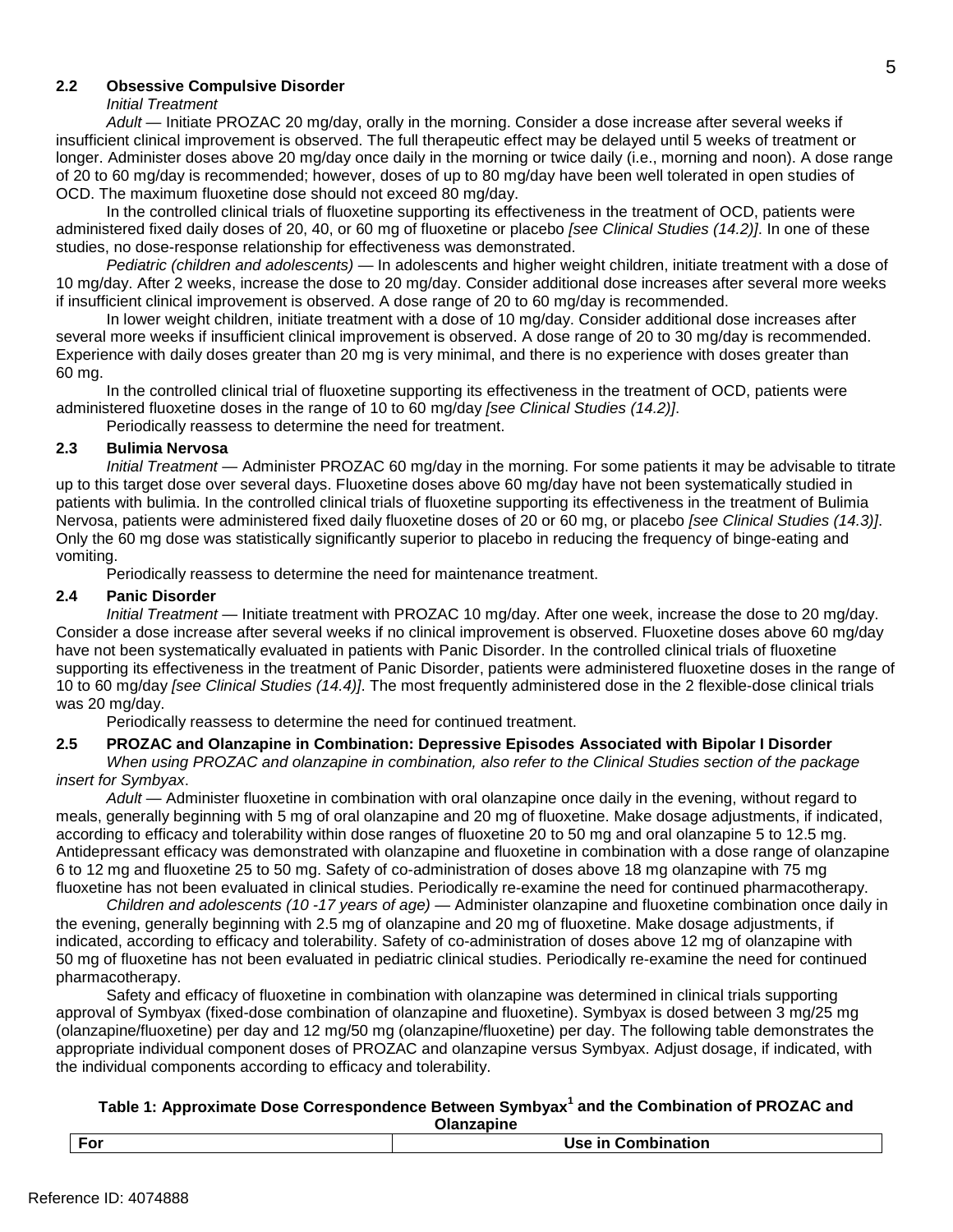| Symbyax                           | Olanzapine | <b>PROZAC</b> |
|-----------------------------------|------------|---------------|
| (mg/day)                          | (mg/day)   | (mg/day)      |
| 3 mg olanzapine/25 mg fluoxetine  | 2.5        | 20            |
| 6 mg olanzapine/25 mg fluoxetine  |            | 20            |
| 12 mg olanzapine/25 mg fluoxetine | $10+2.5$   | 20            |
| 6 mg olanzapine/50 mg fluoxetine  |            | $40+10$       |
| 12 mg olanzapine/50 mg fluoxetine | $10+2.5$   | $40+10$       |

<sup>1</sup> Symbyax (olanzapine/fluoxetine HCL) is a fixed-dose combination of PROZAC and olanzapine.

PROZAC monotherapy is not indicated for the treatment of depressive episodes associated with Bipolar I Disorder.

#### **2.6 PROZAC and Olanzapine in Combination: Treatment Resistant Depression**

*When using PROZAC and olanzapine in combination, also refer to the Clinical Studies section of the package insert for Symbyax.* 

 and tolerability within dose ranges of fluoxetine 20 to 50 mg and oral olanzapine 5 to 20 mg. Antidepressant efficacy was demonstrated with olanzapine and fluoxetine in combination with a dose range of olanzapine 6 to 18 mg and fluoxetine 25 to 50 mg. Administer fluoxetine in combination with oral olanzapine once daily in the evening, without regard to meals, generally beginning with 5 mg of oral olanzapine and 20 mg of fluoxetine. Adjust dosage, if indicated, according to efficacy

 approval of Symbyax (fixed dose combination of olanzapine and fluoxetine). Symbyax is dosed between 3 mg/25 mg (olanzapine/fluoxetine) per day and 12 mg/50 mg (olanzapine/fluoxetine) per day. Table 1 demonstrates the appropriate Safety and efficacy of fluoxetine in combination with olanzapine was determined in clinical trials supporting individual component doses of PROZAC and olanzapine versus Symbyax. Adjust dosage, if indicated, with the individual components according to efficacy and tolerability.

Periodically re-examine the need for continued pharmacotherapy.

Safety of coadministration of doses above 18 mg olanzapine with 75 mg fluoxetine has not been evaluated in clinical studies.

 Disorder in patients who do not respond to 2 antidepressants of adequate dose and duration in the current episode). PROZAC monotherapy is not indicated for the treatment of treatment resistant depression (Major Depressive

#### **2.7 Dosing in Specific Populations**

 *Treatment of Pregnant Women* — W hen treating pregnant women with PROZAC, the physician should carefully consider the potential risks and potential benefits of treatment. Neonates exposed to SSRIs or SNRIs late in the third trimester have developed complications requiring prolonged hospitalization, respiratory support, and tube feeding *[see Use in Specific Populations (8.1)]*.

 *Geriatric* — Consider a lower or less frequent dosage for the elderly *[see Use in Specific Populations (8.5)]*. *Hepatic Impairment* — As with many other medications, use a lower or less frequent dosage in patients with hepatic impairment *[see Clinical Pharmacology (12.4) and Use in Specific Populations (8.6)]*.

 *Concomitant Illness* — Patients with concurrent disease or on multiple concomitant medications may require dosage adjustments *[see Clinical Pharmacology (12.4) and Warnings and Precautions (5.12)]*.

 *PROZAC and Olanzapine in Combination* — Use a starting dose of oral olanzapine 2.5 to 5 mg with fluoxetine age, non-smoking status), or those patients who may be pharmacodynamically sensitive to olanzapine. Titrate slowly and adjust dosage as needed in patients who exhibit a combination of factors that may slow metabolism. PROZAC and 20 mg for patients with a predisposition to hypotensive reactions, patients with hepatic impairment, or patients who exhibit a combination of factors that may slow the metabolism of olanzapine or fluoxetine in combination (female gender, geriatric olanzapine in combination have not been systematically studied in patients over 65 years of age or in patients less than 10 years of age *[see Warnings and Precautions (5.16) and Drug Interactions (7.7)]*.

#### **2.8 Discontinuation of Treatment**

Symptoms associated with discontinuation of fluoxetine, SNRIs, and SSRIs, have been reported *[see Warnings and Precautions (5.15)]*.

#### **2.9 Switching a Patient To or From a Monoamine Oxidase Inhibitor (MAOI) Intended to Treat Psychiatric Disorders**

At least 14 days should elapse between discontinuation of an MAOI intended to treat psychiatric disorders and initiation of therapy with PROZAC. Conversely, at least 5 weeks should be allowed after stopping PROZAC before starting an MAOI intended to treat psychiatric disorders *[see Contraindications (4.1)]*.

#### **2.10 Use of PROZAC with Other MAOIs such as Linezolid or Methylene Blue**

 Do not start PROZAC in a patient who is being treated with linezolid or intravenous methylene blue because there is an increased risk of serotonin syndrome. In a patient who requires more urgent treatment of a psychiatric condition, other interventions, including hospitalization, should be considered *[see Contraindications (4.1)]*.

In some cases, a patient already receiving PROZAC therapy may require urgent treatment with linezolid or intravenous methylene blue. If acceptable alternatives to linezolid or intravenous methylene blue treatment are not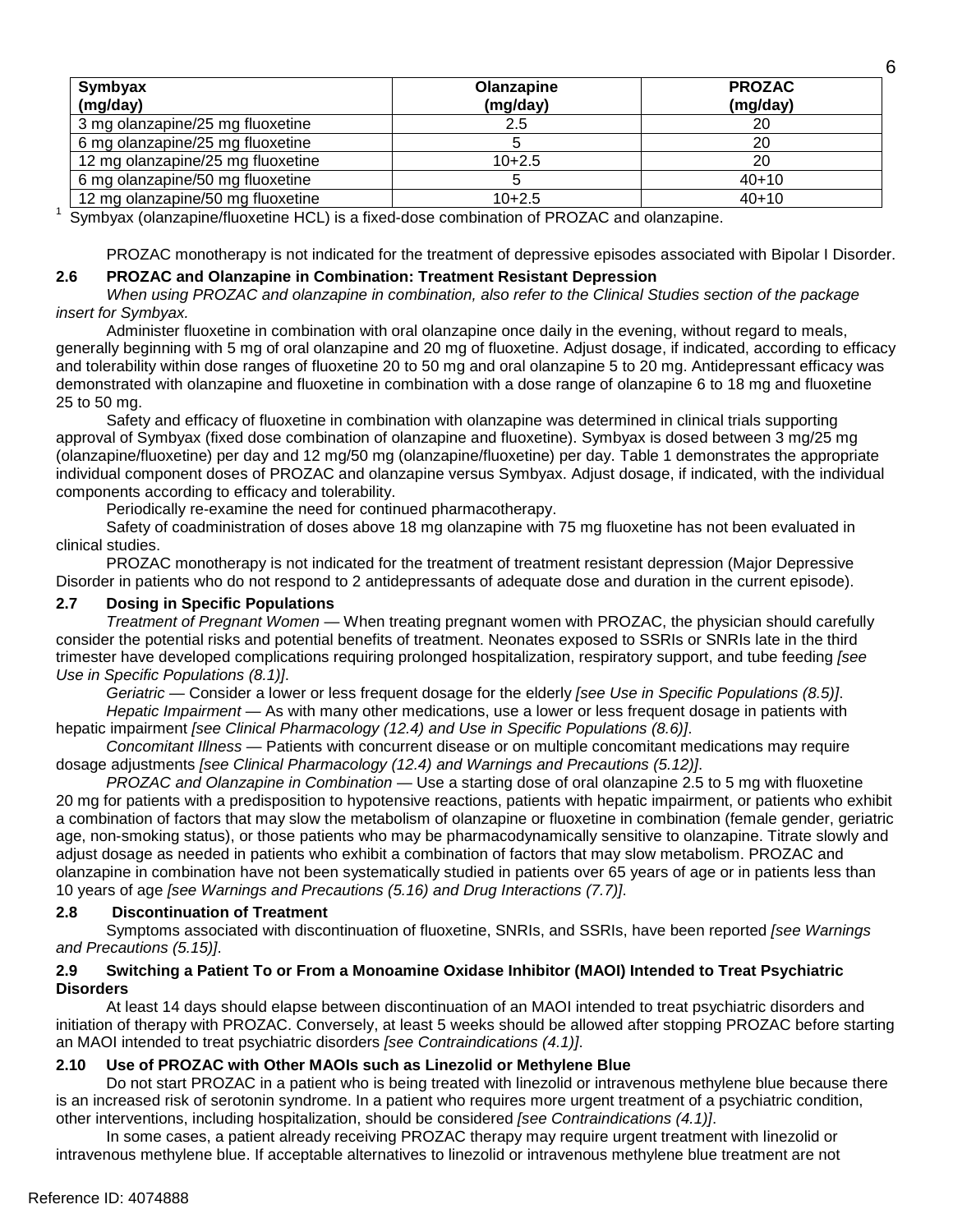or until 24 hours after the last dose of linezolid or intravenous methylene blue, whichever comes first. Therapy with available and the potential benefits of linezolid or intravenous methylene blue treatment are judged to outweigh the risks of serotonin syndrome in a particular patient, PROZAC should be stopped promptly, and linezolid or intravenous methylene blue can be administered. The patient should be monitored for symptoms of serotonin syndrome for five weeks PROZAC may be resumed 24 hours after the last dose of linezolid or intravenous methylene blue *[see Warnings and Precautions (5.2)]*.

The risk of administering methylene blue by non-intravenous routes (such as oral tablets or by local injection) or in intravenous doses much lower than 1 mg/kg with PROZAC is unclear. The clinician should, nevertheless, be aware of the possibility of emergent symptoms of serotonin syndrome with such use *[see Warnings and Precautions (5.2)]*.

#### **3 DOSAGE FORMS AND STRENGTHS**

- 10 mg Pulvule is an opaque green cap and opaque green body, imprinted with DISTA 3104 on the cap and Prozac 10 mg on the body
- 20 mg Pulvule is an opaque green cap and opaque yellow body, imprinted with DISTA 3105 on the cap and Prozac 20 mg on the body
- 40 mg Pulvule is an opaque green cap and opaque orange body, imprinted with DISTA 3107 on the cap and Prozac 40 mg on the body
- 90 mg Prozac Weekly™ Capsule is an opaque green cap and clear body containing discretely visible white pellets through the clear body of the capsule, imprinted with Lilly on the cap and 3004 and 90 mg on the body

#### **4 CONTRAINDICATIONS**

*When using PROZAC and olanzapine in combination, also refer to the Contraindications section of the package insert for Symbyax.* 

#### **4.1 Monoamine Oxidase Inhibitors (MAOIs)**

 The use of MAOIs intended to treat psychiatric disorders with PROZAC or within 5 weeks of stopping treatment with PROZAC is contraindicated because of an increased risk of serotonin syndrome. The use of PROZAC within 14 days of stopping an MAOI intended to treat psychiatric disorders is also contraindicated *[see Dosage and Administration (2.9) and Warnings and Precautions (5.2)]*.

Starting PROZAC in a patient who is being treated with MAOIs such as linezolid or intravenous methylene blue is also contraindicated because of an increased risk of serotonin syndrome *[see Dosage and Administration (2.10) and Warnings and Precautions (5.2)]*.

#### **4.2 Other Contraindications**

The use of PROZAC is contraindicated with the following:

- Pimozide *[see Warnings and Precautions (5.11) and Drug Interactions (7.7, 7.8)]*
- Thioridazine *[see Warnings and Precautions (5.11) and Drug Interactions (7.7, 7.8)]*

Pimozide and thioridazine prolong the QT interval. PROZAC can increase the levels of pimozide and thioridazine through inhibition of CYP2D6. PROZAC can also prolong the QT interval.

#### **5 WARNINGS AND PRECAUTIONS**

*When using PROZAC and olanzapine in combination, also refer to the Warnings and Precautions section of the package insert for Symbyax.* 

#### **5.1 Suicidal Thoughts and Behaviors in Children, Adolescents, and Young Adults**

 depression and/or the emergence of suicidal ideation and behavior (suicidality) or unusual changes in behavior, whether or not they are taking antidepressant medications, and this risk may persist until significant remission occurs. Suicide is a known risk of depression and certain other psychiatric disorders, and these disorders themselves are the strongest Patients with Major Depressive Disorder (MDD), both adult and pediatric, may experience worsening of their predictors of suicide. There has been a long-standing concern, however, that antidepressants may have a role in inducing worsening of depression and the emergence of suicidality in certain patients during the early phases of treatment. Pooled analyses of short-term placebo-controlled trials of antidepressant drugs (SSRIs and others) showed that these drugs increase the risk of suicidal thinking and behavior (suicidality) in children, adolescents, and young adults (ages 18-24) with Major Depressive Disorder (MDD) and other psychiatric disorders. Short-term studies did not show an increase in the risk of suicidality with antidepressants compared to placebo in adults beyond age 24; there was a reduction with antidepressants compared to placebo in adults aged 65 and older.

 highest incidence in MDD. The risk differences (drug versus placebo), however, were relatively stable within age strata The pooled analyses of placebo-controlled trials in children and adolescents with MDD, Obsessive Compulsive Disorder (OCD), or other psychiatric disorders included a total of 24 short-term trials of 9 antidepressant drugs in over 4400 patients. The pooled analyses of placebo-controlled trials in adults with MDD or other psychiatric disorders included a total of 295 short-term trials (median duration of 2 months) of 11 antidepressant drugs in over 77,000 patients. There was considerable variation in risk of suicidality among drugs, but a tendency toward an increase in the younger patients for almost all drugs studied. There were differences in absolute risk of suicidality across the different indications, with the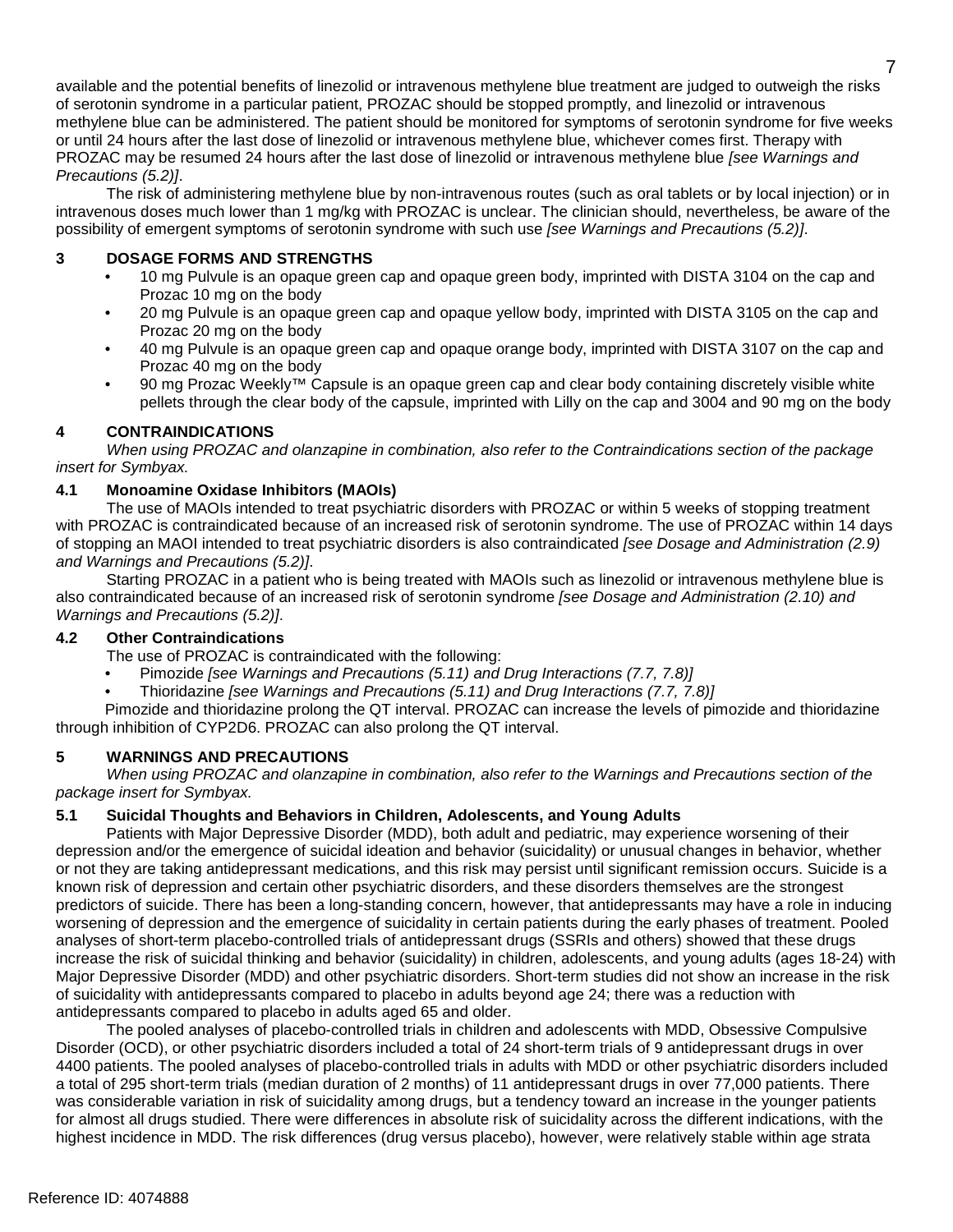and across indications. These risk differences (drug-placebo difference in the number of cases of suicidality per 1000 patients treated) are provided in Table 2.

| <b>Age Range</b> | Drug-Placebo Difference in Number of Cases of<br><b>Suicidality per 1000 Patients Treated</b> |  |  |
|------------------|-----------------------------------------------------------------------------------------------|--|--|
|                  | Increases Compared to Placebo                                                                 |  |  |
| <18              | 14 additional cases                                                                           |  |  |
| 18-24            | 5 additional cases                                                                            |  |  |
|                  | Decreases Compared to Placebo                                                                 |  |  |
| 25-64            | 1 fewer case                                                                                  |  |  |
| ≥65              | 6 fewer cases                                                                                 |  |  |

 No suicides occurred in any of the pediatric trials. There were suicides in the adult trials, but the number was not sufficient to reach any conclusion about drug effect on suicide.

 is substantial evidence from placebo-controlled maintenance trials in adults with depression that the use of It is unknown whether the suicidality risk extends to longer-term use, i.e., beyond several months. However, there antidepressants can delay the recurrence of depression.

 **All patients being treated with antidepressants for any indication should be monitored appropriately and observed closely for clinical worsening, suicidality, and unusual changes in behavior, especially during the initial few months of a course of drug therapy, or at times of dose changes, either increases or decreases.** 

The following symptoms, anxiety, agitation, panic attacks, insomnia, irritability, hostility, aggressiveness, impulsivity, akathisia (psychomotor restlessness), hypomania, and mania, have been reported in adult and pediatric patients being treated with antidepressants for Major Depressive Disorder as well as for other indications, both psychiatric and nonpsychiatric. Although a causal link between the emergence of such symptoms and either the worsening of depression and/or the emergence of suicidal impulses has not been established, there is concern that such symptoms may represent precursors to emerging suicidality.

 medication, in patients whose depression is persistently worse, or who are experiencing emergent suicidality or symptoms Consideration should be given to changing the therapeutic regimen, including possibly discontinuing the that might be precursors to worsening depression or suicidality, especially if these symptoms are severe, abrupt in onset, or were not part of the patient's presenting symptoms.

If the decision has been made to discontinue treatment, medication should be tapered, as rapidly as is feasible, but with recognition that abrupt discontinuation can be associated with certain symptoms *[see Warnings and Precautions (5.15)]*.

 **Families and caregivers of patients being treated with antidepressants for Major Depressive Disorder or**  for the smallest quantity of capsules consistent with good patient management, in order to reduce the risk of overdose. **other indications, both psychiatric and nonpsychiatric, should be alerted about the need to monitor patients for the emergence of agitation, irritability, unusual changes in behavior, and the other symptoms described above, as well as the emergence of suicidality, and to report such symptoms immediately to health care providers. Such monitoring should include daily observation by families and caregivers.** Prescriptions for PROZAC should be written

It should be noted that PROZAC is approved in the pediatric population for Major Depressive Disorder and Obsessive Compulsive Disorder; and PROZAC in combination with olanzapine for the acute treatment of depressive episodes associated with Bipolar I Disorder.

#### **5.2 Serotonin Syndrome**

 including PROZAC, alone but particularly with concomitant use of other serotonergic drugs (including triptans, tricyclic antidepressants, fentanyl, lithium, tramadol, tryptophan, buspirone, amphetamines, and St. John's W ort) and with drugs The development of a potentially life-threatening serotonin syndrome has been reported with SNRIs and SSRIs, that impair metabolism of serotonin (in particular, MAOIs, both those intended to treat psychiatric disorders and also others, such as linezolid and intravenous methylene blue).

 Serotonin syndrome symptoms may include mental status changes (e.g., agitation, hallucinations, delirium, and neuromuscular symptoms (e.g., tremor, rigidity, myoclonus, hyperreflexia, incoordination), seizures, and/or coma), autonomic instability (e.g., tachycardia, labile blood pressure, dizziness, diaphoresis, flushing, hyperthermia), gastrointestinal symptoms (e.g., nausea, vomiting, diarrhea). Patients should be monitored for the emergence of serotonin syndrome.

 administration in the dose range of 1 mg/kg to 8 mg/kg. No reports involved the administration of methylene blue by other The concomitant use of PROZAC with MAOIs intended to treat psychiatric disorders is contraindicated. PROZAC should also not be started in a patient who is being treated with MAOIs such as linezolid or intravenous methylene blue. All reports with methylene blue that provided information on the route of administration involved intravenous routes (such as oral tablets or local tissue injection) or at lower doses. There may be circumstances when it is necessary to initiate treatment with an MAOI such as linezolid or intravenous methylene blue in a patient taking PROZAC. PROZAC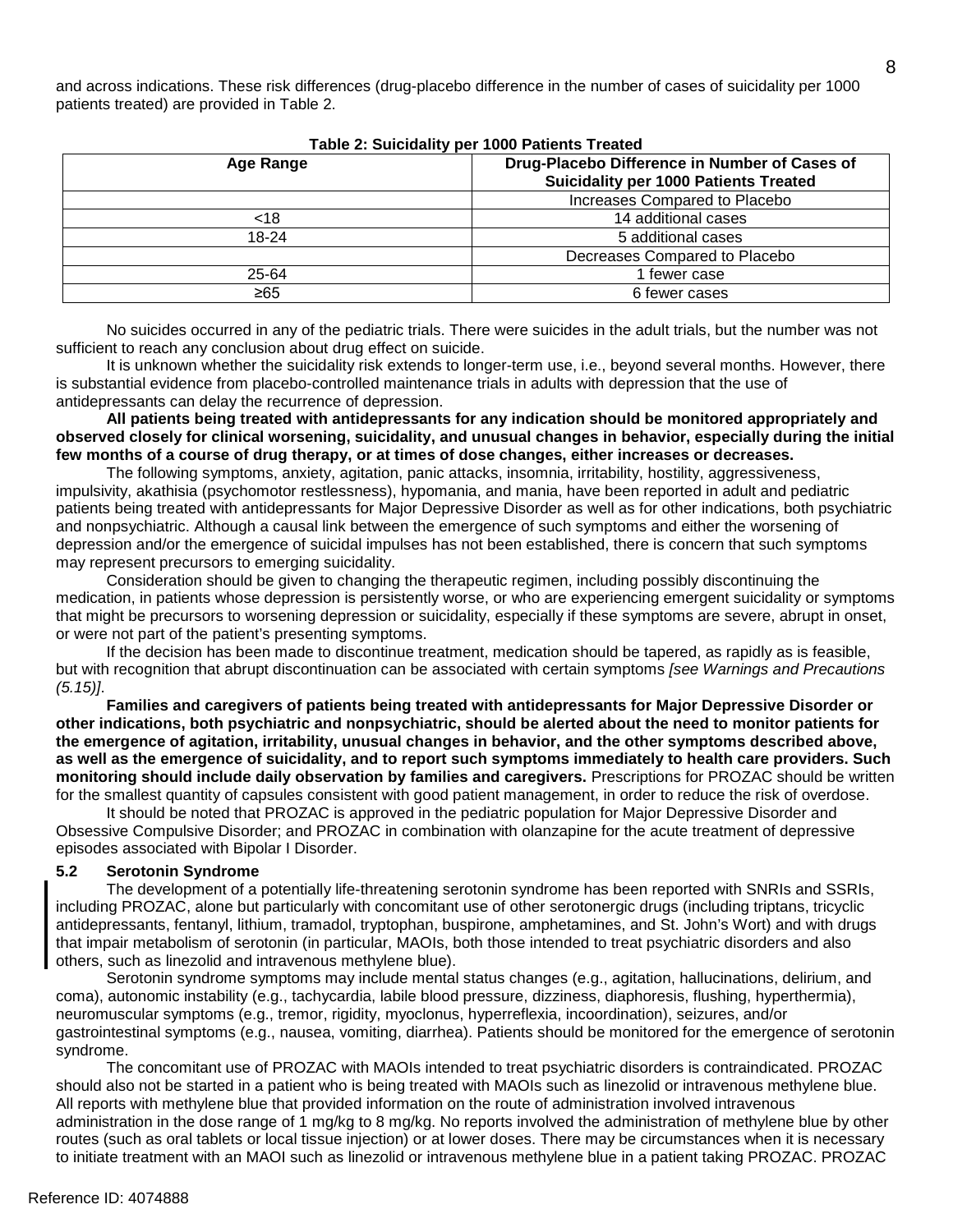should be discontinued before initiating treatment with the MAOI *[see Contraindications (4.1) and Dosage and Administration (2.9, 2.10)]*.

If concomitant use of PROZAC with other serotonergic drugs, i.e., triptans, tricyclic antidepressants, fentanyl, lithium, tramadol, buspirone, tryptophan, amphetamines, and St. John's W ort is clinically warranted, patients should be made aware of a potential increased risk for serotonin syndrome, particularly during treatment initiation and dose increases.

Treatment with PROZAC and any concomitant serotonergic agents, should be discontinued immediately if the above events occur and supportive symptomatic treatment should be initiated.

#### **5.3 Allergic Reactions and Rash**

 In US fluoxetine clinical trials, 7% of 10,782 patients developed various types of rashes and/or urticaria. Among the cases of rash and/or urticaria reported in premarketing clinical trials, almost a third were withdrawn from treatment because of the rash and/or systemic signs or symptoms associated with the rash. Clinical findings reported in association with rash include fever, leukocytosis, arthralgias, edema, carpal tunnel syndrome, respiratory distress, lymphadenopathy, proteinuria, and mild transaminase elevation. Most patients improved promptly with discontinuation of fluoxetine and/or adjunctive treatment with antihistamines or steroids, and all patients experiencing these reactions were reported to recover completely.

In premarketing clinical trials, 2 patients are known to have developed a serious cutaneous systemic illness. In neither patient was there an unequivocal diagnosis, but one was considered to have a leukocytoclastic vasculitis, and the other, a severe desquamating syndrome that was considered variously to be a vasculitis or erythema multiforme. Other patients have had systemic syndromes suggestive of serum sickness.

 syndrome, have developed in patients with rash. Although these reactions are rare, they may be serious, involving the lung, kidney, or liver. Death has been reported to occur in association with these systemic reactions. Since the introduction of PROZAC, systemic reactions, possibly related to vasculitis and including lupus-like

Anaphylactoid reactions, including bronchospasm, angioedema, laryngospasm, and urticaria alone and in combination, have been reported.

Pulmonary reactions, including inflammatory processes of varying histopathology and/or fibrosis, have been reported rarely. These reactions have occurred with dyspnea as the only preceding symptom.

Whether these systemic reactions and rash have a common underlying cause or are due to different etiologies or pathogenic processes is not known. Furthermore, a specific underlying immunologic basis for these reactions has not been identified. Upon the appearance of rash or of other possibly allergic phenomena for which an alternative etiology cannot be identified, PROZAC should be discontinued.

#### **5.4 Screening Patients for Bipolar Disorder and Monitoring for Mania/Hypomania**

A major depressive episode may be the initial presentation of Bipolar Disorder. It is generally believed (though not established in controlled trials) that treating such an episode with an antidepressant alone may increase the likelihood of precipitation of a mixed/manic episode in patients at risk for Bipolar Disorder. W hether any of the symptoms described for clinical worsening and suicide risk represent such a conversion is unknown. However, prior to initiating treatment with an antidepressant, patients with depressive symptoms should be adequately screened to determine if they are at risk for Bipolar Disorder; such screening should include a detailed psychiatric history, including a family history of suicide, Bipolar Disorder, and depression. It should be noted that PROZAC and olanzapine in combination is approved for the acute treatment of depressive episodes associated with Bipolar I Disorder *[see Warnings and Precautions section of the package insert for Symbyax]*. PROZAC monotherapy is not indicated for the treatment of depressive episodes associated with Bipolar I Disorder.

In US placebo-controlled clinical trials for Major Depressive Disorder, mania/hypomania was reported in 0.1% of patients treated with PROZAC and 0.1% of patients treated with placebo. Activation of mania/hypomania has also been reported in a small proportion of patients with Major Affective Disorder treated with other marketed drugs effective in the treatment of Major Depressive Disorder *[see Use in Specific Populations (8.4)]*.

 trials for bulimia. In US PROZAC clinical trials, 0.7% of 10,782 patients reported mania/hypomania *[see Use in Specific*  In US placebo-controlled clinical trials for OCD, mania/hypomania was reported in 0.8% of patients treated with PROZAC and no patients treated with placebo. No patients reported mania/hypomania in US placebo-controlled clinical *Populations (8.4)]*.

#### **5.5 Seizures**

 PROZAC clinical trials, 0.2% of 10,782 patients reported convulsions. The percentage appears to be similar to that In US placebo-controlled clinical trials for Major Depressive Disorder, convulsions (or reactions described as possibly having been seizures) were reported in 0.1% of patients treated with PROZAC and 0.2% of patients treated with placebo. No patients reported convulsions in US placebo-controlled clinical trials for either OCD or bulimia. In US associated with other marketed drugs effective in the treatment of Major Depressive Disorder. PROZAC should be introduced with care in patients with a history of seizures.

#### **5.6 Altered Appetite and Weight**

 Significant weight loss, especially in underweight depressed or bulimic patients, may be an undesirable result of treatment with PROZAC.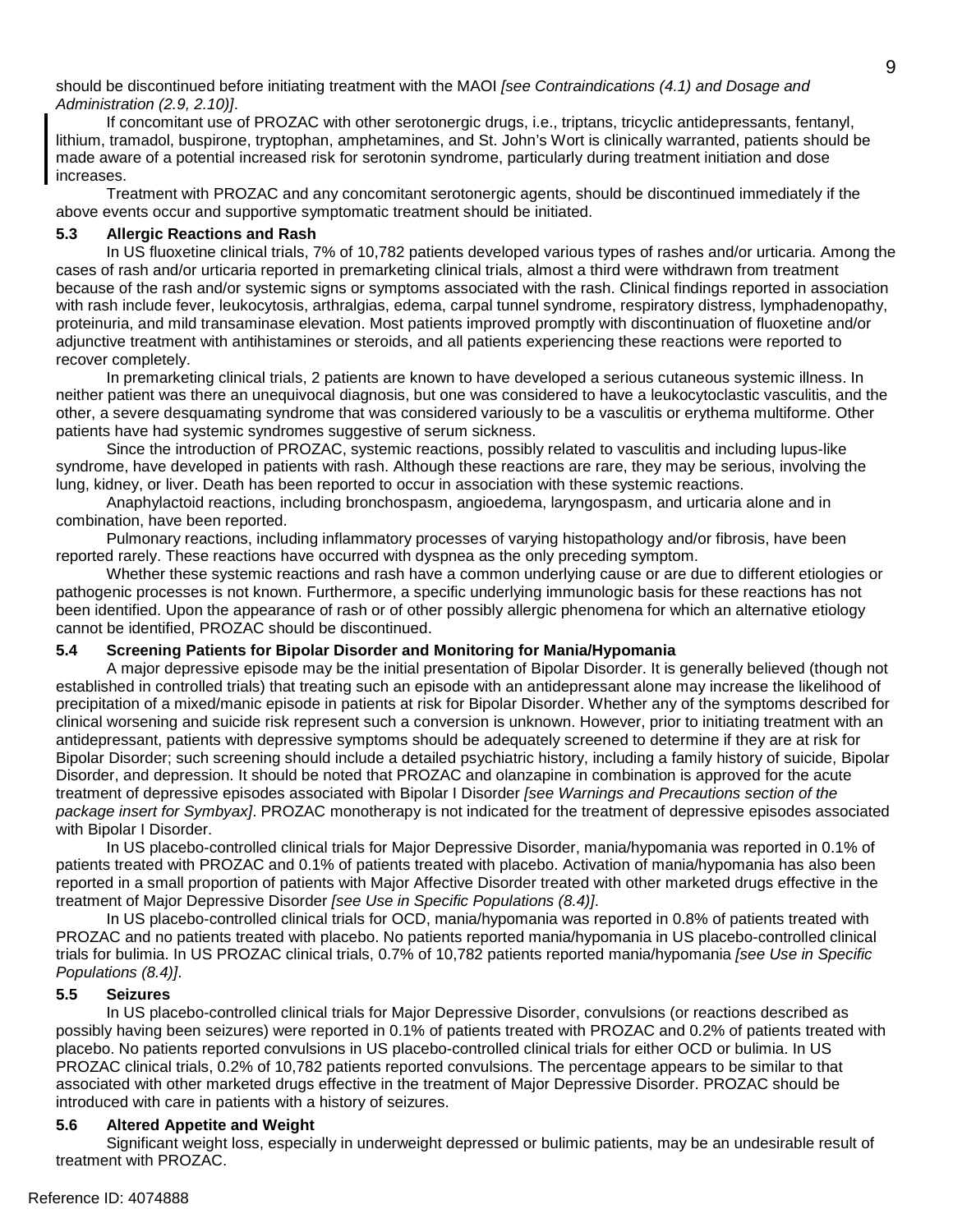treated with PROZAC and in 0.5% of patients treated with placebo. However, only rarely have patients discontinued treatment with PROZAC because of anorexia or weight loss *[see Use in Specific Populations (8.4)]*. In US placebo-controlled clinical trials for Major Depressive Disorder, 11% of patients treated with PROZAC and 2% of patients treated with placebo reported anorexia (decreased appetite). Weight loss was reported in 1.4% of patients

In US placebo-controlled clinical trials for OCD, 17% of patients treated with PROZAC and 10% of patients treated with placebo reported anorexia (decreased appetite). One patient discontinued treatment with PROZAC because of anorexia *[see Use in Specific Populations (8.4)]*.

In US placebo-controlled clinical trials for Bulimia Nervosa, 8% of patients treated with PROZAC 60 mg and 4% of patients treated with placebo reported anorexia (decreased appetite). Patients treated with PROZAC 60 mg on average lost 0.45 kg compared with a gain of 0.16 kg by patients treated with placebo in the 16-week double-blind trial. Weight change should be monitored during therapy.

#### **5.7 Abnormal Bleeding**

 nonsteroidal anti-inflammatory drugs, warfarin, and other anti-coagulants may add to this risk. Case reports and SNRIs and SSRIs, including fluoxetine, may increase the risk of bleeding reactions. Concomitant use of aspirin, epidemiological studies (case-control and cohort design) have demonstrated an association between use of drugs that interfere with serotonin reuptake and the occurrence of gastrointestinal bleeding. Bleeding reactions related to SNRIs and SSRIs use have ranged from ecchymoses, hematomas, epistaxis, and petechiae to life-threatening hemorrhages.

 NSAIDs, aspirin, warfarin, or other drugs that affect coagulation *[see Drug Interactions (7.4)]*. Patients should be cautioned about the risk of bleeding associated with the concomitant use of fluoxetine and

#### **5.8 Angle-Closure Glaucoma**

 *Angle-Closure Glaucoma —* The pupillary dilation that occurs following use of many antidepressant drugs including Prozac may trigger an angle closure attack in a patient with anatomically narrow angles who does not have a patent iridectomy.

#### **5.9 Hyponatremia**

 discontinued. Elderly patients may be at greater risk of developing hyponatremia with SNRIs and SSRIs. Also, patients Hyponatremia has been reported during treatment with SNRIs and SSRIs, including PROZAC. In many cases, this hyponatremia appears to be the result of the syndrome of inappropriate antidiuretic hormone secretion (SIADH). Cases with serum sodium lower than 110 mmol/L have been reported and appeared to be reversible when PROZAC was taking diuretics or who are otherwise volume depleted may be at greater risk *[see Use in Specific Populations (8.5)]*. Discontinuation of PROZAC should be considered in patients with symptomatic hyponatremia and appropriate medical intervention should be instituted.

 Signs and symptoms of hyponatremia include headache, difficulty concentrating, memory impairment, confusion, weakness, and unsteadiness, which may lead to falls. More severe and/or acute cases have been associated with hallucination, syncope, seizure, coma, respiratory arrest, and death.

#### **5.10 Anxiety and Insomnia**

In US placebo-controlled clinical trials for Major Depressive Disorder, 12% to 16% of patients treated with PROZAC and 7% to 9% of patients treated with placebo reported anxiety, nervousness, or insomnia.

 and in 22% of patients treated with placebo. Anxiety was reported in 14% of patients treated with PROZAC and in 7% of In US placebo-controlled clinical trials for OCD, insomnia was reported in 28% of patients treated with PROZAC patients treated with placebo.

In US placebo-controlled clinical trials for Bulimia Nervosa, insomnia was reported in 33% of patients treated with PROZAC 60 mg, and 13% of patients treated with placebo. Anxiety and nervousness were reported, respectively, in 15% and 11% of patients treated with PROZAC 60 mg and in 9% and 5% of patients treated with placebo.

 US placebo-controlled fluoxetine clinical trials were anxiety (2% in OCD), insomnia (1% in combined indications and 2% in  bulimia), and nervousness (1% in Major Depressive Disorder) *[see Table 5]*. Among the most common adverse reactions associated with discontinuation (incidence at least twice that for placebo and at least 1% for PROZAC in clinical trials collecting only a primary reaction associated with discontinuation) in

#### **5.11 QT Prolongation**

 Post-marketing cases of QT interval prolongation and ventricular arrhythmia including Torsades de Pointes have been reported in patients treated with PROZAC. PROZAC should be used with caution in patients with congenital long QT syndrome; a previous history of QT prolongation; a family history of long QT syndrome or sudden cardiac death; and other drugs that prolong the QT interval; hypokalemia or hypomagnesemia; recent myocardial infarction, uncompensated heart conditions that predispose to QT prolongation and ventricular arrhythmia. Such conditions include concomitant use of failure, bradyarrhythmias, and other significant arrhythmias; and conditions that predispose to increased fluoxetine exposure (overdose, hepatic impairment, use of CYP2D6 inhibitors, CYP2D6 poor metabolizer status, or use of other highly protein-bound drugs). PROZAC is primarily metabolized by CYP2D6 *[see Contraindications (4.2), Adverse Reactions (6.2), Drug Interactions (7.7, 7.8), Overdose (10.1), and Clinical Pharmacology (12.3)]*.

 Pimozide and thioridazine are contraindicated for use with PROZAC. Avoid the concomitant use of drugs known to mesoridazine, droperidol,); specific antibiotics (e.g., erythromycin, gatifloxacin, moxifloxacin, sparfloxacin); Class 1A prolong the QT interval. These include specific antipsychotics (e.g., ziprasidone, iloperidone, chlorpromazine,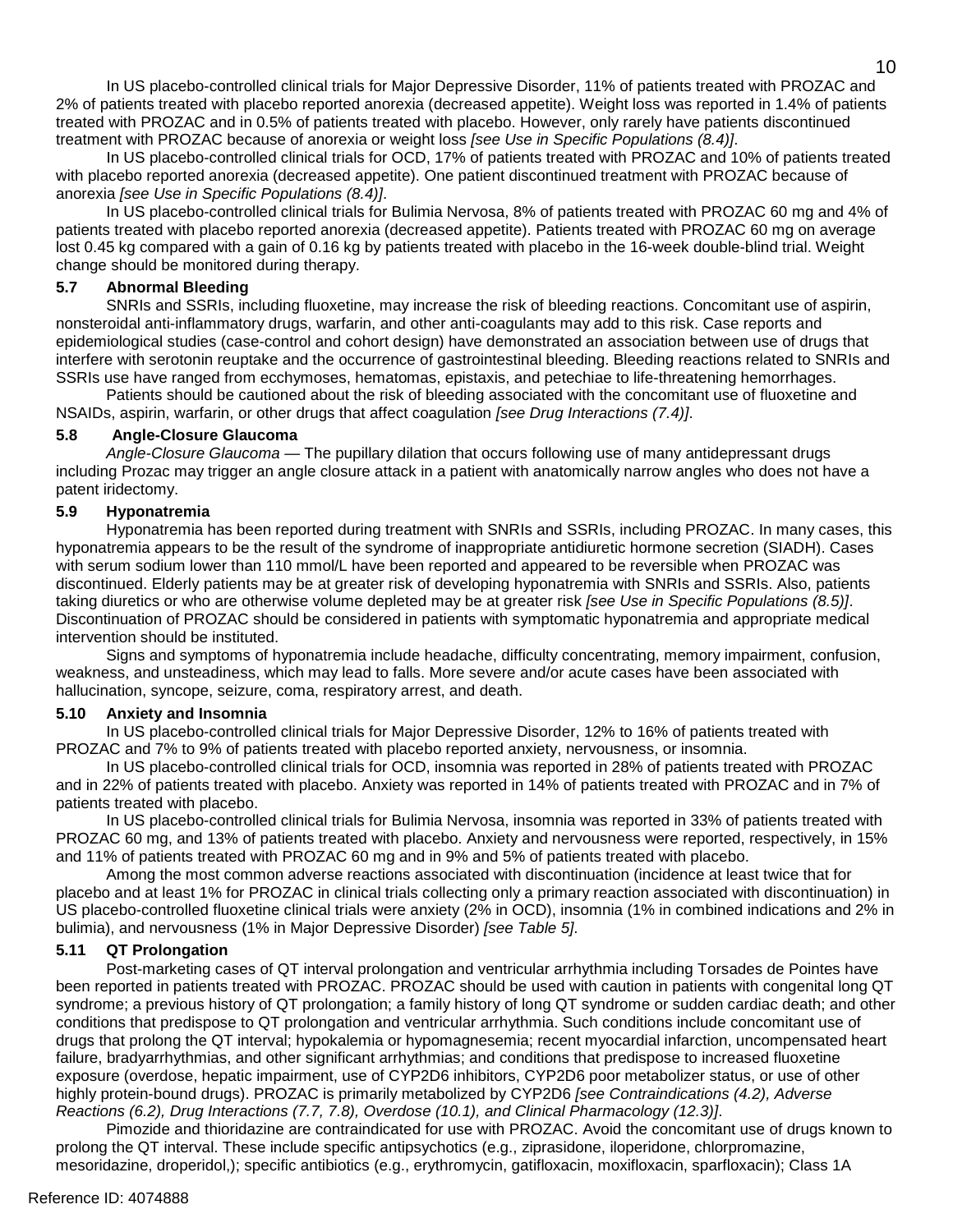antiarrhythmic medications (e.g., quinidine, procainamide); Class III antiarrhythmics (e.g., amiodarone, sotalol); and others (e.g., pentamidine, levomethadyl acetate, methadone, halofantrine, mefloquine, dolasetron mesylate, probucol or tacrolimus) *[see Drug Interactions (7.7, 7.8) and Clinical Pharmacology (12.3)]*.

Consider ECG assessment and periodic ECG monitoring if initiating treatment with PROZAC in patients with risk factors for QT prolongation and ventricular arrhythmia. Consider discontinuing PROZAC and obtaining a cardiac evaluation if patients develop signs or symptoms consistent with ventricular arrhythmia.

#### **5.12 Use in Patients with Concomitant Illness**

Clinical experience with PROZAC in patients with concomitant systemic illness is limited. Caution is advisable in using PROZAC in patients with diseases or conditions that could affect metabolism or hemodynamic responses.

 *Cardiovascular* — Fluoxetine has not been evaluated or used to any appreciable extent in patients with a recent block were observed. The mean heart rate was reduced by approximately 3 beats/min. history of myocardial infarction or unstable heart disease. Patients with these diagnoses were systematically excluded from clinical studies during the product's premarket testing. However, the electrocardiograms of 312 patients who received PROZAC in double-blind trials were retrospectively evaluated; no conduction abnormalities that resulted in heart

 *Glycemic Control* — In patients with diabetes, PROZAC may alter glycemic control. Hypoglycemia has occurred many other types of medication when taken concurrently by patients with diabetes, insulin and/or oral hypoglycemic, during therapy with PROZAC, and hyperglycemia has developed following discontinuation of the drug. As is true with dosage may need to be adjusted when therapy with PROZAC is instituted or discontinued.

#### **5.13 Potential for Cognitive and Motor Impairment**

As with any CNS-active drug, PROZAC has the potential to impair judgment, thinking, or motor skills. Patients should be cautioned about operating hazardous machinery, including automobiles, until they are reasonably certain that the drug treatment does not affect them adversely.

#### **5.14 Long Elimination Half-Life**

 Because of the long elimination half-lives of the parent drug and its major active metabolite, changes in dose will not be fully reflected in plasma for several weeks, affecting both strategies for titration to final dose and withdrawal from treatment. This is of potential consequence when drug discontinuation is required or when drugs are prescribed that might interact with fluoxetine and norfluoxetine following the discontinuation of fluoxetine *[see Clinical Pharmacology (12.3)]*.

#### **5.15 Discontinuation Adverse Reactions**

 During marketing of PROZAC, SNRIs, and SSRIs, there have been spontaneous reports of adverse reactions occurring upon discontinuation of these drugs, particularly when abrupt, including the following: dysphoric mood, irritability, agitation, dizziness, sensory disturbances (e.g., paresthesias such as electric shock sensations), anxiety, confusion, headache, lethargy, emotional lability, insomnia, and hypomania. While these reactions are generally self-limiting, there have been reports of serious discontinuation symptoms. Patients should be monitored for these symptoms when discontinuing treatment with PROZAC. A gradual reduction in the dose rather than abrupt cessation is recommended whenever possible. If intolerable symptoms occur following a decrease in the dose or upon discontinuation of treatment, then resuming the previously prescribed dose may be considered. Subsequently, the physician may continue decreasing the dose but at a more gradual rate. Plasma fluoxetine and norfluoxetine concentration decrease gradually at the conclusion of therapy which may minimize the risk of discontinuation symptoms with this drug.

#### **5.16 PROZAC and Olanzapine in Combination**

When using PROZAC and olanzapine in combination, also refer to the Warnings and Precautions section of the package insert for Symbyax.

#### **6 ADVERSE REACTIONS**

The following adverse reactions are discussed in more detail in other sections of the labeling:

- Suicidal Thoughts and Behaviors in Children, Adolescents, and Young Adults *[see Boxed Warning and Warnings and Precautions (5.1)]*
- Serotonin Syndrome *[see Warnings and Precautions (5.2)]*
- Allergic Reactions and Rash *[see Warnings and Precautions (5.3)]*
- Screening Patients for Bipolar Disorder and Monitoring for Mania/Hypomania *[see Warnings and Precautions (5.4)]*
- Seizures *[see Warnings and Precautions (5.5)]*
- Altered Appetite and Weight *[see Warnings and Precautions (5.6)]*
- Abnormal Bleeding *[see Warnings and Precautions (5.7)]*
- Angle-Closure Glaucoma *[see Warnings and Precautions (5.8)]*
- • Hyponatremia *[see Warnings and Precautions (5.9)]*
- Anxiety and Insomnia *[see Warnings and Precautions (5.10)]*
- • QT Prolongation *[see Warnings and Precautions (5.11)]*
- **Potential for Cognitive and Motor Impairment** *[see Warnings and Precautions (5.13)]*
- Discontinuation Adverse Reactions *[see Warnings and Precautions (5.15)]*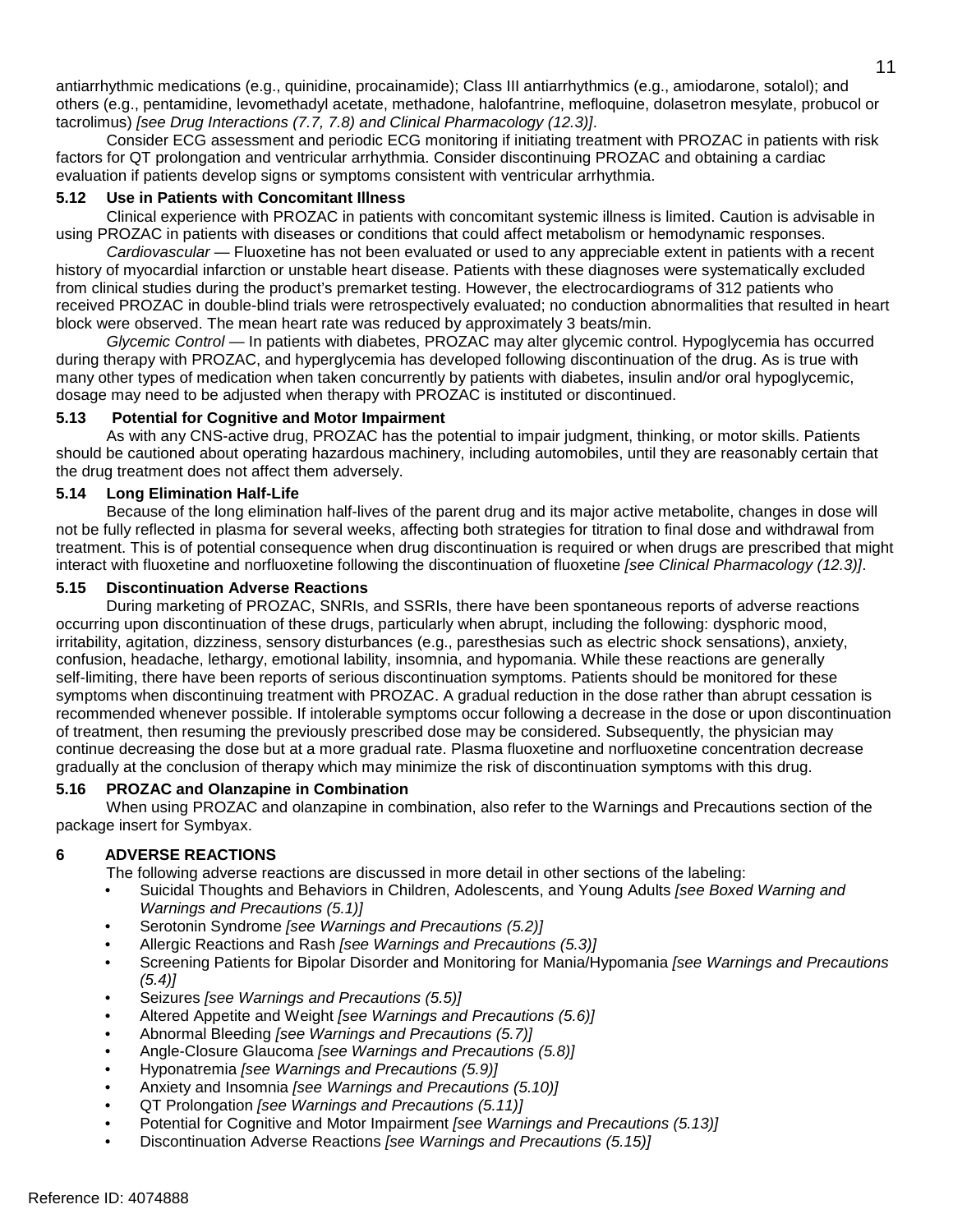*When using PROZAC and olanzapine in combination, also refer to the Adverse Reactions section of the package insert for Symbyax.* 

#### **6.1 Clinical Trials Experience**

 Because clinical trials are conducted under widely varying conditions, adverse reaction rates observed in the clinical trials of a drug cannot be directly compared to rates in the clinical trials of another drug and may not reflect or predict the rates observed in practice.

 the proportion of individuals who experienced, at least once, a treatment-emergent adverse reaction of the type listed. A reaction was considered treatment-emergent if it occurred for the first time or worsened while receiving therapy following Multiple doses of PROZAC have been administered to 10,782 patients with various diagnoses in US clinical trials. In addition, there have been 425 patients administered PROZAC in panic clinical trials. The stated frequencies represent baseline evaluation.

 *(excluding data from extensions of trials)* — Table 3 enumerates the most common treatment-emergent adverse reactions clinical trials. Table 4 provides combined data for the pool of studies that are provided separately by indication in Table 3. *Incidence in Major Depressive Disorder, OCD, bulimia, and Panic Disorder placebo-controlled clinical trials*  associated with the use of PROZAC (incidence of at least 5% for PROZAC and at least twice that for placebo within at least 1 of the indications) for the treatment of Major Depressive Disorder, OCD, and bulimia in US controlled clinical trials and Panic Disorder in US plus non-US controlled trials. Table 5 enumerates treatment-emergent adverse reactions that occurred in 2% or more patients treated with PROZAC and with incidence greater than placebo who participated in US Major Depressive Disorder, OCD, and bulimia controlled clinical trials and US plus non-US Panic Disorder controlled

| <b>Percentage of Patients Reporting Event</b> |                         |                  |                 |                  |                 |                |                |                       |
|-----------------------------------------------|-------------------------|------------------|-----------------|------------------|-----------------|----------------|----------------|-----------------------|
|                                               | <b>Major Depressive</b> |                  |                 |                  |                 |                |                |                       |
|                                               | <b>Disorder</b>         |                  | <b>OCD</b>      |                  | <b>Bulimia</b>  |                |                | <b>Panic Disorder</b> |
| <b>Body System/</b>                           | <b>PROZAC</b>           | <b>Placebo</b>   | <b>PROZAC</b>   | <b>Placebo</b>   | <b>PROZAC</b>   | <b>Placebo</b> | <b>PROZAC</b>  | <b>Placebo</b>        |
| <b>Adverse Reaction</b>                       | $(N=1728)$              | $(N=975)$        | $(N=266)$       | $(N=89)$         | $(N=450)$       | $(N=267)$      | $(N=425)$      | $(N=342)$             |
| Body as a Whole                               |                         |                  |                 |                  |                 |                |                |                       |
| Asthenia                                      | $\boldsymbol{9}$        | 5                | 15              | 11               | 21              | 9              | $\overline{7}$ | $\overline{7}$        |
| Flu syndrome                                  | $\overline{3}$          | $\overline{4}$   | $\overline{10}$ | $\overline{7}$   | $\overline{8}$  | $\overline{3}$ | $\overline{5}$ | $\overline{5}$        |
| Cardiovascular                                |                         |                  |                 |                  |                 |                |                |                       |
| <b>System</b>                                 |                         |                  |                 |                  |                 |                |                |                       |
| Vasodilatation                                | 3                       | $\overline{2}$   | $\overline{5}$  | $\overline{a}$   | $\overline{2}$  | $\mathbf 1$    | 1              | $\overline{a}$        |
| <b>Digestive System</b>                       |                         |                  |                 |                  |                 |                |                |                       |
| Nausea                                        | 21                      | $\boldsymbol{9}$ | 26              | 13               | 29              | 11             | 12             | $\overline{7}$        |
| Diarrhea                                      | 12                      | $\overline{8}$   | $\overline{18}$ | $\overline{13}$  | 8               | 6              | 9              | 4                     |
| Anorexia                                      | $\overline{11}$         | $\overline{2}$   | $\overline{17}$ | $\overline{10}$  | $\overline{8}$  | $\overline{4}$ | $\overline{4}$ | $\overline{1}$        |
| Dry mouth                                     | 10                      | $\overline{7}$   | 12              | $\overline{3}$   | $\overline{9}$  | 6              | $\overline{4}$ | $\overline{4}$        |
| Dyspepsia                                     | $\overline{7}$          | 5                | $\overline{10}$ | $\overline{4}$   | $\overline{10}$ | 6              | 6              | $\overline{2}$        |
| <b>Nervous System</b>                         |                         |                  |                 |                  |                 |                |                |                       |
| Insomnia                                      | 16                      | $\overline{9}$   | 28              | $\overline{22}$  | 33              | 13             | 10             | $\overline{7}$        |
| Anxiety                                       | $\overline{12}$         | $\overline{7}$   | $\overline{14}$ | $\overline{7}$   | $\overline{15}$ | $\overline{9}$ | $\overline{6}$ | $\overline{2}$        |
| <b>Nervousness</b>                            | 14                      | $\overline{9}$   | 14              | 15               | 11              | $\overline{5}$ | $\overline{8}$ | $\overline{6}$        |
| Somnolence                                    | $\overline{13}$         | 6                | $\overline{17}$ | $\overline{7}$   | $\overline{13}$ | $\overline{5}$ | $\overline{5}$ | $\overline{2}$        |
| Tremor                                        | 10                      | $\overline{3}$   | $\overline{9}$  | $\mathbf 1$      | $\overline{13}$ | $\mathbf 1$    | $\overline{3}$ | $\overline{1}$        |
| Libido                                        | $\overline{3}$          | $\overline{a}$   | $\overline{11}$ | $\overline{2}$   | $\overline{5}$  | $\mathbf{1}$   | $\overline{1}$ | $\overline{2}$        |
| decreased                                     |                         |                  |                 |                  |                 |                |                |                       |
| Abnormal                                      | $\mathbf{1}$            | $\mathbf{1}$     | $\overline{5}$  | $\overline{2}$   | $\overline{5}$  | $\overline{3}$ | 1              | $\mathbf{1}$          |
| dreams                                        |                         |                  |                 |                  |                 |                |                |                       |
| <b>Respiratory</b>                            |                         |                  |                 |                  |                 |                |                |                       |
| <b>System</b>                                 |                         |                  |                 |                  |                 |                |                |                       |
| Pharyngitis                                   | 3                       | 3                | 11              | $\boldsymbol{9}$ | 10              | 5              | $\sqrt{3}$     | $\sqrt{3}$            |
| <b>Sinusitis</b>                              | $\overline{1}$          | $\overline{4}$   | $\overline{5}$  | $\overline{2}$   | $\overline{6}$  | $\overline{4}$ | $\overline{2}$ | $\overline{3}$        |
| Yawn                                          | $\overline{a}$          | $\overline{a}$   | $\overline{7}$  | Ш,               | 11              | $\overline{a}$ | $\overline{1}$ | u.                    |
| <b>Skin and</b>                               |                         |                  |                 |                  |                 |                |                |                       |
| <b>Appendages</b>                             |                         |                  |                 |                  |                 |                |                |                       |
| Sweating                                      | $\overline{8}$          | $\overline{3}$   | $\overline{7}$  | $\overline{a}$   | $\overline{8}$  | $\overline{3}$ | $\overline{2}$ | $\overline{2}$        |
| Rash                                          | $\overline{4}$          | $\overline{3}$   | 6               | 3                | $\overline{4}$  | $\overline{4}$ | $\overline{2}$ | $\overline{2}$        |
| <b>Urogenital System</b>                      |                         |                  |                 |                  |                 |                |                |                       |

| Table 3: Most Common Treatment-Emergent Adverse Reactions: Incidence in Major Depressive Disorder, OCD, |
|---------------------------------------------------------------------------------------------------------|
| Bulimia, and Panic Disorder Placebo-Controlled Clinical Trials <sup>1,2</sup>                           |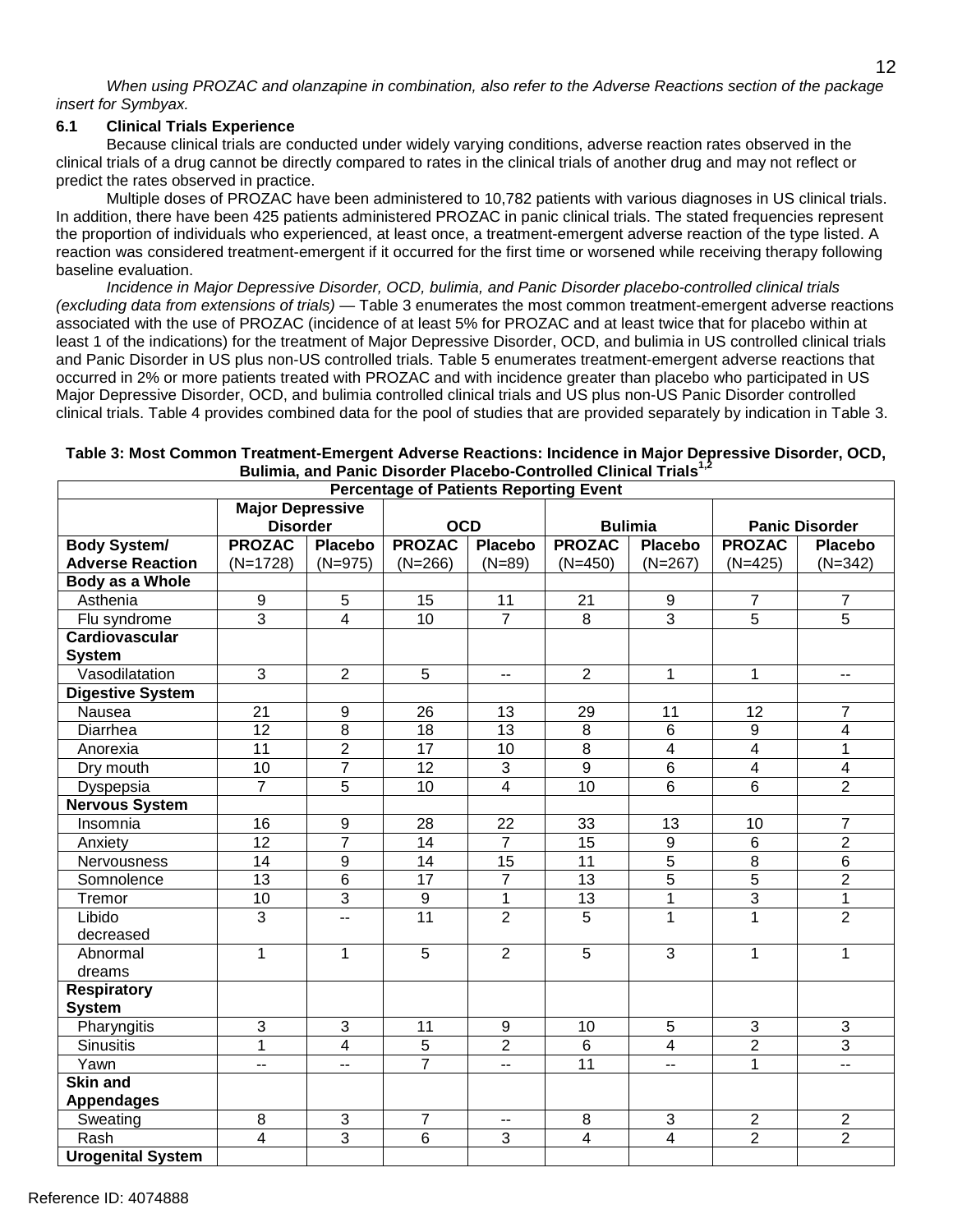| ື      |       | $- -$ | $- -$ | $- -$ | $\overline{\phantom{a}}$ | $\overline{\phantom{a}}$ |
|--------|-------|-------|-------|-------|--------------------------|--------------------------|
| norma  |       |       |       |       |                          |                          |
| $\sim$ | $- -$ | $- -$ |       | $- -$ | $-$                      |                          |

<sup>1</sup> Incidence less than 1%.

<sup>2</sup> Includes US data for Major Depressive Disorder, OCD, Bulimia, and Panic Disorder clinical trials, plus non-US data for Panic Disorder clinical trials.

<sup>3</sup> Denominator used was for males only (N=690 PROZAC Major Depressive Disorder; N=410 placebo Major Depressive Disorder; N=116 PROZAC OCD; N=43 placebo OCD; N=14 PROZAC bulimia; N=1 placebo bulimia; N=162 PROZAC panic; N=121 placebo panic).

#### **Table 4: Treatment-Emergent Adverse Reactions: Incidence in Major Depressive Disorder, OCD, Bulimia, and Panic Disorder Placebo-Controlled Clinical Trials1,2**

|                                  |                                          | <b>Percentage of Patients Reporting Event</b> |  |  |
|----------------------------------|------------------------------------------|-----------------------------------------------|--|--|
|                                  | Major Depressive Disorder, OCD, Bulimia, |                                               |  |  |
|                                  |                                          | and Panic Disorder Combined                   |  |  |
| <b>Body System/</b>              | <b>PROZAC</b>                            | <b>Placebo</b>                                |  |  |
| <b>Adverse Reaction</b>          | $(N=2869)$                               | $(N=1673)$                                    |  |  |
| <b>Body as a Whole</b>           |                                          |                                               |  |  |
| Headache                         | 21                                       | 19                                            |  |  |
| Asthenia                         | $\overline{11}$                          | 6                                             |  |  |
| Flu syndrome                     | $\overline{5}$                           | 4                                             |  |  |
| Fever                            | $\overline{2}$                           | 1                                             |  |  |
| <b>Cardiovascular System</b>     |                                          |                                               |  |  |
| Vasodilatation                   | $\overline{2}$                           | $\mathbf{1}$                                  |  |  |
| <b>Digestive System</b>          |                                          |                                               |  |  |
| Nausea                           | 22                                       | $\boldsymbol{9}$                              |  |  |
| Diarrhea                         | 11                                       | $\overline{7}$                                |  |  |
| Anorexia                         | 10                                       | 3                                             |  |  |
| Dry mouth                        | $\overline{9}$                           | $\overline{6}$                                |  |  |
| Dyspepsia                        | 8                                        | 4                                             |  |  |
| Constipation                     | 5                                        | $\overline{4}$                                |  |  |
| Flatulence                       | 3                                        | $\overline{2}$                                |  |  |
| Vomiting                         | $\overline{3}$                           | $\overline{2}$                                |  |  |
| <b>Metabolic and Nutritional</b> |                                          |                                               |  |  |
| <b>Disorders</b>                 |                                          |                                               |  |  |
| Weight loss                      | $\overline{2}$                           | 1                                             |  |  |
| <b>Nervous System</b>            |                                          |                                               |  |  |
| Insomnia                         | 19                                       | 10                                            |  |  |
| Nervousness                      | 13                                       | 8                                             |  |  |
| Anxiety                          | 12                                       | 6                                             |  |  |
| Somnolence                       | 12                                       | 5                                             |  |  |
| <b>Dizziness</b>                 | 9                                        | 6                                             |  |  |
| Tremor                           | 9                                        | $\overline{2}$                                |  |  |
| Libido decreased                 | $\overline{\mathbf{4}}$                  | $\mathbf 1$                                   |  |  |
| Thinking abnormal                | $\overline{2}$                           | $\overline{1}$                                |  |  |
| <b>Respiratory System</b>        |                                          |                                               |  |  |
| Yawn                             | 3                                        | н.                                            |  |  |
| <b>Skin and Appendages</b>       |                                          |                                               |  |  |
| Sweating                         | $\overline{7}$                           | 3                                             |  |  |
| Rash                             | $\overline{\mathbf{4}}$                  | $\overline{3}$                                |  |  |
| Pruritus                         | $\overline{3}$                           | $\overline{2}$                                |  |  |
| <b>Special Senses</b>            |                                          |                                               |  |  |
| Abnormal vision                  | $\overline{c}$                           | 1                                             |  |  |

<sup>1</sup> Incidence less than 1%.

Reference ID: 4074888

2 Includes US data for Major Depressive Disorder, OCD, Bulimia, and Panic Disorder clinical trials, plus non-US data for Panic Disorder clinical trials.

13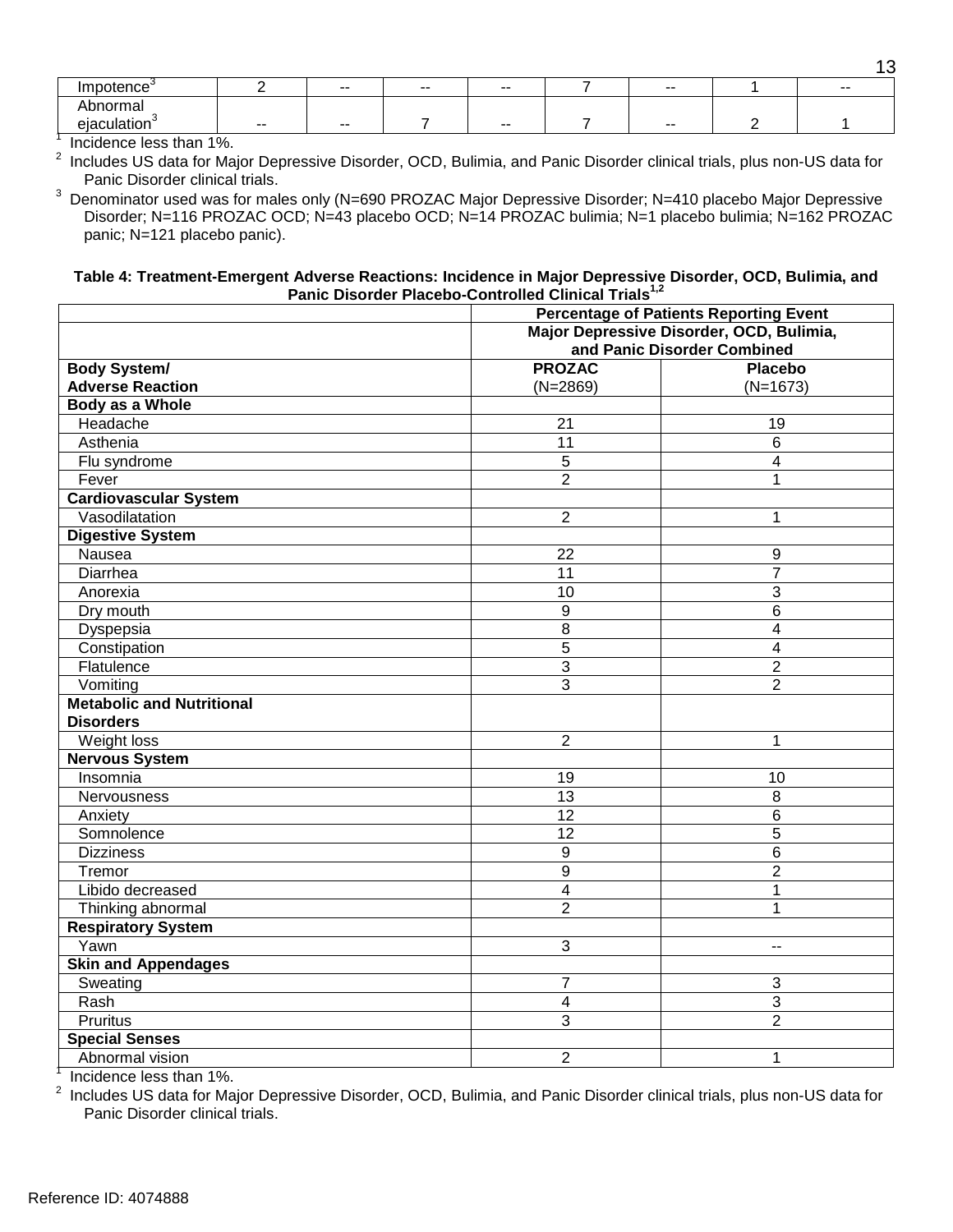*placebo-controlled clinical trials (excluding data from extensions of trials)* — Table 5 lists the adverse reactions associated *Associated with discontinuation in Major Depressive Disorder, OCD, bulimia, and Panic Disorder*  with discontinuation of PROZAC treatment (incidence at least twice that for placebo and at least 1% for PROZAC in clinical trials collecting only a primary reaction associated with discontinuation) in Major Depressive Disorder, OCD, bulimia, and Panic Disorder clinical trials, plus non-US Panic Disorder clinical trials.

14

| Table 5: Most Common Adverse Reactions Associated with Discontinuation in Major Depressive Disorder, OCD, |
|-----------------------------------------------------------------------------------------------------------|
| <b>Bulimia, and Panic Disorder Placebo-Controlled Clinical Trials</b>                                     |

| <b>Major Depressive</b><br>Disorder, OCD,<br><b>Bulimia, and Panic</b><br><b>Disorder Combined</b><br>$(N=1533)$ | <b>Major</b><br><b>Depressive</b><br><b>Disorder</b><br>$(N=392)$ | <b>OCD</b><br>$(N=266)$ | <b>Bulimia</b><br>$(N=450)$ | <b>Panic Disorder</b><br>$(N=425)$ |
|------------------------------------------------------------------------------------------------------------------|-------------------------------------------------------------------|-------------------------|-----------------------------|------------------------------------|
| Anxiety (1%)                                                                                                     | --                                                                | Anxiety (2%)            | $- -$                       | Anxiety (2%)                       |
| $- -$                                                                                                            | --                                                                | --                      | Insomnia (2%)               |                                    |
| $\overline{\phantom{a}}$                                                                                         | Nervousness (1%)                                                  | $- -$                   | $- -$                       | Nervousness (1%)                   |
| --                                                                                                               | --                                                                | Rash (1%)               |                             |                                    |

 - - Rash (1%) - - 1 Includes US Major Depressive Disorder, OCD, Bulimia, and Panic Disorder clinical trials, plus non-US Panic Disorder clinical trials.

*Other adverse reactions in pediatric patients (children and adolescents) — Treatment-emergent adverse reactions*  reactions was generally similar to that seen in adult studies, as shown in Tables 4 and 5. However, the following adverse reactions (excluding those which appear in the body or footnotes of Tables 4 and 5 and those for which the COSTART were collected in 322 pediatric patients (180 fluoxetine-treated, 142 placebo-treated). The overall profile of adverse terms were uninformative or misleading) were reported at an incidence of at least 2% for fluoxetine and greater than placebo: thirst, hyperkinesia, agitation, personality disorder, epistaxis, urinary frequency, and menorrhagia.

 190 placebo-treated) was mania/hypomania (1.8% for fluoxetine-treated, 0% for placebo-treated). In these clinical trials, The most common adverse reaction (incidence at least 1% for fluoxetine and greater than placebo) associated with discontinuation in 3 pediatric placebo-controlled trials (N=418 randomized; 228 fluoxetine-treated; only a primary reaction associated with discontinuation was collected.

 *Reactions observed in PROZAC Weekly clinical trials* — Treatment-emergent adverse reactions in clinical trials (10% versus 3%, respectively) or taking PROZAC 20 mg daily (10% versus 5%, respectively). with PROZAC Weekly were similar to the adverse reactions reported by patients in clinical trials with PROZAC daily. In a placebo-controlled clinical trial, more patients taking PROZAC Weekly reported diarrhea than patients taking placebo

 *Male and female sexual dysfunction with SSRIs* — Although changes in sexual desire, sexual performance, and and bulimia placebo-controlled clinical trials, decreased libido was the only sexual side effect reported by at least 2% of sexual satisfaction often occur as manifestations of a psychiatric disorder, they may also be a consequence of pharmacologic treatment. In particular, some evidence suggests that SSRIs can cause such untoward sexual experiences. Reliable estimates of the incidence and severity of untoward experiences involving sexual desire, performance, and satisfaction are difficult to obtain, however, in part because patients and physicians may be reluctant to discuss them. Accordingly, estimates of the incidence of untoward sexual experience and performance, cited in product labeling, are likely to underestimate their actual incidence. In patients enrolled in US Major Depressive Disorder, OCD, patients taking fluoxetine (4% fluoxetine, <1% placebo). There have been spontaneous reports in women taking fluoxetine of orgasmic dysfunction, including anorgasmia.

There are no adequate and well-controlled studies examining sexual dysfunction with fluoxetine treatment. Symptoms of sexual dysfunction occasionally persist after discontinuation of fluoxetine treatment.

Priapism has been reported with all SSRIs.

 While it is difficult to know the precise risk of sexual dysfunction associated with the use of SSRIs, physicians should routinely inquire about such possible side effects.

#### **6.2 Other Reactions**

 significant clinical implications, or (5) which occurred at a rate equal to or less than placebo. Following is a list of treatment-emergent adverse reactions reported by patients treated with fluoxetine in clinical trials. This listing is not intended to include reactions (1) already listed in previous tables or elsewhere in labeling, (2) for which a drug cause was remote, (3) which were so general as to be uninformative, (4) which were not considered to have

 reactions are those occurring in fewer than 1/1000 patients. Reactions are classified by body system using the following definitions: frequent adverse reactions are those occurring in at least 1/100 patients; infrequent adverse reactions are those occurring in 1/100 to 1/1000 patients; rare

 **Body as a Whole** — *Frequent:* chills; *Infrequent:* suicide attempt; *Rare:* acute abdominal syndrome, photosensitivity reaction.

Cardiovascular System — *Frequent:* palpitation; Infrequent: arrhythmia, hypotension<sup>1</sup>.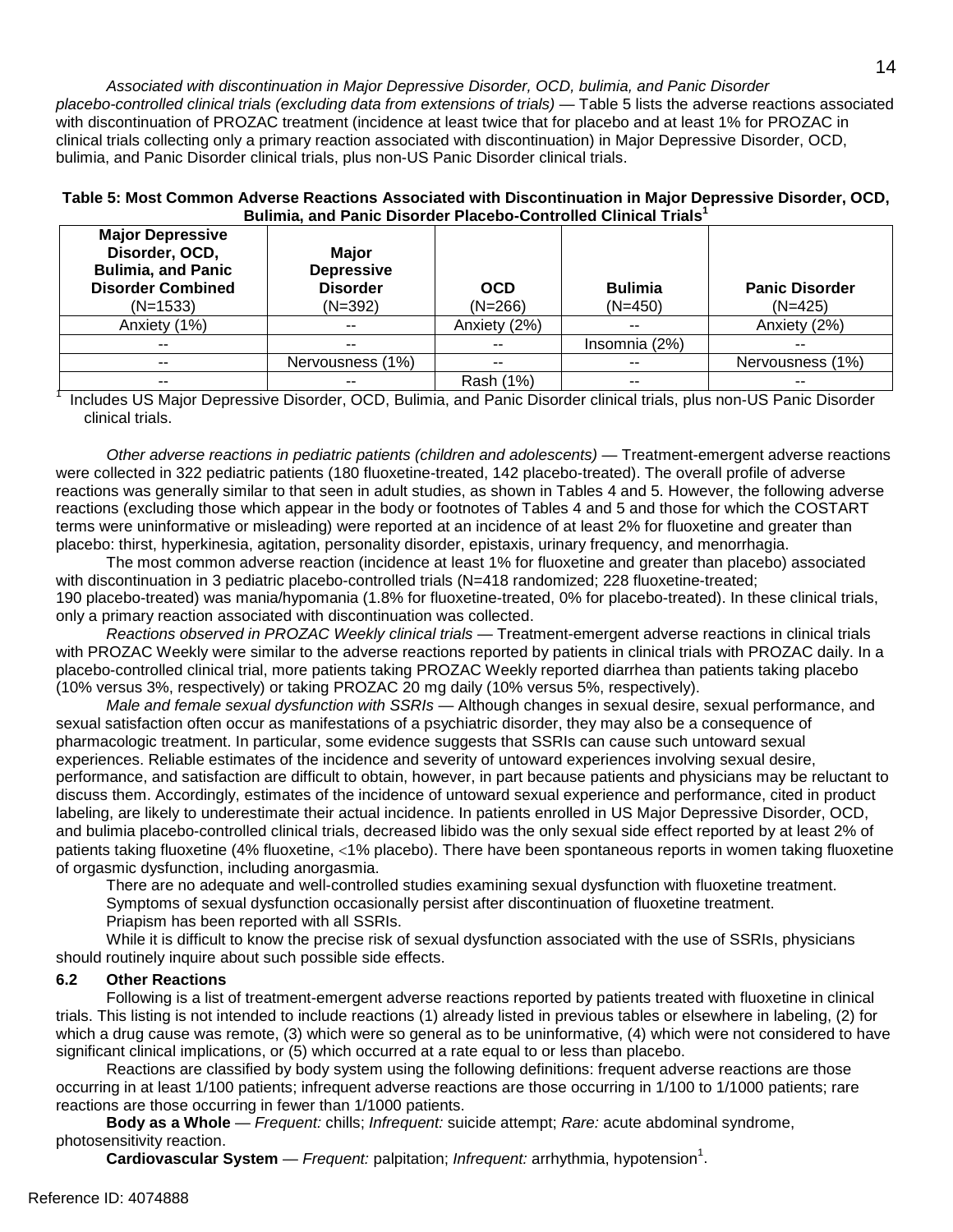**Digestive System** — *Infrequent:* dysphagia, gastritis, gastroenteritis, melena, stomach ulcer; *Rare:* bloody diarrhea, duodenal ulcer, esophageal ulcer, gastrointestinal hemorrhage, hematemesis, hepatitis, peptic ulcer, stomach ulcer hemorrhage.

**Hemic and Lymphatic System** — *Infrequent:* ecchymosis; *Rare:* petechia, purpura.

**Investigations**  $\overline{\phantom{a}}$  *Frequent:* QT interval prolongation (QT<sub>c</sub>F ≥450 msec)<sup>3</sup>.

Nervous System — *Frequent:* emotional lability; *Infrequent:* akathisia, ataxia, balance disorder<sup>1</sup>, bruxism<sup>1</sup>, buccoglossal syndrome, depersonalization, euphoria, hypertonia, libido increased, myoclonus, paranoid reaction; *Rare:*  delusions.

 **Respiratory System** — *Rare:* larynx edema. **Skin and Appendages** — *Infrequent:* alopecia; *Rare:* purpuric rash. **Special Senses** — *Frequent:* taste perversion; *Infrequent:* mydriasis. Urogenital System — *Frequent:* micturition disorder; Infrequent: dysuria, gynecological bleeding<sup>2</sup>.

- 1 MedDRA dictionary term from integrated database of placebo controlled trials of 15870 patients, of which 9673 patients received fluoxetine.
- 2 Group term that includes individual MedDRA terms: cervix hemorrhage uterine, dysfunctional uterine bleeding, genital hemorrhage, menometrorrhagia, menorrhagia, metrorrhagia, polymenorrhea, postmenopausal hemorrhage, uterine hemorrhage, vaginal hemorrhage. Adjusted for gender.
- $3$  QT prolongation data are based on routine ECG measurements in clinical trials.

#### **6.3 Postmarketing Experience**

The following adverse reactions have been identified during post approval use of PROZAC. Because these reactions are reported voluntarily from a population of uncertain size, it is difficult to reliably estimate their frequency or evaluate a causal relationship to drug exposure.

 Voluntary reports of adverse reactions temporally associated with PROZAC that have been received since market hemolytic anemia, kidney failure, memory impairment, movement disorders developing in patients with risk factors thrombocytopenia<sup>1</sup>, thrombocytopenic purpura, ventricular tachycardia (including Torsades de Pointes–type arrhythmias), introduction and that may have no causal relationship with the drug include the following: aplastic anemia, atrial fibrillation<sup>1</sup>, cataract, cerebrovascular accident<sup>1</sup>, cholestatic jaundice, dyskinesia (including, for example, a case of buccal-lingual-masticatory syndrome with involuntary tongue protrusion reported to develop in a 77-year-old female after 5 weeks of fluoxetine therapy and which completely resolved over the next few months following drug discontinuation), eosinophilic pneumonia<sup>1</sup>, epidermal necrolysis, erythema multiforme, erythema nodosum, exfoliative dermatitis, galactorrhea, gynecomastia, heart arrest<sup>1</sup>, hepatic failure/necrosis, hyperprolactinemia, hypoglycemia, immune-related including drugs associated with such reactions and worsening of pre-existing movement disorders, optic neuritis, pancreatitis<sup>1</sup>, pancytopenia, pulmonary embolism, pulmonary hypertension, QT prolongation, Stevens-Johnson syndrome, vaginal bleeding, and violent behaviors<sup>1</sup>.

 $1$  These terms represent serious adverse events, but do not meet the definition for adverse drug reactions. They are included here because of their seriousness.

### **7 DRUG INTERACTIONS**

 As with all drugs, the potential for interaction by a variety of mechanisms (e.g., pharmacodynamic, pharmacokinetic drug inhibition or enhancement, etc.) is a possibility.

#### **7.1 Monoamine Oxidase Inhibitors (MAOI)**

*[See Dosage and Administration (2.9, 2.10), Contraindications (4.1), and Warnings and Precautions (5.2)]*.

#### **7.2 CNS Acting Drugs**

Caution is advised if the concomitant administration of PROZAC and such drugs is required. In evaluating individual cases, consideration should be given to using lower initial doses of the concomitantly administered drugs, using conservative titration schedules, and monitoring of clinical status *[see Clinical Pharmacology (12.3)]*.

#### **7.3 Serotonergic Drugs**

*[See Dosage and Administration (2.9, 2.10), Contraindications (4.1), and Warnings and Precautions (5.2)]*.

## **7.4 Drugs that Interfere with Hemostasis (e.g., NSAIDS, Aspirin, Warfarin)**

Serotonin release by platelets plays an important role in hemostasis. Epidemiological studies of the case-control and cohort design that have demonstrated an association between use of psychotropic drugs that interfere with serotonin reuptake and the occurrence of upper gastrointestinal bleeding have also shown that concurrent use of an NSAID or aspirin may potentiate this risk of bleeding. Altered anticoagulant effects, including increased bleeding, have been reported when SNRIs or SSRIs are coadministered with warfarin. Patients receiving warfarin therapy should be carefully monitored when fluoxetine is initiated or discontinued *[see Warnings and Precautions (5.7)]*.

#### **7.5 Electroconvulsive Therapy (ECT)**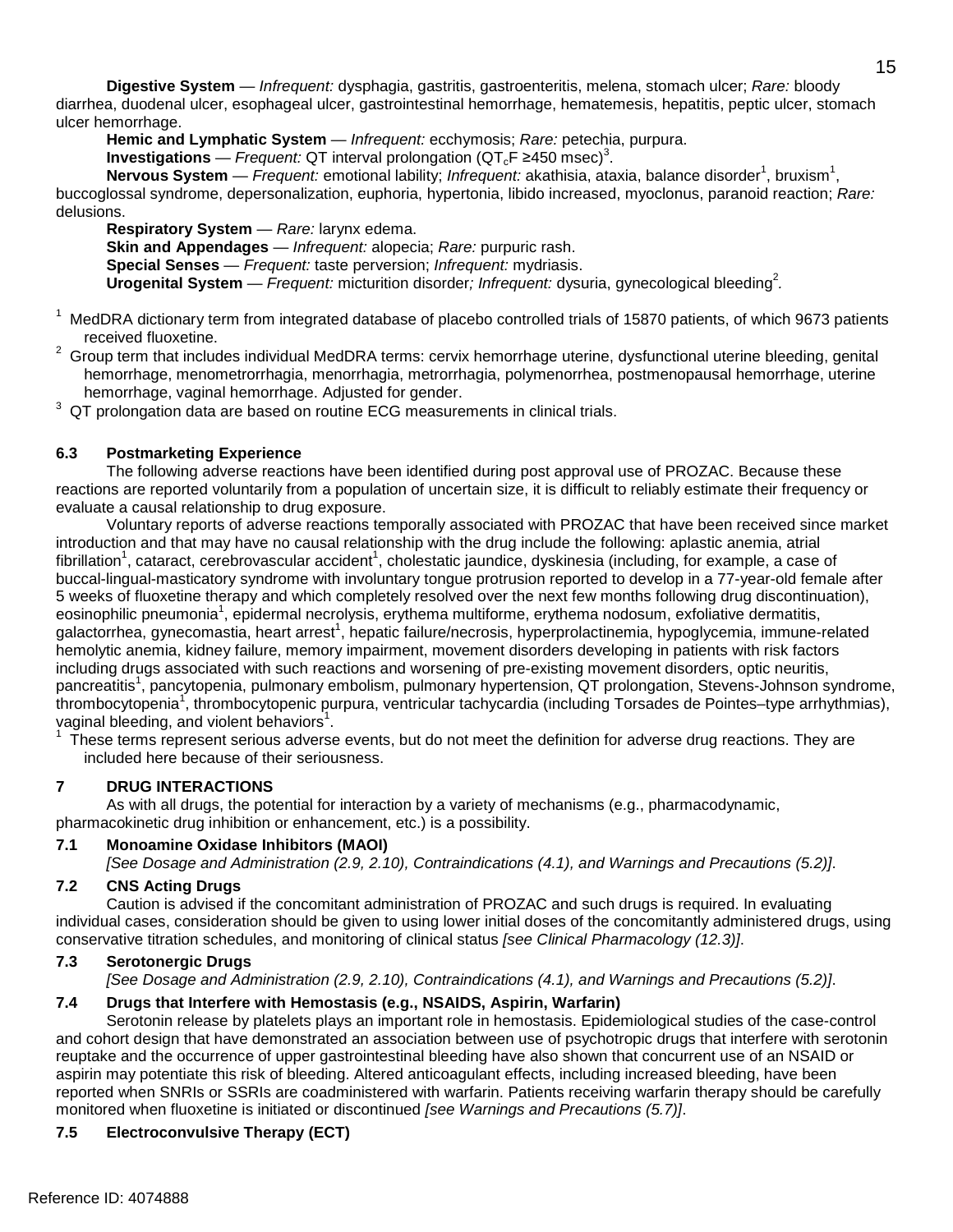There are no clinical studies establishing the benefit of the combined use of ECT and fluoxetine. There have been rare reports of prolonged seizures in patients on fluoxetine receiving ECT treatment.

#### **7.6 Potential for Other Drugs to affect PROZAC**

 *Drugs Tightly Bound to Plasma Proteins* — Because fluoxetine is tightly bound to plasma proteins, adverse effects may result from displacement of protein-bound fluoxetine by other tightly-bound drugs *[see Clinical Pharmacology (12.3)]*.

#### **7.7 Potential for PROZAC to affect Other Drugs**

 *Pimozide* — Concomitant use in patients taking pimozide is contraindicated. Pimozide can prolong the QT interval. Fluoxetine can increase the level of pimozide through inhibition of CYP2D6. Fluoxetine can also prolong the QT interval. Clinical studies of pimozide with other antidepressants demonstrate an increase in drug interaction or QT prolongation. While a specific study with pimozide and fluoxetine has not been conducted, the potential for drug interactions or QT prolongation warrants restricting the concurrent use of pimozide and PROZAC *[see Contraindications (4.2), Warnings and Precautions (5.11), and Drug Interactions (7.8)]*.

 *Thioridazine* — Thioridazine should not be administered with PROZAC or within a minimum of 5 weeks after PROZAC has been discontinued, because of the risk of QT Prolongation *[see Contraindications (4.2), Warnings and Precautions (5.11), and Drug Interactions (7.8)]*.

25 mg oral dose of thioridazine produced a 2.4-fold higher  ${\sf C}_{\sf max}$  and a 4.5-fold higher AUC for thioridazine in the slow CYP2D6 isozyme activity. Thus, this study suggests that drugs which inhibit CYP2D6, such as certain SSRIs, including In a study of 19 healthy male subjects, which included 6 slow and 13 rapid hydroxylators of debrisoquin, a single hydroxylators compared with the rapid hydroxylators. The rate of debrisoquin hydroxylation is felt to depend on the level of fluoxetine, will produce elevated plasma levels of thioridazine.

 serious ventricular arrhythmias, such as Torsades de Pointes-type arrhythmias, and sudden death. This risk is expected Thioridazine administration produces a dose-related prolongation of the QT interval, which is associated with to increase with fluoxetine-induced inhibition of thioridazine metabolism.

 dose of the original medication should be considered. Drugs with a narrow therapeutic index represent the greatest concern (e.g., flecainide, propafenone, vinblastine, and TCAs). Due to the risk of serious ventricular arrhythmias and *Drugs Metabolized by CYP2D6 —* Fluoxetine inhibits the activity of CYP2D6, and may make individuals with normal CYP2D6 metabolic activity resemble a poor metabolizer. Coadministration of fluoxetine with other drugs that are metabolized by CYP2D6, including certain antidepressants (e.g., TCAs), antipsychotics (e.g., phenothiazines and most atypicals), and antiarrhythmics (e.g., propafenone, flecainide, and others) should be approached with caution. Therapy with medications that are predominantly metabolized by the CYP2D6 system and that have a relatively narrow therapeutic index (see list below) should be initiated at the low end of the dose range if a patient is receiving fluoxetine concurrently or has taken it in the previous 5 weeks. Thus, his/her dosing requirements resemble those of poor metabolizers. If fluoxetine is added to the treatment regimen of a patient already receiving a drug metabolized by CYP2D6, the need for decreased sudden death potentially associated with elevated plasma levels of thioridazine, thioridazine should not be administered with fluoxetine or within a minimum of 5 weeks after fluoxetine has been discontinued *[see Contraindications (4.2)]*.

*Tricyclic Antidepressants (TCAs) —* In 2 studies, previously stable plasma levels of imipramine and desipramine have increased greater than 2- to 10-fold when fluoxetine has been administered in combination. This influence may persist for 3 weeks or longer after fluoxetine is discontinued. Thus, the dose of TCAs may need to be reduced and plasma TCA concentrations may need to be monitored temporarily when fluoxetine is coadministered or has been recently discontinued *[see Warnings and Precautions (5.2) and Clinical Pharmacology (12.3)]*.

 *Benzodiazepines —* The half-life of concurrently administered diazepam may be prolonged in some patients *[see Clinical Pharmacology (12.3)]*. Coadministration of alprazolam and fluoxetine has resulted in increased alprazolam plasma concentrations and in further psychomotor performance decrement due to increased alprazolam levels.

*Antipsychotics —* Some clinical data suggests a possible pharmacodynamic and/or pharmacokinetic interaction between SSRIs and antipsychotics. Elevation of blood levels of haloperidol and clozapine has been observed in patients receiving concomitant fluoxetine.

*Anticonvulsants —* Patients on stable doses of phenytoin and carbamazepine have developed elevated plasma anticonvulsant concentrations and clinical anticonvulsant toxicity following initiation of concomitant fluoxetine treatment.

*Lithium —* There have been reports of both increased and decreased lithium levels when lithium was used concomitantly with fluoxetine. Cases of lithium toxicity and increased serotonergic effects have been reported. Lithium levels should be monitored when these drugs are administered concomitantly *[see Warnings and Precautions (5.2)]*.

 administration of fluoxetine to a patient taking another drug that is tightly bound to protein (e.g., Coumadin, digitoxin) may *Drugs Tightly Bound to Plasma Proteins —* Because fluoxetine is tightly bound to plasma proteins, the cause a shift in plasma concentrations potentially resulting in an adverse effect *[see Clinical Pharmacology (12.3)]*.

*Drugs Metabolized by CYP3A4 —* In an in vivo interaction study involving coadministration of fluoxetine with single doses of terfenadine (a CYP3A4 substrate), no increase in plasma terfenadine concentrations occurred with concomitant fluoxetine.

 Additionally, in vitro studies have shown ketoconazole, a potent inhibitor of CYP3A4 activity, to be at least 100 times more potent than fluoxetine or norfluoxetine as an inhibitor of the metabolism of several substrates for this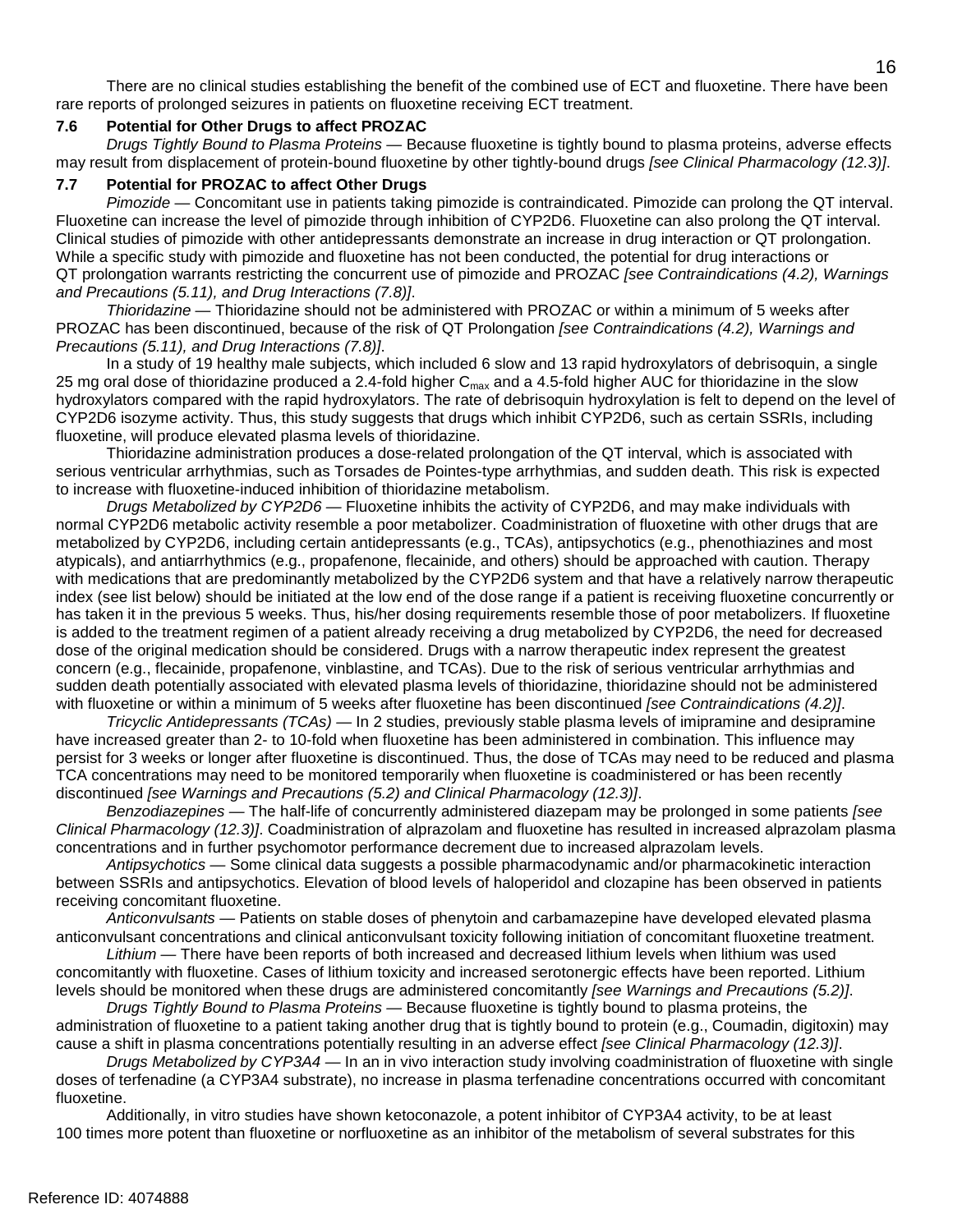CYP3A4 activity is not likely to be of clinical significance. enzyme, including astemizole, cisapride, and midazolam. These data indicate that fluoxetine's extent of inhibition of

 *Olanzapine —* Fluoxetine (60 mg single dose or 60 mg daily dose for 8 days) causes a small (mean 16%) increase in the maximum concentration of olanzapine and a small (mean 16%) decrease in olanzapine clearance. The magnitude of the impact of this factor is small in comparison to the overall variability between individuals, and therefore dose modification is not routinely recommended.

*When using PROZAC and olanzapine and in combination, also refer to the Drug Interactions section of the package insert for Symbyax*.

#### **7.8 Drugs that Prolong the QT Interval**

Do not use PROZAC in combination with thioridazine or pimozide. Use PROZAC with caution in combination with other drugs that cause QT prolongation. These include: specific antipsychotics (e.g., ziprasidone, iloperidone, chlorpromazine, mesoridazine, droperidol); specific antibiotics (e.g., erythromycin, gatifloxacin, moxifloxacin, sparfloxacin); Class 1A antiarrhythmic medications (e.g., quinidine, procainamide); Class III antiarrhythmics (e.g., amiodarone, sotalol); and others (e.g., pentamidine, levomethadyl acetate, methadone, halofantrine, mefloquine, dolasetron mesylate, probucol or tacrolimus). PROZAC is primarily metabolized by CYP2D6. Concomitant treatment with CYP2D6 inhibitors can increase the concentration of PROZAC. Concomitant use of other highly protein-bound drugs can increase the concentration of *PROZAC [see Contraindications (4.2), Warnings and Precautions (5.11), Drug Interactions (7.7), and Clinical Pharmacology (12.3)]*.

#### **8 USE IN SPECIFIC POPULATIONS**

*When using PROZAC and olanzapine in combination, also refer to the Use in Specific Populations section of the package insert for Symbyax.* 

#### **8.1 Pregnancy**

*Pregnancy Category C —* PROZAC should be used during pregnancy only if the potential benefit justifies the potential risk to the fetus. All pregnancies have a background risk of birth defects, loss, or other adverse outcome regardless of drug exposure.

 However, one prospective cohort study conducted by the European Network of Teratology Information Services reported trimester of pregnancy compared to infants of women (N = 1359) who were not exposed to fluoxetine. There was no specific pattern of cardiovascular malformations. Overall, however, a causal relationship has not been established. *Treatment of Pregnant Women during the First Trimester —* There are no adequate and well-controlled clinical studies on the use of fluoxetine in pregnant women. Results of a number of published epidemiological studies assessing the risk of fluoxetine exposure during the first trimester of pregnancy have demonstrated inconsistent results. More than 10 cohort studies and case-control studies failed to demonstrate an increased risk for congenital malformations overall. an increased risk of cardiovascular malformations in infants born to women  $(N = 253)$  exposed to fluoxetine during the first

 *Nonteratogenic Effects* — Neonates exposed to PROZAC and other SSRIs or serotonin and norepinephrine hypoglycemia, hypotonia, hypertonia, hyperreflexia, tremor, jitteriness, irritability, and constant crying. These features are consistent with either a direct toxic effect of SSRIs and SNRIs or, possibly, a drug discontinuation syndrome. It should be reuptake inhibitors (SNRIs), late in the third trimester have developed complications requiring prolonged hospitalization, respiratory support, and tube feeding. Such complications can arise immediately upon delivery. Reported clinical findings have included respiratory distress, cyanosis, apnea, seizures, temperature instability, feeding difficulty, vomiting, noted that, in some cases, the clinical picture is consistent with serotonin syndrome *[see Warnings and Precautions (5.2)]*.

Infants exposed to SSRIs in pregnancy may have an increased risk for persistent pulmonary hypertension of the newborn (PPHN). PPHN occurs in 1 - 2 per 1,000 live births in the general population and is associated with substantial neonatal morbidity and mortality. Several recent epidemiological studies suggest a positive statistical association between SSRI use (including PROZAC) in pregnancy and PPHN. Other studies do not show a significant statistical association.

 Physicians should also note the results of a prospective longitudinal study of 201 pregnant women with a history of major depression, who were either on antidepressants or had received antidepressants less than 12 weeks prior to their last menstrual period, and were in remission. Women who discontinued antidepressant medication during pregnancy showed a significant increase in relapse of their major depression compared to those women who remained on antidepressant medication throughout pregnancy.

 taking an SSRI, along with the established benefits of treating depression with an antidepressant. The decision can only When treating a pregnant woman with PROZAC, the physician should carefully consider both the potential risks of be made on a case by case basis *[see Dosage and Administration (2.7)]*.

 following administration of fluoxetine at doses up to 12.5 and 15 mg/kg/day, respectively (1.5 and 3.6 times, respectively, first 7 days postpartum occurred following maternal exposure to 12 mg/kg/day (1.5 times the MRHD on a mg/m<sup>2</sup> basis) no-effect dose for rat pup mortality was 5 mg/kg/day (0.6 times the MRHD on a mg/m<sup>2</sup> basis). *Animal Data —* In embryo-fetal development studies in rats and rabbits, there was no evidence of teratogenicity the maximum recommended human dose (MRHD) of 80 mg on a mg/m<sup>2</sup> basis) throughout organogenesis. However, in rat reproduction studies, an increase in stillborn pups, a decrease in pup weight, and an increase in pup deaths during the during gestation or 7.5 mg/kg/day (0.9 times the MRHD on a mg/m<sup>2</sup> basis) during gestation and lactation. There was no evidence of developmental neurotoxicity in the surviving offspring of rats treated with 12 mg/kg/day during gestation. The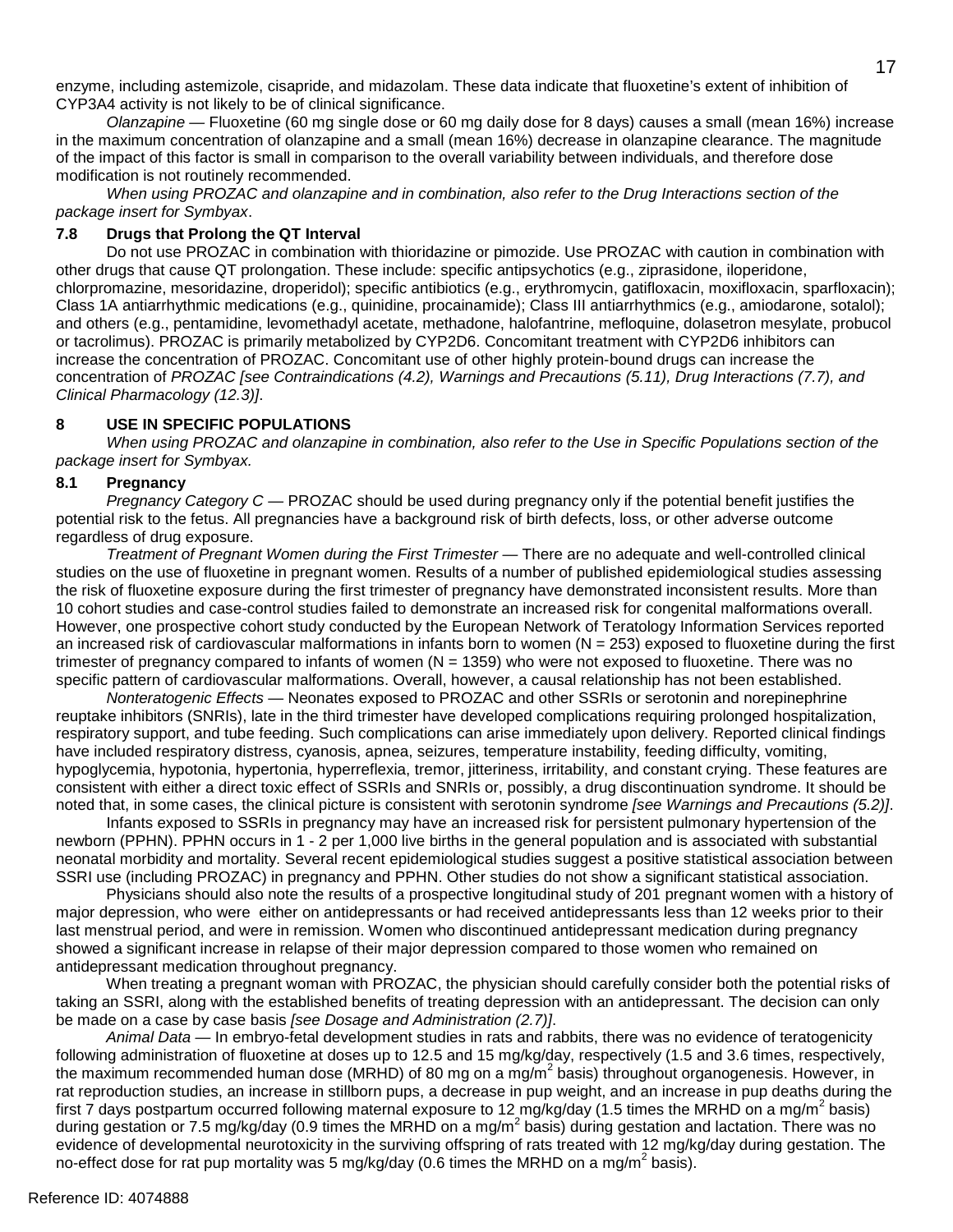#### **8.2 Labor and Delivery**

The effect of PROZAC on labor and delivery in humans is unknown. However, because fluoxetine crosses the placenta and because of the possibility that fluoxetine may have adverse effects on the newborn, fluoxetine should be used during labor and delivery only if the potential benefit justifies the potential risk to the fetus.

#### **8.3 Nursing Mothers**

Because PROZAC is excreted in human milk, nursing while on PROZAC is not recommended. In one breast-milk sample, the concentration of fluoxetine plus norfluoxetine was 70.4 ng/mL. The concentration in the mother's plasma was 295.0 ng/mL. No adverse effects on the infant were reported. In another case, an infant nursed by a mother on PROZAC developed crying, sleep disturbance, vomiting, and watery stools. The infant's plasma drug levels were 340 ng/mL of fluoxetine and 208 ng/mL of norfluoxetine on the second day of feeding.

#### **8.4 Pediatric Use**

 *Use of PROZAC in children* — The efficacy of PROZAC for the treatment of Major Depressive Disorder was demonstrated in two 8- to 9-week placebo-controlled clinical trials with 315 pediatric outpatients ages 8 to ≤18 *[see Clinical Studies (14.1)]*.

 trial with 103 pediatric outpatients ages 7 to <18 *[see Clinical Studies (14.2)]*. The efficacy of PROZAC for the treatment of OCD was demonstrated in one 13-week placebo-controlled clinical

The safety and effectiveness in pediatric patients <8 years of age in Major Depressive Disorder and <7 years of age in OCD have not been established.

 Fluoxetine pharmacokinetics were evaluated in 21 pediatric patients (ages 6 to ≤18) with Major Depressive Disorder or OCD *[see Clinical Pharmacology (12.3)]*.

The acute adverse reaction profiles observed in the 3 studies (N=418 randomized; 228 fluoxetine-treated, 190 placebo-treated) were generally similar to that observed in adult studies with fluoxetine. The longer-term adverse reaction profile observed in the 19-week Major Depressive Disorder study (N=219 randomized; 109 fluoxetine-treated, 110 placebo-treated) was also similar to that observed in adult trials with fluoxetine *[see Adverse Reactions (6.1)]*.

 Manic reaction, including mania and hypomania, was reported in 6 (1 mania, 5 hypomania) out of 228 (2.6%) fluoxetine-treated patients and in 0 out of 190 (0%) placebo-treated patients. Mania/hypomania led to the discontinuation of 4 (1.8%) fluoxetine-treated patients from the acute phases of the 3 studies combined. Consequently, regular monitoring for the occurrence of mania/hypomania is recommended.

 average of 1.1 cm less in height and 1.1 kg less in weight than subjects treated with placebo. In addition, fluoxetine As with other SSRIs, decreased weight gain has been observed in association with the use of fluoxetine in children and adolescent patients. After 19 weeks of treatment in a clinical trial, pediatric subjects treated with fluoxetine gained an treatment was associated with a decrease in alkaline phosphatase levels. The safety of fluoxetine treatment for pediatric patients has not been systematically assessed for chronic treatment longer than several months in duration. In particular, there are no studies that directly evaluate the longer-term effects of fluoxetine on the growth, development and maturation of children and adolescent patients. Therefore, height and weight should be monitored periodically in pediatric patients receiving fluoxetine. *[see Warnings and Precautions (5.6)]*.

PROZAC is approved for use in pediatric patients with MDD and OCD *[see Box Warning and Warnings and Precautions (5.1)]*. Anyone considering the use of PROZAC in a child or adolescent must balance the potential risks with the clinical need.

 fluoxetine to rats from weaning postnatal day 21 through adulthood day 90 at 3, 10, or 30 mg/kg/day was associated with testicular degeneration and necrosis, epididymal vacuolation and hypospermia (at 30 mg/kg/day corresponding to plasma serum levels of creatine kinase (at AUC as low as 1-2 times the average AUC in pediatric patients at the MRHD of 10 times the average AUC in pediatric patients at the MRHD of 20 mg/day). The high dose of 30 mg/kg/day exceeded a *Animal Data* — Significant toxicity on muscle tissue, neurobehavior, reproductive organs, and bone development has been observed following exposure of juvenile rats to fluoxetine from weaning through maturity. Oral administration of exposures [AUC] approximately 5-10 times the average AUC in pediatric patients at the MRHD of 20 mg/day), increased 20 mg/day), skeletal muscle degeneration and necrosis, decreased femur length/growth and body weight gain (at AUC 5 maximum tolerated dose. When animals were evaluated after a drug-free period (up to 11 weeks after cessation of dosing), fluoxetine was associated with neurobehavioral abnormalities (decreased reactivity at AUC as low as approximately 0.1-0.2 times the average AUC in pediatric patients at the MRHD and learning deficit at the high dose), and reproductive functional impairment (decreased mating at all doses and impaired fertility at the high dose). In addition, the testicular and epididymal microscopic lesions and decreased sperm concentrations found in high dose group were also observed, indicating that the drug effects on reproductive organs are irreversible. The reversibility of fluoxetine-induced muscle damage was not assessed.

 fluoxetine in juvenile rats receiving 3, 10, or 30 mg/kg/day doses in this study are approximately 0.1-0.2, 1-2, and 5-10 times, respectively, the average exposure in pediatric patients receiving the MRHD of 20 mg/day. Rat exposures to the These fluoxetine toxicities in juvenile rats have not been observed in adult animals. Plasma exposures (AUC) to major metabolite, norfluoxetine, are approximately 0.3-0.8, 1-8, and 3-20 times, respectively, the pediatric exposure at the MRHD.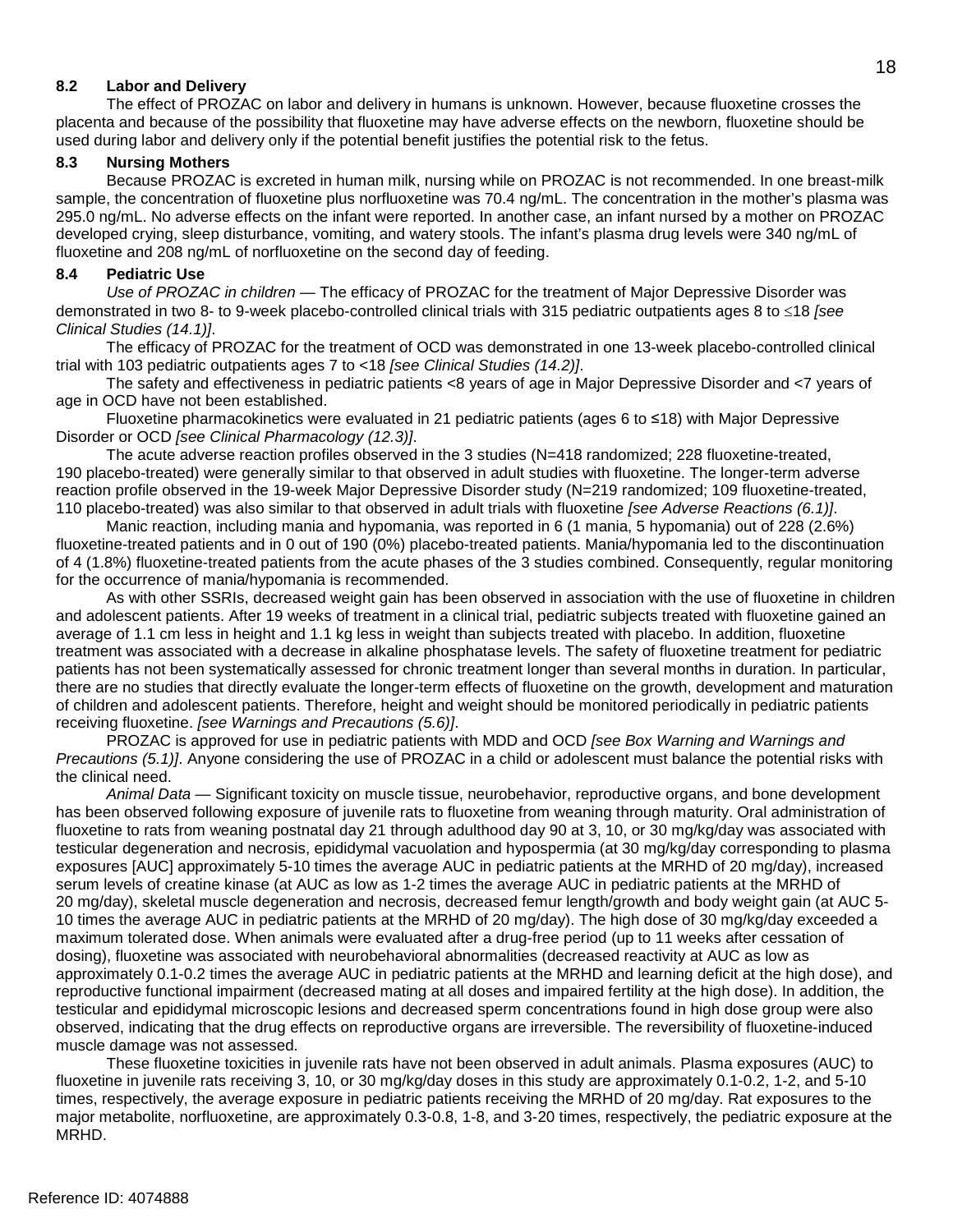A specific effect on bone development was reported in juvenile mice administered fluoxetine by the intraperitoneal route to 4 week old mice for 4 weeks at doses 0.5 and 2 times the oral MRHD of 20 mg/day on mg/m<sup>2</sup> basis. There was a decrease in bone mineralization and density at both doses, but the overall growth (body weight gain or femur length) was not affected.

*Use of PROZAC in combination with olanzapine in children and adolescents:* Safety and efficacy of PROZAC and olanzapine in combination in patients 10 to 17 years of age have been established for the acute treatment of depressive episodes associated with Bipolar I Disorder. Safety and effectiveness of PROZAC and olanzapine in combination in patients less than 10 years of age have not been established.

#### **8.5 Geriatric Use**

 between the elderly and younger patients, but greater sensitivity of some older individuals cannot be ruled out. SNRIs and SSRIs, including fluoxetine, have been associated with cases of clinically significant hyponatremia in elderly patients, who US fluoxetine clinical trials included 687 patients ≥65 years of age and 93 patients ≥75 years of age. The efficacy in geriatric patients has been established *[see Clinical Studies (14.1)]*. For pharmacokinetic information in geriatric patients, *[see Clinical Pharmacology (12.4)]*. No overall differences in safety or effectiveness were observed between these subjects and younger subjects, and other reported clinical experience has not identified differences in responses may be at greater risk for this adverse reaction *[see Warnings and Precautions (5.9)]*.

Clinical studies of olanzapine and fluoxetine in combination did not include sufficient numbers of patients ≥65 years of age to determine whether they respond differently from younger patients.

#### **8.6 Hepatic Impairment**

 decreased, thus increasing the elimination half-lives of these substances. A lower or less frequent dose of fluoxetine In subjects with cirrhosis of the liver, the clearances of fluoxetine and its active metabolite, norfluoxetine, were should be used in patients with cirrhosis. Caution is advised when using PROZAC in patients with diseases or conditions that could affect its metabolism *[see Dosage and Administration (2.7) and Clinical Pharmacology (12.4)]*.

#### **9 DRUG ABUSE AND DEPENDENCE**

#### **9.3 Dependence**

 withdrawal syndrome or any drug seeking behavior, these observations were not systematic and it is not possible to such patients closely, observing them for signs of misuse or abuse of PROZAC (e.g., development of tolerance, PROZAC has not been systematically studied, in animals or humans, for its potential for abuse, tolerance, or physical dependence. While the premarketing clinical experience with PROZAC did not reveal any tendency for a predict on the basis of this limited experience the extent to which a CNS active drug will be misused, diverted, and/or abused once marketed. Consequently, physicians should carefully evaluate patients for history of drug abuse and follow incrementation of dose, drug-seeking behavior).

#### **10 OVERDOSAGE**

#### **10.1 Human Experience**

 1578 cases of overdose involving fluoxetine hydrochloride, alone or with other drugs, reported from this population, there were 195 deaths. Worldwide exposure to fluoxetine hydrochloride is estimated to be over 38 million patients (circa 1999). Of the

 tachycardia, and vomiting. The largest known ingestion of fluoxetine hydrochloride in adult patients was 8 grams in a patient who took fluoxetine alone and who subsequently recovered. However, in an adult patient who took fluoxetine Among 633 adult patients who overdosed on fluoxetine hydrochloride alone, 34 resulted in a fatal outcome, 378 completely recovered, and 15 patients experienced sequelae after overdosage, including abnormal accommodation, abnormal gait, confusion, unresponsiveness, nervousness, pulmonary dysfunction, vertigo, tremor, elevated blood pressure, impotence, movement disorder, and hypomania. The remaining 206 patients had an unknown outcome. The most common signs and symptoms associated with non-fatal overdosage were seizures, somnolence, nausea, alone, an ingestion as low as 520 mg has been associated with lethal outcome, but causality has not been established.

 renal failure, and 22 patients had an unknown outcome. One of the six fatalities was a 9-year-old boy who had a history of Among pediatric patients (ages 3 months to 17 years), there were 156 cases of overdose involving fluoxetine alone or in combination with other drugs. Six patients died, 127 patients completely recovered, 1 patient experienced OCD, Tourette's syndrome with tics, attention deficit disorder, and fetal alcohol syndrome. He had been receiving 100 mg of fluoxetine daily for 6 months in addition to clonidine, methylphenidate, and promethazine. Mixed-drug ingestion or other methods of suicide complicated all 6 overdoses in children that resulted in fatalities. The largest ingestion in pediatric patients was 3 grams which was nonlethal.

 Torsades de Pointes-type arrhythmias), hypotension, mania, neuroleptic malignant syndrome-like reactions, pyrexia, Other important adverse reactions reported with fluoxetine overdose (single or multiple drugs) include coma, delirium, ECG abnormalities (such as nodal rhythm, QT interval prolongation and ventricular arrhythmias, including stupor, and syncope.

#### **10.2 Animal Experience**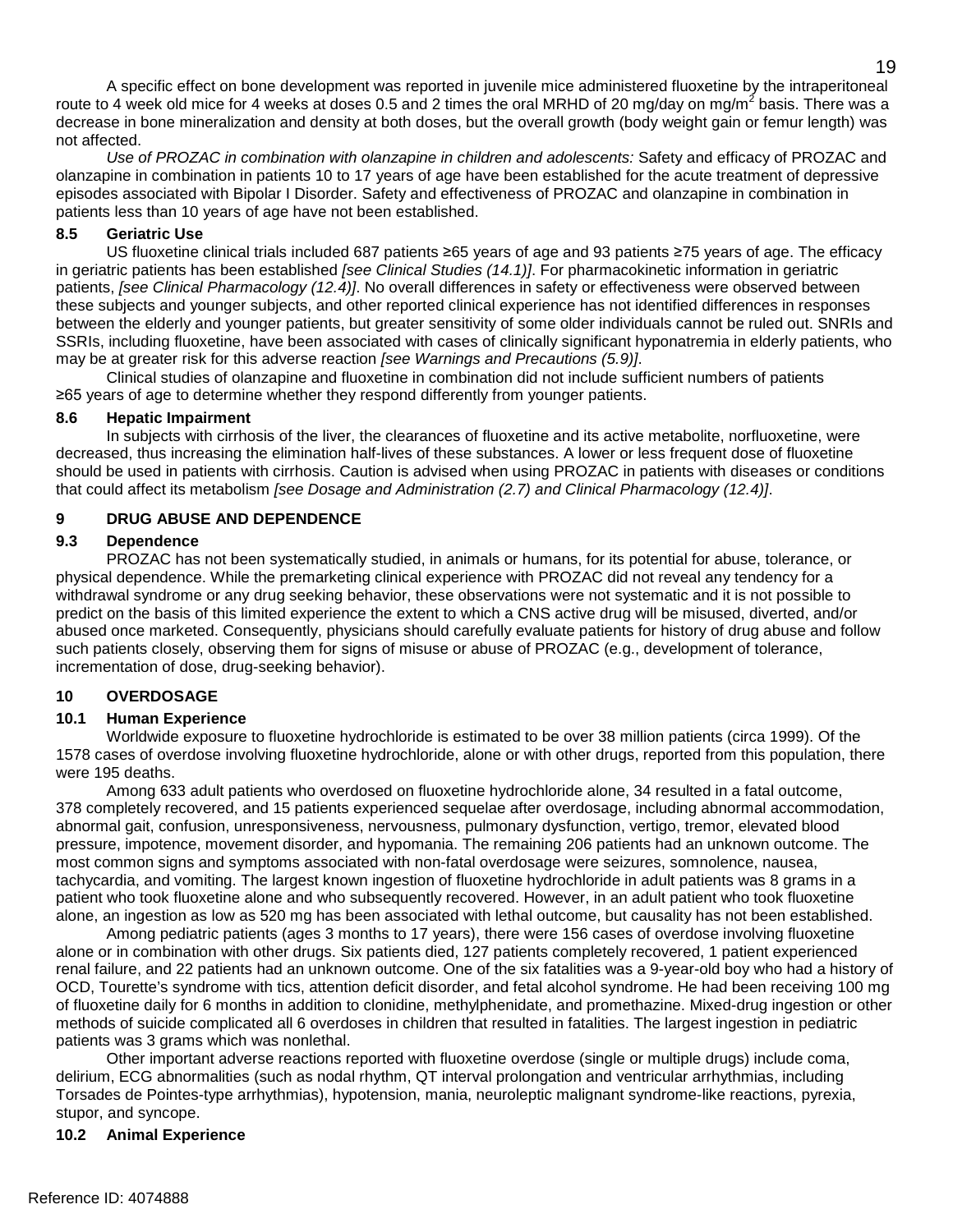Studies in animals do not provide precise or necessarily valid information about the treatment of human overdose. However, animal experiments can provide useful insights into possible treatment strategies.

 The oral median lethal dose in rats and mice was found to be 452 and 248 mg/kg, respectively. Acute high oral doses produced hyperirritability and convulsions in several animal species.

Among 6 dogs purposely overdosed with oral fluoxetine, 5 experienced grand mal seizures. Seizures stopped immediately upon the bolus intravenous administration of a standard veterinary dose of diazepam. In this short-term study, the lowest plasma concentration at which a seizure occurred was only twice the maximum plasma concentration seen in humans taking 80 mg/day, chronically.

In a separate single-dose study, the ECG of dogs given high doses did not reveal prolongation of the PR, QRS, or QT intervals. Tachycardia and an increase in blood pressure were observed. Consequently, the value of the ECG in predicting cardiac toxicity is unknown. Nonetheless, the ECG should ordinarily be monitored in cases of human overdose *[see Overdosage (10.3)]*.

#### **10.3 Management of Overdose**

For current information on the management of PROZAC overdose, contact a certified poison control center (1-800 222-1222 or www.poison.org). Treatment should consist of those general measures employed in the management of overdosage with any drug. Consider the possibility of multi-drug overdose.

Ensure an adequate airway, oxygenation, and ventilation. Monitor cardiac rhythm and vital signs. Use general supportive and symptomatic measures. Induction of emesis is not recommended.

Activated charcoal should be administered. Due to the large volume of distribution of this drug, forced diuresis, dialysis, hemoperfusion, and exchange transfusion are unlikely to be of benefit. No specific antidotes for fluoxetine are known.

 A specific caution involves patients who are taking or have recently taken fluoxetine and might ingest excessive quantities of a TCA. In such a case, accumulation of the parent tricyclic and/or an active metabolite may increase the possibility of clinically significant sequelae and extend the time needed for close medical observation *[see Drug Interactions (7.7)]*.

For specific information about overdosage with olanzapine and fluoxetine in combination, refer to the Overdosage section of the Symbyax package insert.

#### **11 DESCRIPTION**

 $C_{17}H_{18}F_3NO\bullet HCl.$  Its molecular weight is 345.79. The structural formula is: PROZAC® (fluoxetine capsules, USP) is a selective serotonin reuptake inhibitor for oral administration. It is also marketed for the treatment of premenstrual dysphoric disorder (Sarafem®, fluoxetine hydrochloride). It is designated (±)-Nmethyl-3-phenyl-3-[(α,α,α-trifluoro-*p*-tolyl)oxy]propylamine hydrochloride and has the empirical formula of



Fluoxetine hydrochloride is a white to off-white crystalline solid with a solubility of 14 mg/mL in water.

Each Pulvule<sup>®</sup> contains fluoxetine hydrochloride equivalent to 10 mg (32.3 µmol), 20 mg (64.7 µmol), or 40 mg (129.3 µmol) of fluoxetine. The Pulvules also contain starch, gelatin, silicone, titanium dioxide, iron oxide, and other inactive ingredients. The 10 and 20 mg Pulvules also contain FD&C Blue No. 1, and the 40 mg Pulvule also contains FD&C Blue No. 1 and FD&C Yellow No. 6.

 hydrochloride equivalent to 90 mg (291 µmol) of fluoxetine. The capsules also contain D&C Yellow No. 10, FD&C Blue No. 2, gelatin, hypromellose, hypromellose acetate succinate, sodium lauryl sulfate, sucrose, sugar spheres, talc, PROZAC Weekly™ capsules, a delayed-release formulation, contain enteric-coated pellets of fluoxetine titanium dioxide, triethyl citrate, and other inactive ingredients.

#### **12 CLINICAL PHARMACOLOGY**

#### **12.1 Mechanism of Action**

Although the exact mechanism of PROZAC is unknown, it is presumed to be linked to its inhibition of CNS neuronal uptake of serotonin.

#### **12.2 Pharmacodynamics**

Studies at clinically relevant doses in man have demonstrated that fluoxetine blocks the uptake of serotonin into human platelets. Studies in animals also suggest that fluoxetine is a much more potent uptake inhibitor of serotonin than of norepinephrine.

Antagonism of muscarinic, histaminergic, and  $\alpha_1$ -adrenergic receptors has been hypothesized to be associated with various anticholinergic, sedative, and cardiovascular effects of classical tricyclic antidepressant (TCA) drugs.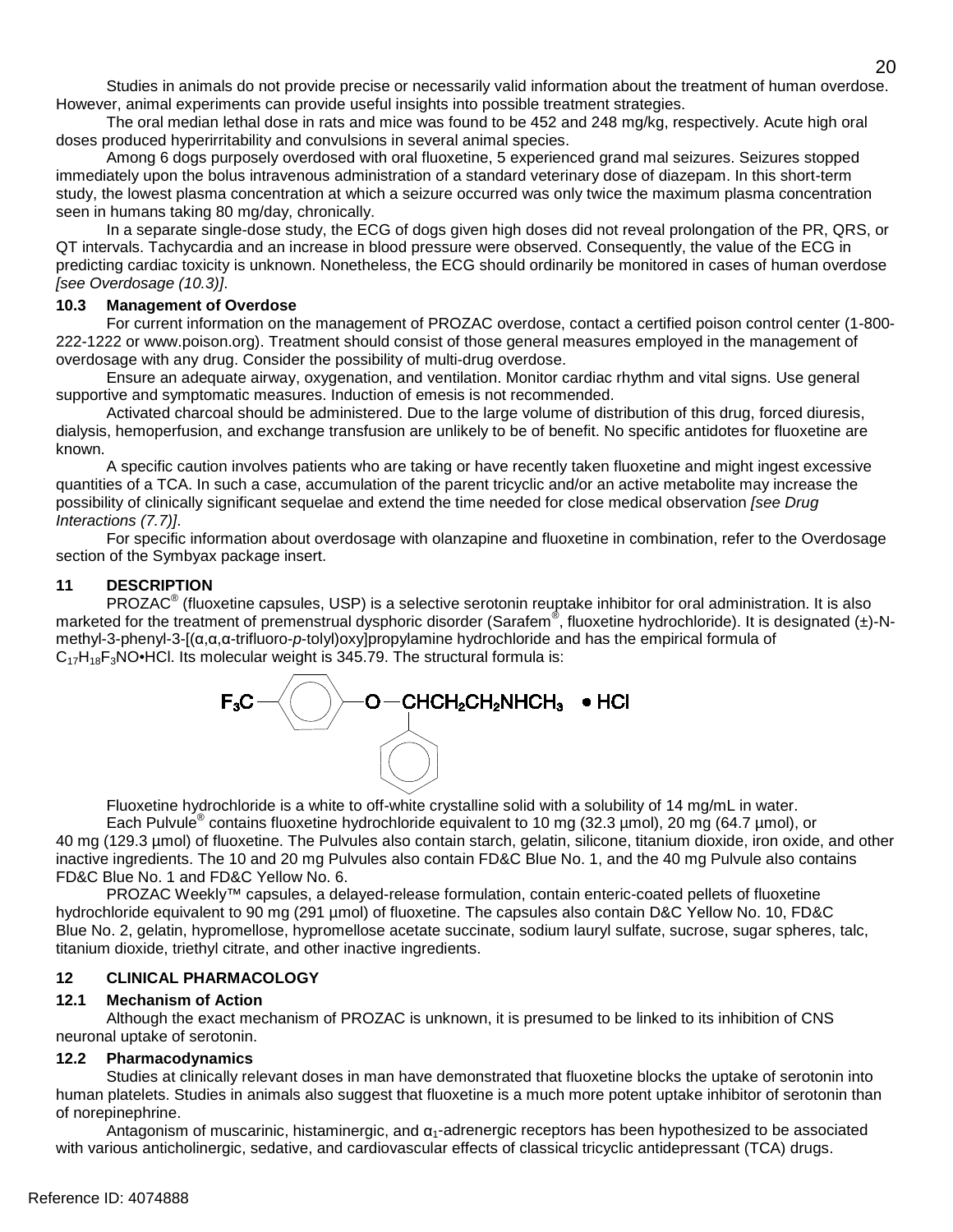Fluoxetine binds to these and other membrane receptors from brain tissue much less potently in vitro than do the tricyclic drugs.

#### **12.3 Pharmacokinetics**

 *Systemic Bioavailability* — In man, following a single oral 40 mg dose, peak plasma concentrations of fluoxetine from 15 to 55 ng/mL are observed after 6 to 8 hours.

 affect the systemic bioavailability of fluoxetine, although it may delay its absorption by 1 to 2 hours, which is probably not gastrointestinal tract where the pH exceeds 5.5. The enteric coating delays the onset of absorption of fluoxetine 1 to The Pulvule and PROZAC Weekly capsule dosage forms of fluoxetine are bioequivalent. Food does not appear to clinically significant. Thus, fluoxetine may be administered with or without food. PROZAC Weekly capsules, a delayed-release formulation, contain enteric-coated pellets that resist dissolution until reaching a segment of the 2 hours relative to the immediate-release formulations.

 *Protein Binding* — Over the concentration range from 200 to 1000 ng/mL, approximately 94.5% of fluoxetine is bound in vitro to human serum proteins, including albumin and  $\alpha_1$ -glycoprotein. The interaction between fluoxetine and other highly protein-bound drugs has not been fully evaluated, but may be important.

 *Enantiomers* — Fluoxetine is a racemic mixture (50/50) of *R*-fluoxetine and *S*-fluoxetine enantiomers. In animal models, both enantiomers are specific and potent serotonin uptake inhibitors with essentially equivalent pharmacologic activity. The *S*-fluoxetine enantiomer is eliminated more slowly and is the predominant enantiomer present in plasma at steady state.

 *Metabolism* — Fluoxetine is extensively metabolized in the liver to norfluoxetine and a number of other unidentified models, *S*-norfluoxetine is a potent and selective inhibitor of serotonin uptake and has activity essentially equivalent to *R*- or *S*-fluoxetine. *R*-norfluoxetine is significantly less potent than the parent drug in the inhibition of serotonin uptake. The metabolites. The only identified active metabolite, norfluoxetine, is formed by demethylation of fluoxetine. In animal primary route of elimination appears to be hepatic metabolism to inactive metabolites excreted by the kidney.

 *Variability in Metabolism* — A subset (about 7%) of the population has reduced activity of the drug metabolizing enzyme cytochrome P450 2D6 (CYP2D6). Such individuals are referred to as "poor metabolizers" of drugs such as debrisoquin, dextromethorphan, and the TCAs. In a study involving labeled and unlabeled enantiomers administered as a racemate, these individuals metabolized *S*-fluoxetine at a slower rate and thus achieved higher concentrations of *S*-fluoxetine. Consequently, concentrations of *S*-norfluoxetine at steady state were lower. The metabolism of *R*-fluoxetine in these poor metabolizers appears normal. When compared with normal metabolizers, the total sum at steady state of the plasma concentrations of the 4 active enantiomers was not significantly greater among poor metabolizers. Thus, the net pharmacodynamic activities were essentially the same. Alternative, nonsaturable pathways (non-2D6) also contribute to the metabolism of fluoxetine. This explains how fluoxetine achieves a steady-state concentration rather than increasing without limit.

Because fluoxetine's metabolism, like that of a number of other compounds including TCAs and other selective serotonin reuptake inhibitors (SSRIs), involves the CYP2D6 system, concomitant therapy with drugs also metabolized by this enzyme system (such as the TCAs) may lead to drug interactions *[see Drug Interactions (7.7)]*.

 *Accumulation and Slow Elimination* — The relatively slow elimination of fluoxetine (elimination half-life of 1 to 3 days after acute administration and 4 to 6 days after chronic administration) and its active metabolite, norfluoxetine (elimination half-life of 4 to 16 days after acute and chronic administration), leads to significant accumulation of these 302 ng/mL and norfluoxetine in the range of 72 to 258 ng/mL have been observed. Plasma concentrations of fluoxetine were higher than those predicted by single-dose studies, because fluoxetine's metabolism is not proportional to dose. 4 to 5 weeks. active species in chronic use and delayed attainment of steady state, even when a fixed dose is used *[see Warnings and Precautions (5.14)]*. After 30 days of dosing at 40 mg/day, plasma concentrations of fluoxetine in the range of 91 to Norfluoxetine, however, appears to have linear pharmacokinetics. Its mean terminal half-life after a single dose was 8.6 days and after multiple dosing was 9.3 days. Steady-state levels after prolonged dosing are similar to levels seen at

The long elimination half-lives of fluoxetine and norfluoxetine assure that, even when dosing is stopped, active drug substance will persist in the body for weeks (primarily depending on individual patient characteristics, previous dosing regimen, and length of previous therapy at discontinuation). This is of potential consequence when drug discontinuation is required or when drugs are prescribed that might interact with fluoxetine and norfluoxetine following the discontinuation of PROZAC.

 *Weekly Dosing* — Administration of PROZAC Weekly once weekly results in increased fluctuation between peak and trough concentrations of fluoxetine and norfluoxetine compared with once-daily dosing [for fluoxetine: 24% (daily) to 164% (weekly) and for norfluoxetine: 17% (daily) to 43% (weekly)]. Plasma concentrations may not necessarily be predictive of clinical response. Peak concentrations from once-weekly doses of PROZAC Weekly capsules of fluoxetine are in the range of the average concentration for 20 mg once-daily dosing. Average trough concentrations are 76% lower for fluoxetine and 47% lower for norfluoxetine than the concentrations maintained by 20 mg once-daily dosing. Average steady-state concentrations of either once-daily or once-weekly dosing are in relative proportion to the total dose administered. Average steady-state fluoxetine concentrations are approximately 50% lower following the once-weekly regimen compared with the once-daily regimen.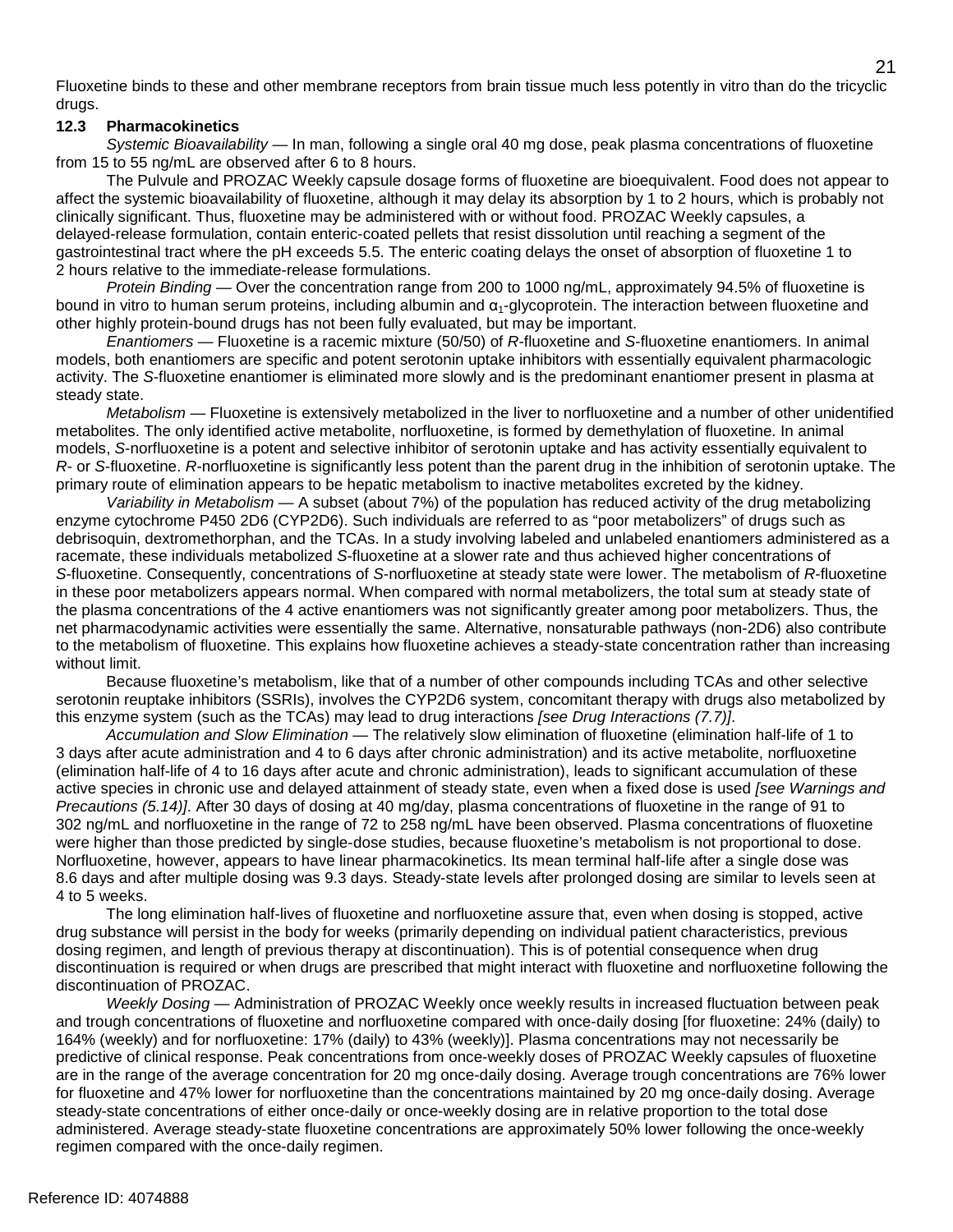first 90 mg once-weekly dose and the last 20 mg once-daily dose were separated by 1 week,  $\rm C_{max}$  values were similar. 90 mg weekly dose and the last 20 mg once-daily dose by 1 week *[see Dosage and Administration (2.1)]*.  $C_{\text{max}}$  for fluoxetine following the 90 mg dose was approximately 1.7-fold higher than the  $C_{\text{max}}$  value for the established 20 mg once-daily regimen following transition the next day to the once-weekly regimen. In contrast, when the Also, there was a transient increase in the average steady-state concentrations of fluoxetine observed following transition the next day to the once-weekly regimen. From a pharmacokinetic perspective, it may be better to separate the first

#### **12.4 Specific Populations**

 *Liver Disease* — As might be predicted from its primary site of metabolism, liver impairment can affect the elimination of fluoxetine. The elimination half-life of fluoxetine was prolonged in a study of cirrhotic patients, with a mean of 7.6 days compared with the range of 2 to 3 days seen in subjects without liver disease; norfluoxetine elimination was also delayed, with a mean duration of 12 days for cirrhotic patients compared with the range of 7 to 9 days in normal subjects. This suggests that the use of fluoxetine in patients with liver disease must be approached with caution. If fluoxetine is administered to patients with liver disease, a lower or less frequent dose should be used *[see Dosage and Administration (2.7), Use in Specific Populations (8.6)]*.

 *Renal Disease* — In depressed patients on dialysis (N=12), fluoxetine administered as 20 mg once daily for 2 months produced steady-state fluoxetine and norfluoxetine plasma concentrations comparable with those seen in patients with normal renal function. While the possibility exists that renally excreted metabolites of fluoxetine may accumulate to higher levels in patients with severe renal dysfunction, use of a lower or less frequent dose is not routinely necessary in renally impaired patients.

 *Geriatric Pharmacokinetics* — The disposition of single doses of fluoxetine in healthy elderly subjects (>65 years of concentrations were 209.3  $\pm$  85.7 ng/mL at the end of 6 weeks. No unusual age-associated pattern of adverse reactions age) did not differ significantly from that in younger normal subjects. However, given the long half-life and nonlinear disposition of the drug, a single-dose study is not adequate to rule out the possibility of altered pharmacokinetics in the elderly, particularly if they have systemic illness or are receiving multiple drugs for concomitant diseases. The effects of age upon the metabolism of fluoxetine have been investigated in 260 elderly but otherwise healthy depressed patients (≥60 years of age) who received 20 mg fluoxetine for 6 weeks. Combined fluoxetine plus norfluoxetine plasma was observed in those elderly patients.

 *Pediatric Pharmacokinetics (children and adolescents*) — Fluoxetine pharmacokinetics were evaluated in in adolescents (195 and 113 ng/mL, respectively). These differences can be almost entirely explained by differences in norfluoxetine plasma concentrations were observed in another study in 94 pediatric patients (ages 8 to <18) diagnosed 21 pediatric patients (10 children ages 6 to <13, 11 adolescents ages 13 to <18) diagnosed with Major Depressive Disorder or Obsessive Compulsive Disorder (OCD). Fluoxetine 20 mg/day was administered for up to 62 days. The average steady-state concentrations of fluoxetine in these children were 2-fold higher than in adolescents (171 and 86 ng/mL, respectively). The average norfluoxetine steady-state concentrations in these children were 1.5-fold higher than weight. No gender-associated difference in fluoxetine pharmacokinetics was observed. Similar ranges of fluoxetine and with Major Depressive Disorder.

 adults; however, these concentrations were within the range of concentrations observed in the adult population. As in were achieved within 3 to 4 weeks of daily dosing. Higher average steady-state fluoxetine and norfluoxetine concentrations were observed in children relative to adults, fluoxetine and norfluoxetine accumulated extensively following multiple oral dosing; steady-state concentrations

#### **13 NONCLINICAL TOXICOLOGY**

#### **13.1 Carcinogenesis, Mutagenesis, Impairment of Fertility**

 *Carcinogenicity* — The dietary administration of fluoxetine to rats and mice for 2 years at doses of up to 10 and 12 mg/kg/day, respectively [approximately 1.2 and 0.7 times, respectively, the maximum recommended human dose (MRHD) of 80 mg on a mg/m<sup>2</sup> basis], produced no evidence of carcinogenicity.

 *Mutagenicity* — Fluoxetine and norfluoxetine have been shown to have no genotoxic effects based on the following assays: bacterial mutation assay, DNA repair assay in cultured rat hepatocytes, mouse lymphoma assay, and in vivo sister chromatid exchange assay in Chinese hamster bone marrow cells.

 *Impairment of Fertility* — Two fertility studies conducted in adult rats at doses of up to 7.5 and 12.5 mg/kg/day (approximately 0.9 and 1.5 times the MRHD on a mg/m<sup>2</sup> basis) indicated that fluoxetine had no adverse effects on fertility. However, adverse effects on fertility were seen when juvenile rats were treated with fluoxetine *[see Use in Specific Populations (8.4)]*.

#### **13.2 Animal Toxicology and/or Pharmacology**

Phospholipids are increased in some tissues of mice, rats, and dogs given fluoxetine chronically. This effect is reversible after cessation of fluoxetine treatment. Phospholipid accumulation in animals has been observed with many cationic amphiphilic drugs, including fenfluramine, imipramine, and ranitidine. The significance of this effect in humans is unknown.

#### **14 CLINICAL STUDIES**

Efficacy for PROZAC was established for the: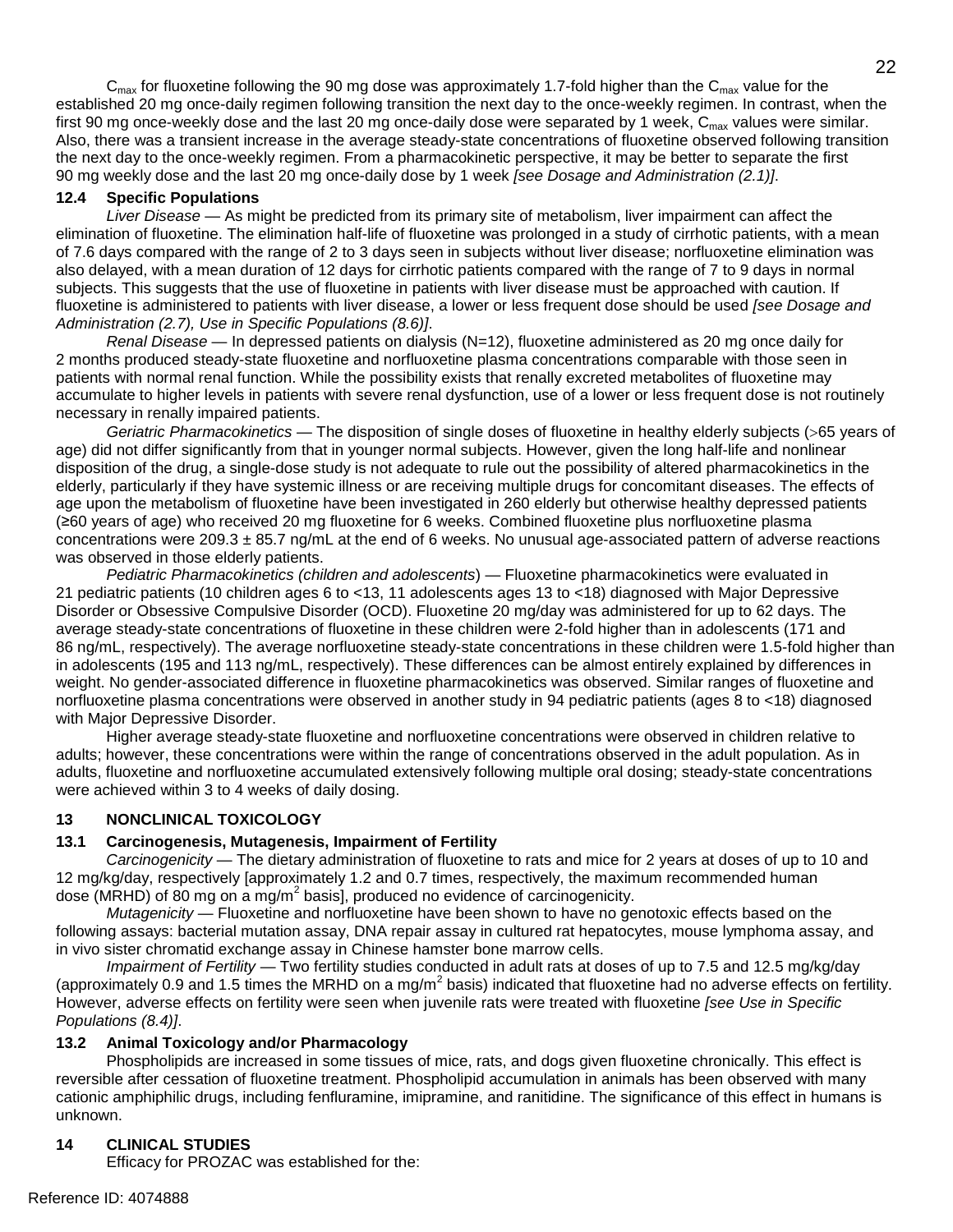- Acute and maintenance treatment of Major Depressive Disorder in adults, and children and adolescents (8 to 18 years) in 7 short-term and 2 long-term, placebo-controlled trials *[see Clinical Studies 14.1].*
- Acute treatment of obsessions and compulsions in adults, and children and adolescents (7 to 17 years) with Obsessive Compulsive Disorder (OCD) in 3 short-term placebo-controlled trials *[see Clinical Studies (14.2)].*
- Acute and maintenance treatment of binge-eating and vomiting behaviors in adult patients with moderate to severe Bulimia Nervosa in 3 short-term and 1 long-term, placebo-controlled trials *[see Clinical Studies (14.3)]*.
- • Acute treatment of Panic Disorder, with or without agoraphobia, in adult patients in 2 short-term, placebocontrolled trials *[see Clinical Studies (14.4)]*.

Efficacy for PROZAC and olanzapine in combination was established for the:

- Acute treatment of depressive episodes in Bipolar I Disorder in adults, and children and adolescents (10 to 17 years) in 3 short-term, placebo-controlled trials.
- placebo-controlled trials and 1 randomized withdrawal study with an active control. Acute and maintenance treatment of treatment resistant depression in adults (18 to 85 years) in 3 short-term,

*When using PROZAC and olanzapine in combination, also refer to the Clinical Studies section of the package insert for Symbyax.* 

#### **14.1 Major Depressive Disorder**

#### *Daily Dosing*

 category of Major Depressive Disorder. PROZAC was shown to be significantly more effective than placebo as measured by the Hamilton Depression Rating Scale (HAM-D). PROZAC was also significantly more effective than placebo on the *Adult —* The efficacy of PROZAC was studied in 5- and 6-week placebo-controlled trials with depressed adult and geriatric outpatients (≥18 years of age) whose diagnoses corresponded most closely to the DSM-III (currently DSM-IV) HAM-D subscores for depressed mood, sleep disturbance, and the anxiety subfactor.

 Two 6-week controlled studies (N=671, randomized) comparing PROZAC 20 mg and placebo have shown PROZAC 20 mg daily to be effective in the treatment of elderly patients (≥60 years of age) with Major Depressive Disorder. In these studies, PROZAC produced a significantly higher rate of response and remission as defined, placebo (9%). respectively, by a 50% decrease in the HAM-D score and a total endpoint HAM-D score of ≤8. PROZAC was well tolerated and the rate of treatment discontinuations due to adverse reactions did not differ between PROZAC (12%) and

 during each of the last 3 weeks of open-label treatment and absence of Major Depressive Disorder by DSM-III-R criteria) by the end of an initial 12-week open-treatment phase on PROZAC 20 mg/day. These patients (N=298) were randomized to continuation on double-blind PROZAC 20 mg/day or placebo. At 38 weeks (50 weeks total), a statistically significantly modified HAMD-17 score of ≥14 for 3 weeks) was observed for patients taking PROZAC compared with those on placebo. A study was conducted involving depressed outpatients who had responded (modified HAMD-17 score of ≤7 lower relapse rate (defined as symptoms sufficient to meet a diagnosis of Major Depressive Disorder for 2 weeks or a

 *Pediatric (children and adolescents) —* The efficacy of PROZAC 20 mg/day in children and adolescents (N=315 randomized; 170 children ages 8 to <13, 145 adolescents ages 13 to ≤18) was studied in two 8- to 9-week DSM-IV category of Major Depressive Disorder. placebo-controlled clinical trials in depressed outpatients whose diagnoses corresponded most closely to the DSM-III-R or

In both studies independently, PROZAC produced a statistically significantly greater mean change on the Childhood Depression Rating Scale-Revised (CDRS-R) total score from baseline to endpoint than did placebo.

Subgroup analyses on the CDRS-R total score did not suggest any differential responsiveness on the basis of age or gender.

### *Weekly dosing for Maintenance/Continuation Treatment*

 Disorder who had responded (defined as having a modified HAMD-17 score of ≤9, a CGI-Severity rating of ≤2, and no treatment with PROZAC 20 mg once daily. These patients were randomized to double-blind, once-weekly continuation treatment with PROZAC Weekly, PROZAC 20 mg once daily, or placebo. PROZAC Weekly once weekly and PROZAC 20 mg once daily demonstrated superior efficacy (having a significantly longer time to relapse of depressive A longer-term study was conducted involving adult outpatients meeting DSM-IV criteria for Major Depressive longer meeting criteria for Major Depressive Disorder) for 3 consecutive weeks at the end of 13 weeks of open-label symptoms) compared with placebo for a period of 25 weeks. However, the equivalence of these 2 treatments during continuation therapy has not been established.

#### **14.2 Obsessive Compulsive Disorder**

 *Adult* — The effectiveness of PROZAC for the treatment of Obsessive Compulsive Disorder (OCD) was demonstrated in two 13-week, multicenter, parallel group studies (Studies 1 and 2) of adult outpatients who received fixed Scale (YBOCS, total score) ranging from 22 to 26. In Study 1, patients receiving PROZAC experienced mean reductions of approximately 4 to 6 units on the YBOCS total score, compared with a 1-unit reduction for placebo patients. In Study 2, patients receiving PROZAC experienced mean reductions of approximately 4 to 9 units on the YBOCS total score, PROZAC doses of 20, 40, or 60 mg/day (on a once-a-day schedule, in the morning) or placebo. Patients in both studies had moderate to severe OCD (DSM-III-R), with mean baseline ratings on the Yale-Brown Obsessive Compulsive compared with a 1-unit reduction for placebo patients. While there was no indication of a dose-response relationship for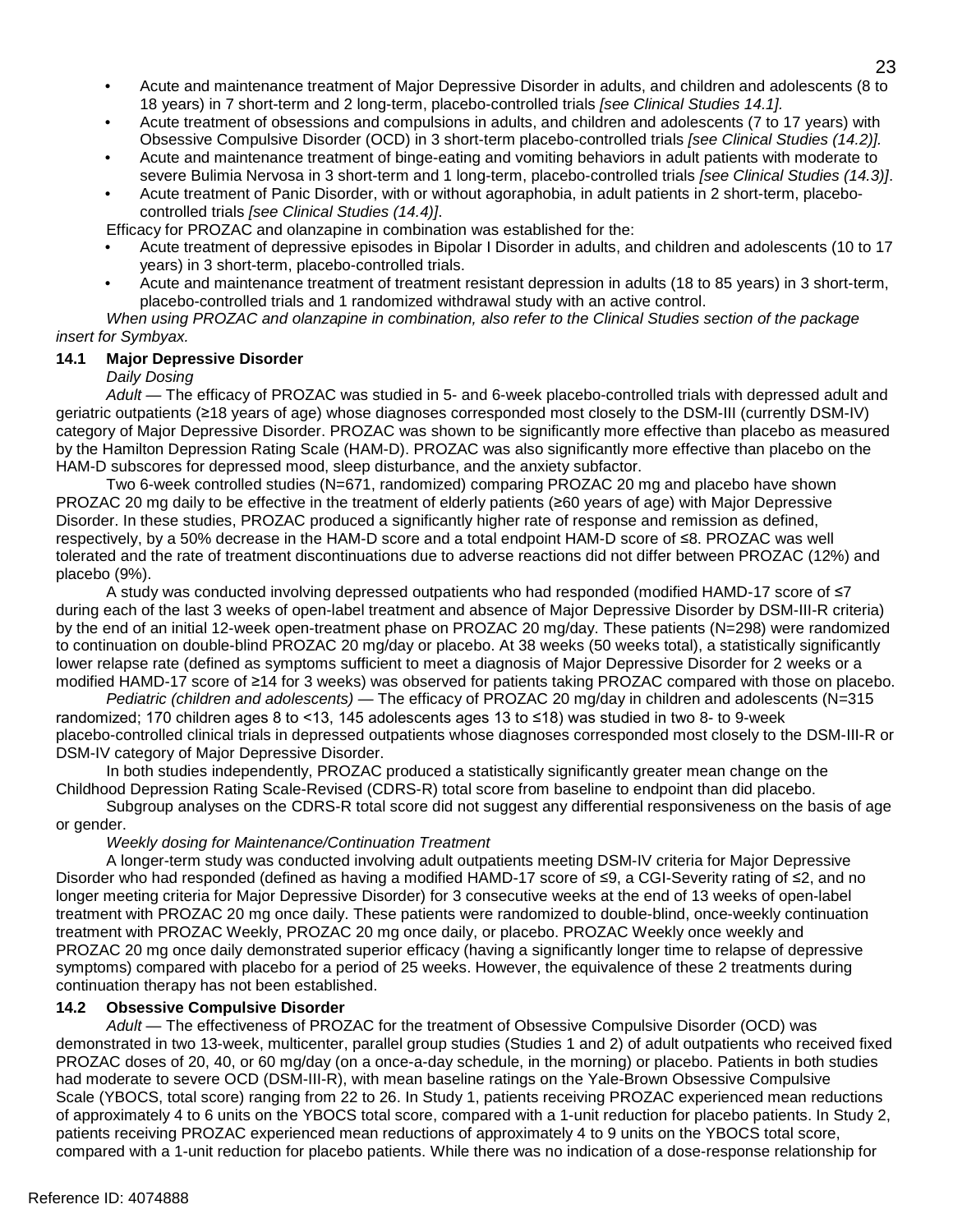Impression (CGI) improvement scale for Studies 1 and 2 combined: effectiveness in Study 1, a dose-response relationship was observed in Study 2, with numerically better responses in the 2 higher dose groups. The following table provides the outcome classification by treatment group on the Clinical Global

| Table 6                                                 |         |                    |               |       |  |
|---------------------------------------------------------|---------|--------------------|---------------|-------|--|
| Outcome Classification (%) on CGI Improvement Scale for |         |                    |               |       |  |
| <b>Completers in Pool of Two OCD Studies</b>            |         |                    |               |       |  |
|                                                         |         |                    | <b>PROZAC</b> |       |  |
| <b>Outcome Classification</b>                           | Placebo | $20 \,\mathrm{mg}$ | 40 mg         | 60 mg |  |
| Worse                                                   | 8%      | 0%                 | $0\%$         | 0%    |  |
| No change                                               | 64%     | 41%                | 33%           | 29%   |  |
| Minimally improved                                      | 17%     | 23%                | 28%           | 24%   |  |
| Much improved                                           | 8%      | 28%                | 27%           | 28%   |  |
| Very much improved                                      | 3%      | 8%                 | 12%           | 19%   |  |

Exploratory analyses for age and gender effects on outcome did not suggest any differential responsiveness on the basis of age or sex.

 *Pediatric (children and adolescents)* — In one 13-week clinical trial in pediatric patients (N=103 randomized; 75 children ages 7 to <13, 28 adolescents ages 13 to <18) with OCD (DSM-IV), patients received PROZAC 10 mg/day for 2 weeks, followed by 20 mg/day for 2 weeks. The dose was then adjusted in the range of 20 to 60 mg/day on the basis of clinical response and tolerability. PROZAC produced a statistically significantly greater mean change from baseline to endpoint than did placebo as measured by the Children's Yale-Brown Obsessive Compulsive Scale (CY-BOCS).

Subgroup analyses on outcome did not suggest any differential responsiveness on the basis of age or gender.

#### **14.3 Bulimia Nervosa**

 studies received either 20 or 60 mg/day of PROZAC or placebo in the morning. Patients in the 16-week study received a fixed PROZAC dose of 60 mg/day (once a day) or placebo. Patients in these 3 studies had moderate to severe bulimia with median binge-eating and vomiting frequencies ranging from 7 to 10 per week and 5 to 9 per week, respectively. In of binge-eating and vomiting episodes per week. The statistically significantly superior effect of 60 mg versus placebo was present as early as Week 1 and persisted throughout each study. The PROZAC-related reduction in bulimic episodes reduction from baseline in frequency of bulimic behaviors at endpoint, ranged from 1 to 2 episodes per week for binge-eating and 2 to 4 episodes per week for vomiting. The size of the effect was related to baseline frequency, with greater reductions seen in patients with higher baseline frequencies. Although some patients achieved freedom from binge-eating and purging as a result of treatment, for the majority, the benefit was a partial reduction in the frequency of The effectiveness of PROZAC for the treatment of bulimia was demonstrated in two 8-week and one 16-week, multicenter, parallel group studies of adult outpatients meeting DSM-III-R criteria for bulimia. Patients in the 8-week these 3 studies, PROZAC 60 mg, but not 20 mg, was statistically significantly superior to placebo in reducing the number appeared to be independent of baseline depression as assessed by the Hamilton Depression Rating Scale. In each of these 3 studies, the treatment effect, as measured by differences between PROZAC 60 mg and placebo on median binge-eating and purging.

 responded during a single-blind, 8-week acute treatment phase with PROZAC 60 mg/day, were randomized to single-blind phase was defined by having achieved at least a 50% decrease in vomiting frequency compared with baseline. Relapse during the double-blind phase was defined as a persistent return to baseline vomiting frequency or physician judgment that the patient had relapsed. Patients receiving continued PROZAC 60 mg/day experienced a In a longer-term trial, 150 patients meeting DSM-IV criteria for Bulimia Nervosa, purging subtype, who had continuation of PROZAC 60 mg/day or placebo, for up to 52 weeks of observation for relapse. Response during the significantly longer time to relapse over the subsequent 52 weeks compared with those receiving placebo.

#### **14.4 Panic Disorder**

 The effectiveness of PROZAC in the treatment of Panic Disorder was demonstrated in 2 double-blind, randomized, placebo-controlled, multicenter studies of adult outpatients who had a primary diagnosis of Panic Disorder (DSM-IV), with or without agoraphobia.

 Study 1 (N=180 randomized) was a 12-week flexible-dose study. PROZAC was initiated at 10 mg/day for the first week, after which patients were dosed in the range of 20 to 60 mg/day on the basis of clinical response and endpoint than placebo-treated patients, 42% versus 28%, respectively. tolerability. A statistically significantly greater percentage of PROZAC-treated patients were free from panic attacks at

 Study 2 (N=214 randomized) was a 12-week flexible-dose study. PROZAC was initiated at 10 mg/day for the first week, after which patients were dosed in a range of 20 to 60 mg/day on the basis of clinical response and tolerability. placebo-treated patients, 62% versus 44%, respectively. A statistically significantly greater percentage of PROZAC-treated patients were free from panic attacks at endpoint than

#### **16 HOW SUPPLIED/STORAGE AND HANDLING**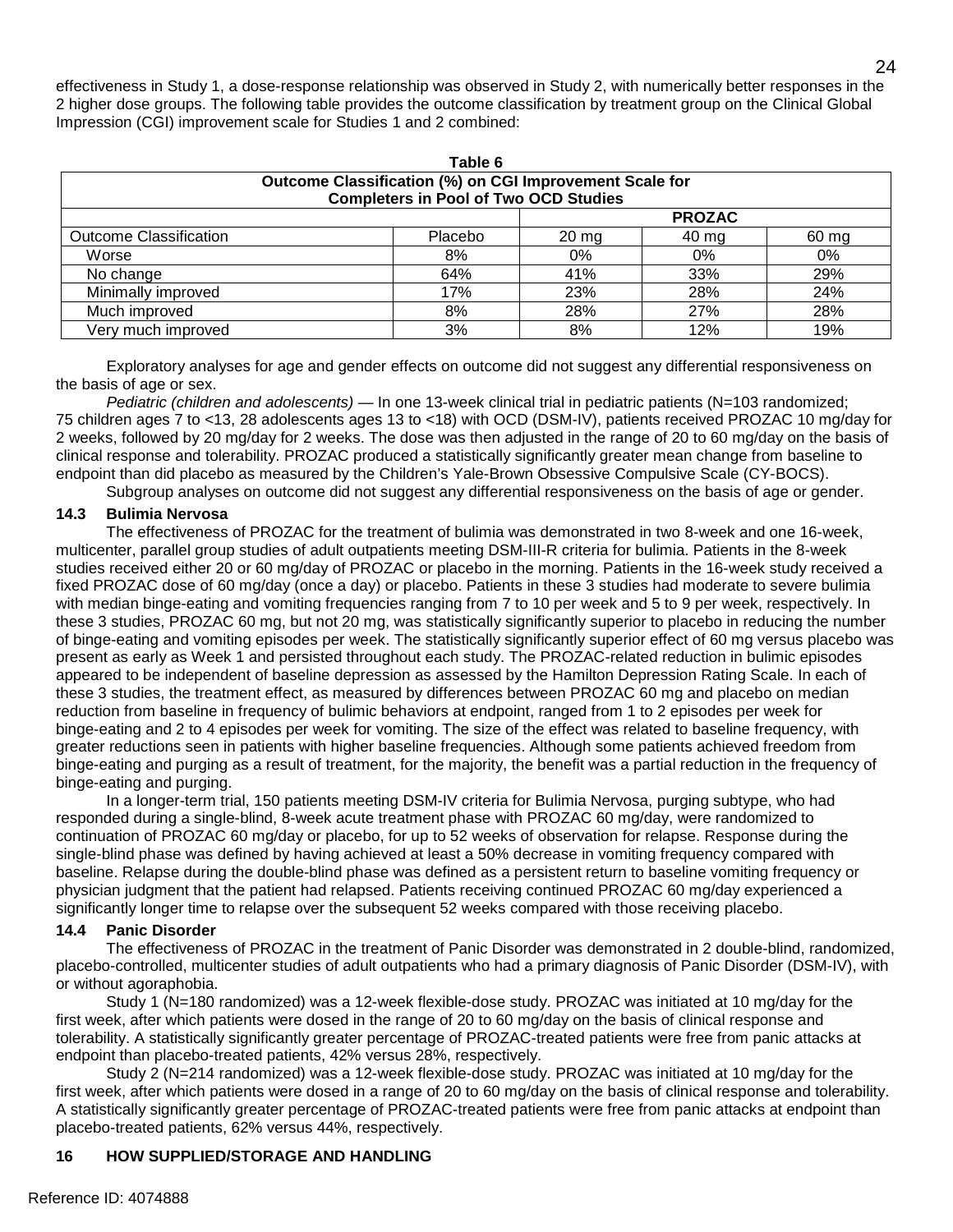#### **16.1 How Supplied**

 The following products are manufactured by Eli Lilly and Company for Dista Products Company: Pulvule are available in 10mg, 20mg and 40mg capsule strengths and packages as follows:

|                          | <b>Pulvule Strength</b> |                   |                   |  |  |
|--------------------------|-------------------------|-------------------|-------------------|--|--|
|                          | 10 $mg1$                | $20 \text{ mg}^1$ | $40 \text{ mg}$   |  |  |
| Pulvule No. <sup>2</sup> | PU3104                  | PU3105            | PU3107            |  |  |
| Cap Color                | Opaque green            | Opaque green      | Opaque green      |  |  |
| <b>Body Color</b>        | Opaque green            | Opaque yellow     | Opaque orange     |  |  |
| Identification           | <b>DISTA 3104</b>       | <b>DISTA 3105</b> | <b>DISTA 3107</b> |  |  |
|                          | Prozac 10 mg            | Prozac 20 mg      | Prozac 40 mg      |  |  |
| <b>NDC Codes:</b>        |                         |                   |                   |  |  |
| Bottles of 30            |                         | 0777-3105-30      | 0777-3107-30      |  |  |
| Bottles 100              | 0777-3104-02            | 0777-3105-02      |                   |  |  |
| Bottles of 2000          |                         | 0777-3105-07      |                   |  |  |

The following product is manufactured and distributed by Eli Lilly and Company:

#### PROZAC® Weekly™ Capsules are available in:

 clear body of the capsule, imprinted with Lilly on the cap and 3004 and 90 mg on the body. The 90 mg<sup>1</sup> capsule is an opaque green cap and clear body containing discretely visible white pellets through the

NDC 0002-3004-75 (PU3004) – Blister package of 4

\_\_\_\_\_\_\_\_\_\_\_\_\_\_\_\_\_\_\_\_\_\_ Fluoxetine base equivalent.

Protect from light.

#### **16.2 Storage and Handling**

Store at Controlled Room Temperature, 15° to 30°C (59° to 86°F).

## **17 PATIENT COUNSELING INFORMATION**

*See the FDA-approved Medication Guide.* 

Patients should be advised of the following issues and asked to alert their prescriber if these occur while taking PROZAC as monotherapy or in combination with olanzapine. When using PROZAC and olanzapine in combination, also refer to the Patient Counseling Information section of the package insert for Symbyax.

#### **17.1 General Information**

Healthcare providers should instruct their patients to read the Medication Guide before starting therapy with PROZAC and to reread it each time the prescription is renewed.

Healthcare providers should inform patients, their families, and their caregivers about the benefits and risks associated with treatment with PROZAC and should counsel them in its appropriate use. Healthcare providers should instruct patients, their families, and their caregivers to read the Medication Guide and should assist them in understanding its contents. Patients should be given the opportunity to discuss the contents of the Medication Guide and to obtain answers to any questions they may have.

Patients should be advised of the following issues and asked to alert their healthcare provider if these occur while taking PROZAC.

*When using PROZAC and olanzapine in combination, also refer to the Medication Guide for Symbyax.* 

#### **17.2 Suicidal Thoughts and Behaviors in Children, Adolescents, and Young Adults**

 agitation, panic attacks, insomnia, irritability, hostility, aggressiveness, impulsivity, akathisia (psychomotor restlessness), hypomania, mania, other unusual changes in behavior, worsening of depression, and suicidal ideation, especially early during antidepressant treatment and when the dose is adjusted up or down. Families and caregivers of patients should be Patients, their families, and their caregivers should be encouraged to be alert to the emergence of anxiety, advised to look for the emergence of such symptoms on a day-to-day basis, since changes may be abrupt. Such symptoms should be reported to the patient's prescriber or health professional, especially if they are severe, abrupt in onset, or were not part of the patient's presenting symptoms. Symptoms such as these may be associated with an increased risk for suicidal thinking and behavior and indicate a need for very close monitoring and possibly changes in the medication *[see Box Warning and Warnings and Precautions (5.1)]*.

#### **17.3 Serotonin Syndrome**

Patients should be cautioned about the risk of serotonin syndrome with the concomitant use of PROZAC and other serotonergic agents including triptans, tricyclic antidepressants, fentanyl, lithium, tramadol, tryptophan, buspirone, amphetamines, and St. John's Wort *[see Contraindications (4.1), Warnings and Precautions (5.2), and Drug Interactions (7.3)]*.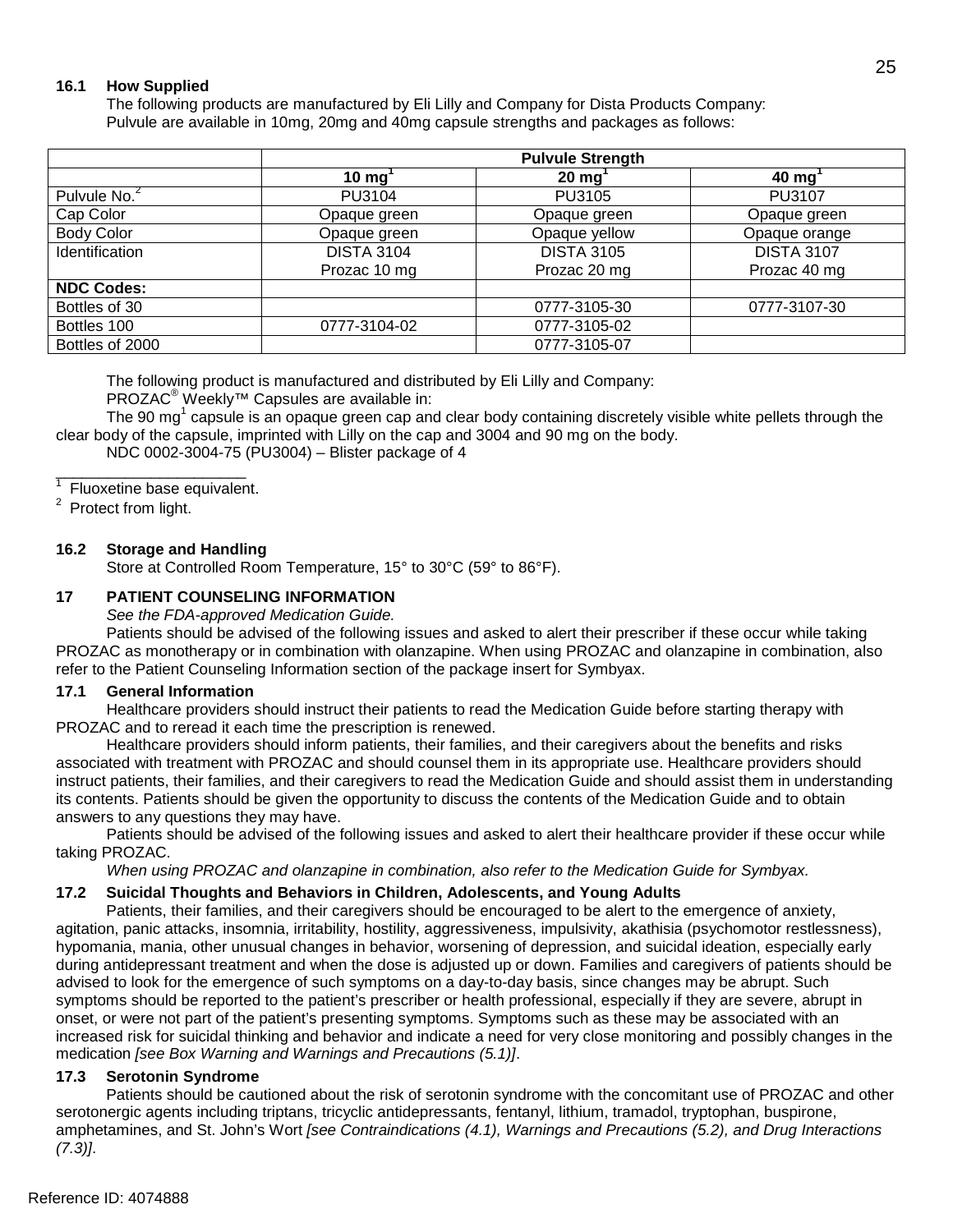Patients should be advised of the signs and symptoms associated with serotonin syndrome that may include hyperreflexia, incoordination), seizures, and/or gastrointestinal symptoms (e.g., nausea, vomiting, diarrhea). Patients mental status changes (e.g., agitation, hallucinations, delirium, and coma), autonomic instability (e.g., tachycardia, labile blood pressure, dizziness, diaphoresis, flushing, hyperthermia), neuromuscular changes (e.g., tremor, rigidity, myoclonus, should be cautioned to seek medical care immediately if they experience these symptoms.

#### **17.4 Allergic Reactions and Rash**

 Patients should be advised to notify their physician if they develop a rash or hives *[see Warnings and Precautions (5.3)]*. Patients should also be advised of the signs and symptoms associated with a severe allergic reaction, including swelling of the face, eyes, or mouth, or have trouble breathing. Patients should be cautioned to seek medical care immediately if they experience these symptoms.

#### **17.5 Abnormal Bleeding**

 *(7.4)]*. Patients should be advised to call their doctor if they experience any increased or unusual bruising or bleeding Patients should be cautioned about the concomitant use of fluoxetine and NSAIDs, aspirin, warfarin, or other drugs that affect coagulation since combined use of psychotropic drugs that interfere with serotonin reuptake and these agents have been associated with an increased risk of bleeding *[see Warnings and Precautions (5.7) and Drug Interactions*  while taking PROZAC.

#### **17.6 Angle-Closure Glaucoma**

 Patients should be advised that taking Prozac can cause mild pupillary dilation, which in susceptible individuals, not a risk factor for angle-closure glaucoma. Patients may wish to be examined to determine whether they are susceptible can lead to an episode of angle-closure glaucoma. Pre-existing glaucoma is almost always open-angle glaucoma because angle-closure glaucoma, when diagnosed, can be treated definitively with iridectomy. Open-angle glaucoma is to angle closure, and have a prophylactic procedure (e.g., iridectomy), if they are susceptible. *[See Warnings and Precautions (5.8)]* 

#### **17.7 Hyponatremia**

 confusion, weakness, and unsteadiness, which may lead to falls. More severe and/or acute cases have been associated Patients should be advised that hyponatremia has been reported as a result of treatment with SNRIs and SSRIs, including PROZAC. Signs and symptoms of hyponatremia include headache, difficulty concentrating, memory impairment, with hallucination, syncope, seizure, coma, respiratory arrest, and death *[see Warnings and Precautions (5.9)]*.

#### **17.8 QT Prolongation**

 Patients should be advised that QT interval prolongation and ventricular arrhythmia including Torsades de Pointes have been reported in patients treated with PROZAC. Signs and symptoms of ventricular arrhythmia include fast, slow, or irregular heart rate, dyspnea, syncope, or dizziness, which may indicate serious cardiac arrhythmia *[see Warnings and Precautions (5.11)]*.

#### **17.9 Potential for Cognitive and Motor Impairment**

PROZAC may impair judgment, thinking, or motor skills. Patients should be advised to avoid driving a car or operating hazardous machinery until they are reasonably certain that their performance is not affected *[see Warnings and Precautions (5.13)].* 

#### **17.10 Use of Concomitant Medications**

Patients should be advised to inform their physician if they are taking, or plan to take, any prescription medication, including Symbyax, Sarafem, or over-the-counter drugs, including herbal supplements or alcohol. Patients should also be advised to inform their physicians if they plan to discontinue any medications they are taking while on PROZAC.

#### **17.11 Discontinuation of Treatment**

Patients should be advised to take PROZAC exactly as prescribed, and to continue taking PROZAC as prescribed even after their symptoms improve. Patients should be advised that they should not alter their dosing regimen, or stop taking PROZAC without consulting their physician *[see Warnings and Precautions (5.15)]*. Patients should be advised to consult with their healthcare provider if their symptoms do not improve with PROZAC.

#### **17.12 Use in Specific Populations**

 *Pregnancy* — Patients should be advised to notify their physician if they become pregnant or intend to become pregnant during therapy. Prozac should be used during pregnancy only if the potential benefit justifies the potential risk to the fetus *[see Use in Specific Populations (8.1)]*.

*Nursing Mothers* — Patients should be advised to notify their physician if they intend to breast-feed an infant during therapy. Because PROZAC is excreted in human milk, nursing while taking PROZAC is not recommended *[see Use in Specific Populations (8.3)]*.

 periodically in pediatric patients receiving fluoxetine. *[see Warnings and Precautions (5.6) and Use in Specific Populations Pediatric Use of PROZAC* — PROZAC is approved for use in pediatric patients with MDD and OCD *[see Box Warning and Warnings and Precautions (5.1)]*. Limited evidence is available concerning the longer-term effects of fluoxetine on the development and maturation of children and adolescent patients. Height and weight should be monitored *(8.4)]*.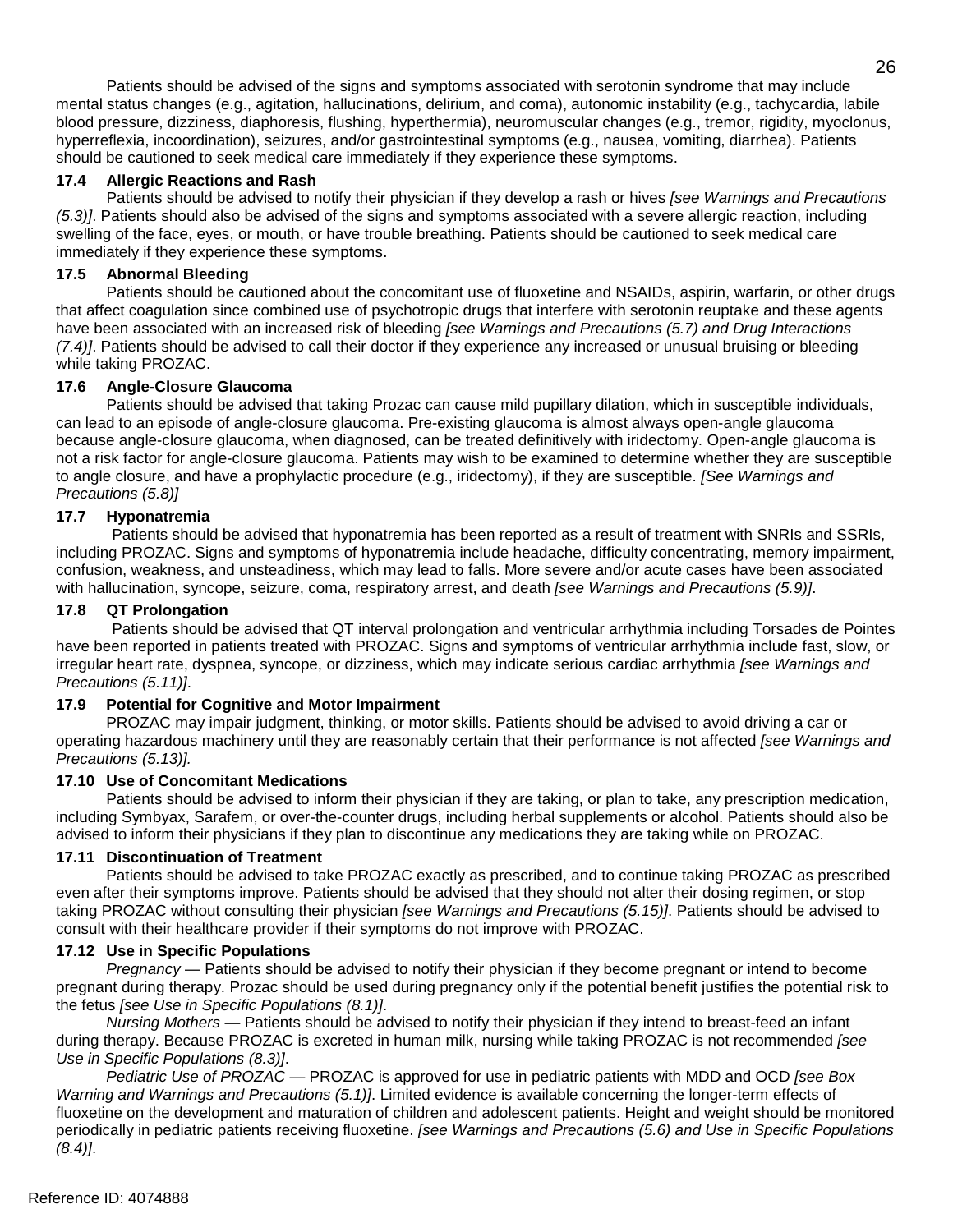*Pediatric Use of PROZAC and olanzapine in combination -* Safety and efficacy of PROZAC and olanzapine in combination in patients 10 to 17 years of age have been established for the acute treatment of depressive episodes associated with Bipolar I Disorder *[see Warnings and Precautions (5.16) and Use in Specific Populations (8.4)]*.

Literature revised March 2017

# **Marketed by: Lilly USA, LLC Indianapolis, IN 46285, USA**

Copyright © 1987, 2017, Eli Lilly and Company. All rights reserved.

A1-PRZ-0004-USPI-20170324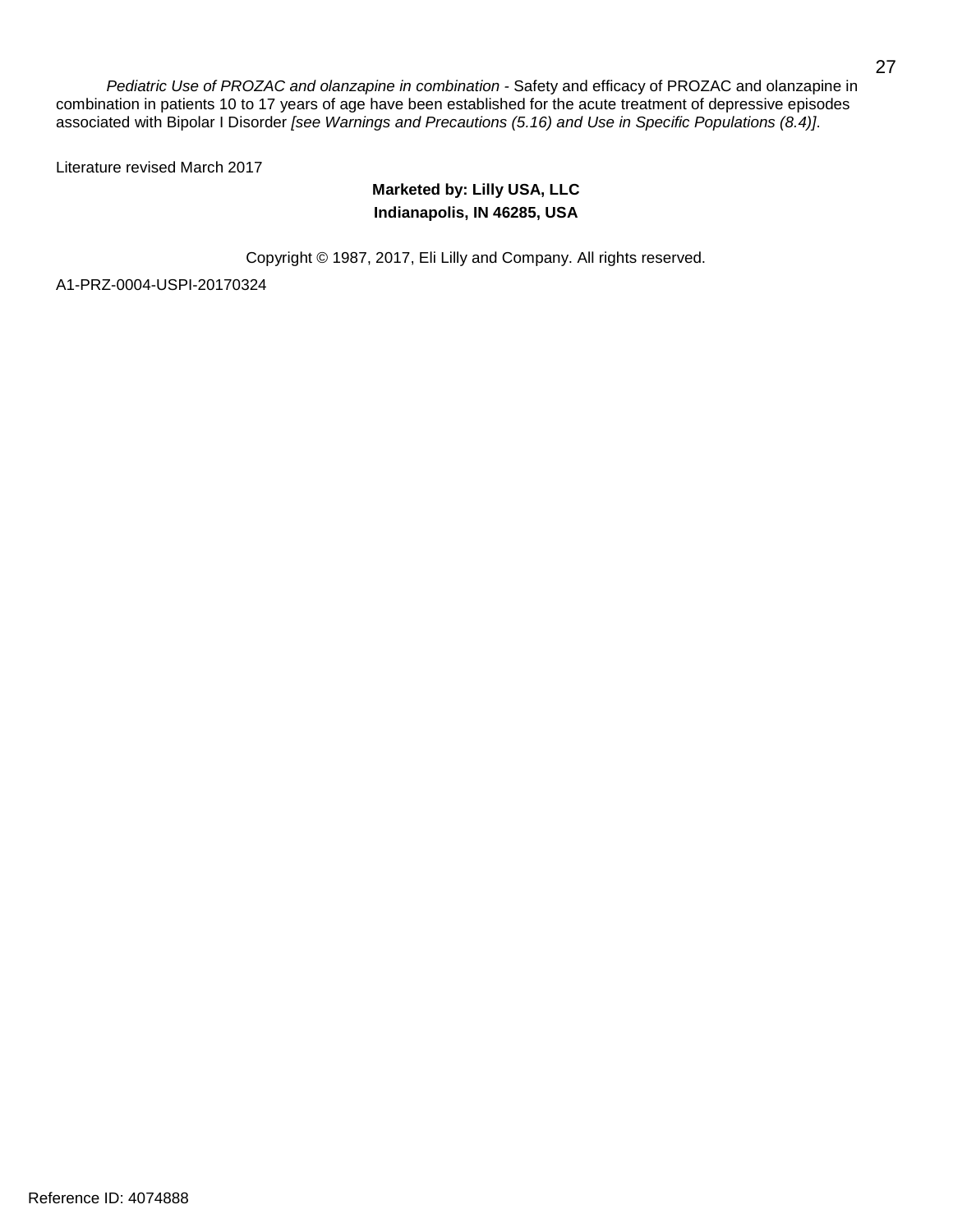**Medication Guide** 

# PROZAC®

 (Fluoxetine Capsules) (PRO-zac)

Pulvule<sup>®</sup> and Weekly<sup>™</sup> Capsule (Fluoxetine Delayed-Release Capsules)

 each time you get a refill. There may be new information. This Medication Guide does Read the Medication Guide that comes with PROZAC before you start taking it and not take the place of talking to your healthcare provider about your medical condition or treatment. Talk with your healthcare provider if there is something you do not understand or want to learn more about.

# **What is the most important information I should know about PROZAC?**

PROZAC and other antidepressant medicines may cause serious side effects, including:

- **1. Suicidal thoughts or actions:** 
	- • **PROZAC and other antidepressant medicines may increase suicidal thoughts or actions** in some children, teenagers, or young adults within the **first few months of treatment or when the dose is changed.**
	- Depression or other serious mental illnesses are the most important causes of suicidal thoughts or actions.
	- Watch for these changes and call your healthcare provider right away if you notice:
		- New or sudden changes in mood, behavior, actions, thoughts, or feelings, especially if severe.
		- Pay particular attention to such changes when PROZAC is started or when the dose is changed.

Keep all follow-up visits with your healthcare provider and call between visits if you are worried about symptoms.

 **symptoms, or call 911 if an emergency, especially if they are new, worse, or worry Call your healthcare provider right away if you have any of the following you:** 

- attempts to commit suicide
- acting on dangerous impulses
- acting aggressive or violent
- thoughts about suicide or dying
- new or worse depression
- new or worse anxiety or panic attacks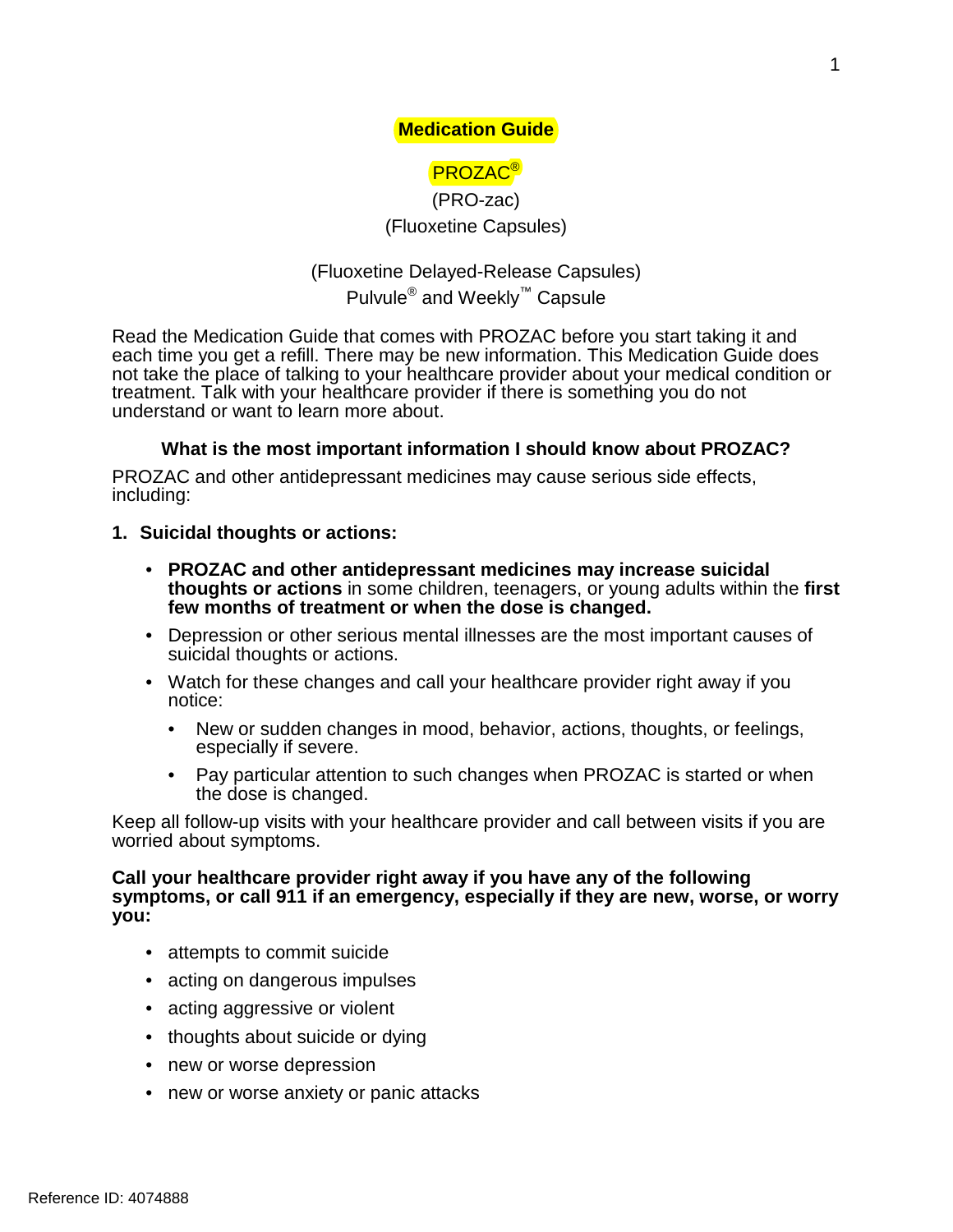- feeling agitated, restless, angry or irritable
- trouble sleeping
- an increase in activity or talking more than what is normal for you
- other unusual changes in behavior or mood

**Call your healthcare provider right away if you have any of the following symptoms, or call 911 if an emergency. PROZAC may be associated with these serious side effects:** 

# **2. Serotonin Syndrome. This condition can be life-threatening and may include:**

- agitation, hallucinations, coma or other changes in mental status
- coordination problems or muscle twitching (overactive reflexes)
- racing heartbeat, high or low blood pressure
- sweating or fever
- nausea, vomiting, or diarrhea
- muscle rigidity
- dizziness
- flushing
- tremor
- seizures

# **3. Severe allergic reactions:**

- trouble breathing
- swelling of the face, tongue, eyes or mouth
- rash, itchy welts (hives) or blisters, alone or with fever or joint pain
- **4. Abnormal bleeding:** PROZAC and other antidepressant medicines may increase your risk of bleeding or bruising, especially if you take the blood thinner warfarin (Coumadin®, Jantoven®), a non-steroidal anti-inflammatory drug (NSAIDs, like ibuprofen or naproxen), or aspirin.

# **5. Visual problems:**

- eye pain
- changes in vision
- swelling or redness in or around the eye

 Only some people are at risk for these problems. You may want to undergo an eye examination to see if you are at risk and receive preventative treatment if you are.

# **6. Seizures or convulsions**

- **7. Manic episodes:** 
	- greatly increased energy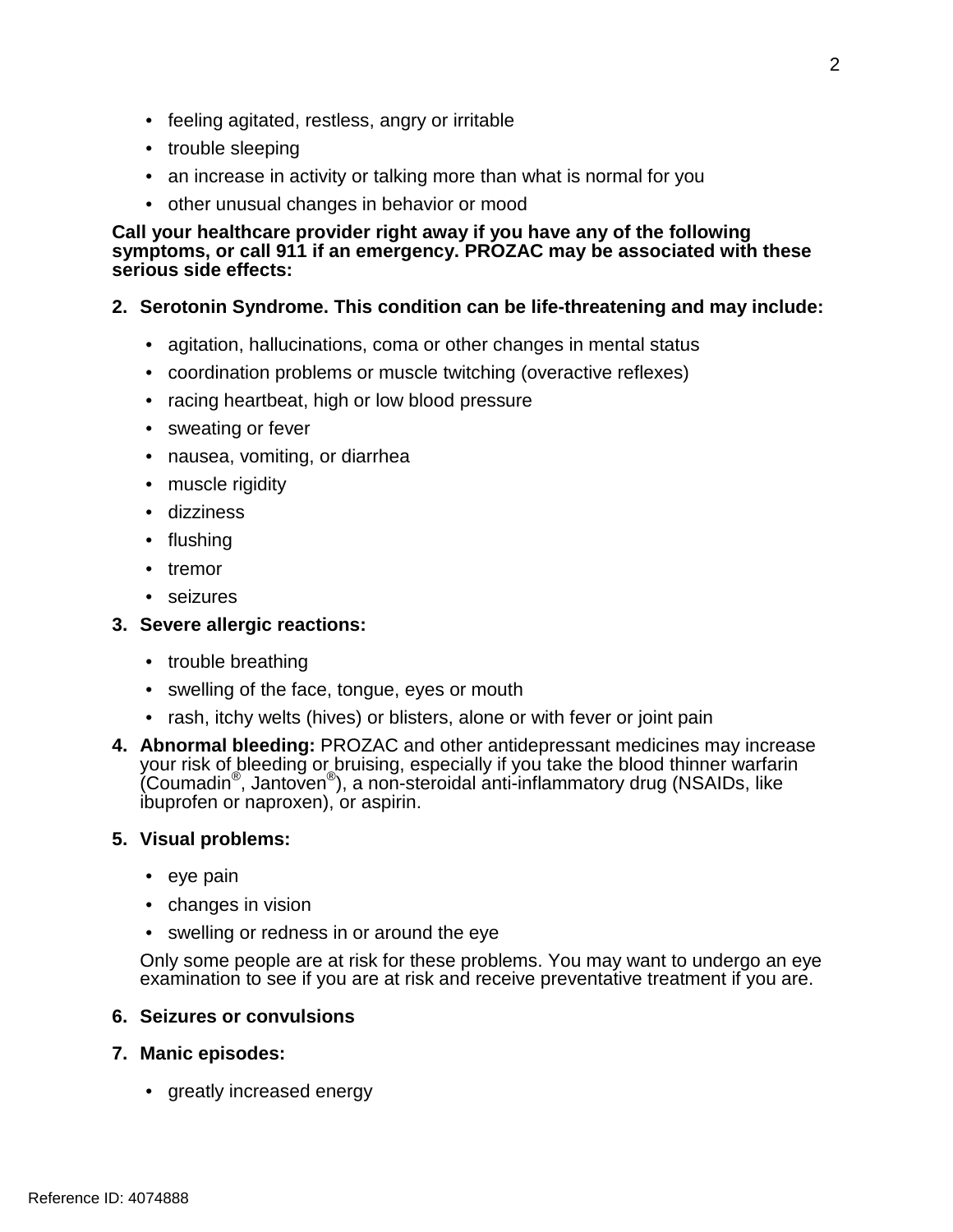- severe trouble sleeping
- racing thoughts
- reckless behavior
- unusually grand ideas
- excessive happiness or irritability
- talking more or faster than usual
- **8. Changes in appetite or weight.** Children and adolescents should have height and weight monitored during treatment.
- **9. Low salt (sodium) levels in the blood.** Elderly people may be at greater risk for this. Symptoms may include:
	- • headache
	- weakness or feeling unsteady
	- confusion, problems concentrating or thinking or memory problems
- **10. Changes in the electrical activity of your heart (QT prolongation and ventricular arrhythmia including Torsades de Pointes). This condition can be life threatening. The symptoms may include:** 
	- fast, slow, or irregular heartbeat
	- shortness of breath
	- dizziness or fainting

**Do not stop PROZAC without first talking to your healthcare provider.** Stopping PROZAC too quickly may cause serious symptoms including:

- anxiety, irritability, high or low mood, feeling restless or changes in sleep habits
- headache, sweating, nausea, dizziness
- electric shock-like sensations, shaking, confusion

## **What is PROZAC?**

PROZAC is a prescription medicine used to treat depression. It is important to talk with your healthcare provider about the risks of treating depression and also the risks of not treating it. You should discuss all treatment choices with your healthcare provider.

PROZAC is used to treat:

- Major Depressive Disorder (MDD)
- • Obsessive Compulsive Disorder (OCD)
- • Bulimia Nervosa\*
- • Panic Disorder\*
- Depressive episodes associated with Bipolar I Disorder, taken with olanzapine (Zyprexa)
- • Treatment Resistant Depression (depression that has not gotten better with at least 2 other treatments), taken with olanzapine (Zyprexa)<sup>\*</sup>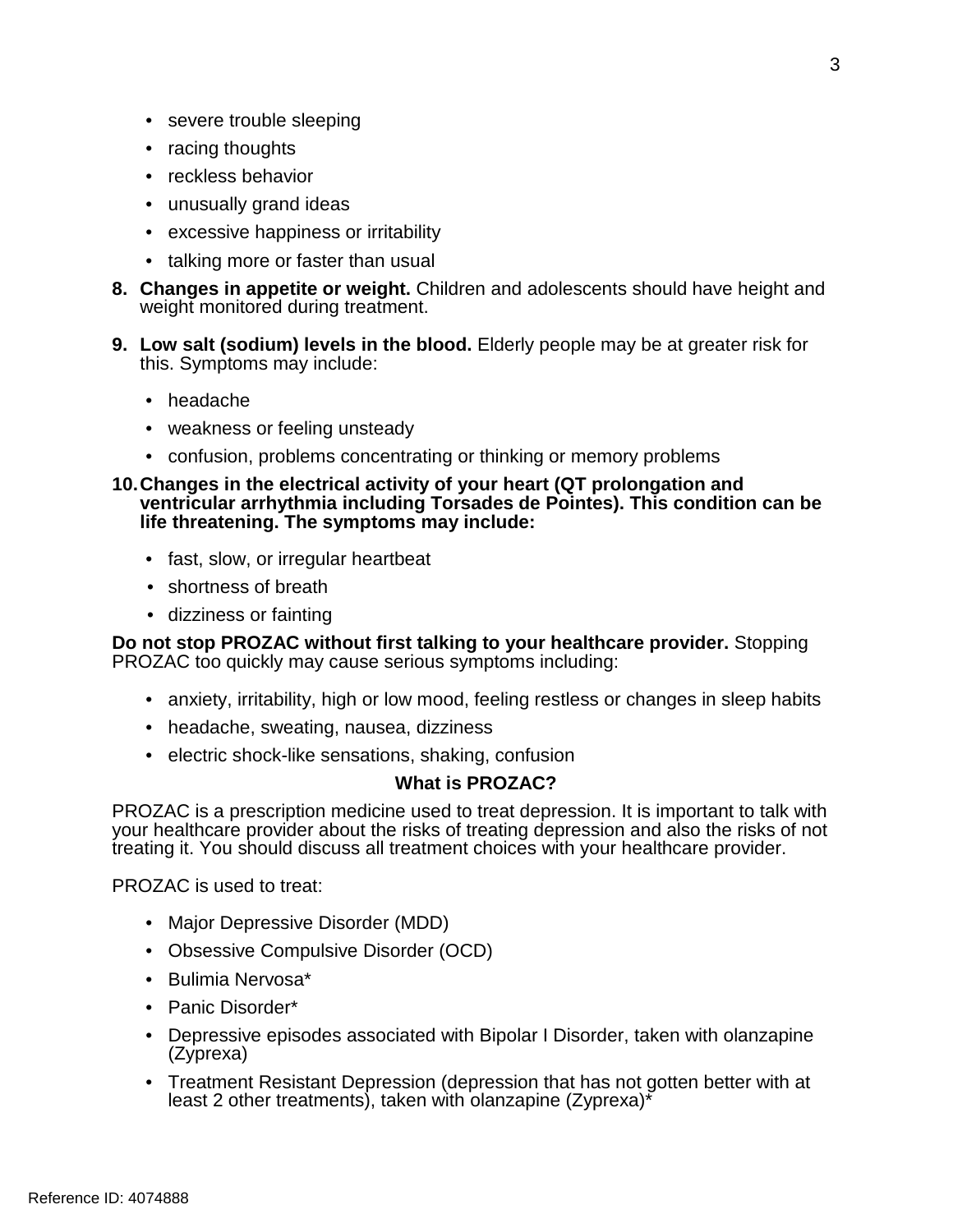\*Not approved for use in children

Talk to your healthcare provider if you do not think that your condition is getting better with PROZAC treatment.

# **Who should not take PROZAC?**

Do not take PROZAC if you:

- are allergic to fluoxetine hydrochloride or any of the ingredients in PROZAC. See the end of this Medication Guide for a complete list of ingredients in PROZAC.
- • take a Monoamine Oxidase Inhibitor (MAOI). Ask your healthcare provider or pharmacist if you are not sure if you take an MAOI, including the antibiotic linezolid.
	- Do not take an MAOI within 5 weeks of stopping PROZAC unless directed to do so by your physician.
	- Do not start PROZAC if you stopped taking an MAOI in the last 2 weeks unless directed to do so by your physician.

# **People who take PROZAC close in time to an MAOI may have serious or even life- threatening side effects. Get medical help right away if you have any of these symptoms:**

- high fever
- uncontrolled muscle spasms
- stiff muscles
- rapid changes in heart rate or blood pressure
- confusion
- loss of consciousness (pass out)
- **• take Mellaril® (thioridazine). Do not take Mellaril® within 5 weeks of stopping PROZAC because this can cause serious heart rhythm problems or sudden death.**
- **• take the antipsychotic medicine pimozide (Orap®) because this can cause serious heart problems.**

# **What should I tell my healthcare provider before taking PROZAC? Ask if you are not sure.**

Before starting PROZAC, tell your healthcare provider if you:

- Are taking certain drugs or treatments such as:
	- Triptans used to treat migraine headache
	- including tricyclics, lithium, buspirone, SSRIs, SNRIs, MAOIs or • Medicines used to treat mood, anxiety, psychotic or thought disorders, antipsychotics
	- • Amphetamines
	- Tramadol and fentanyl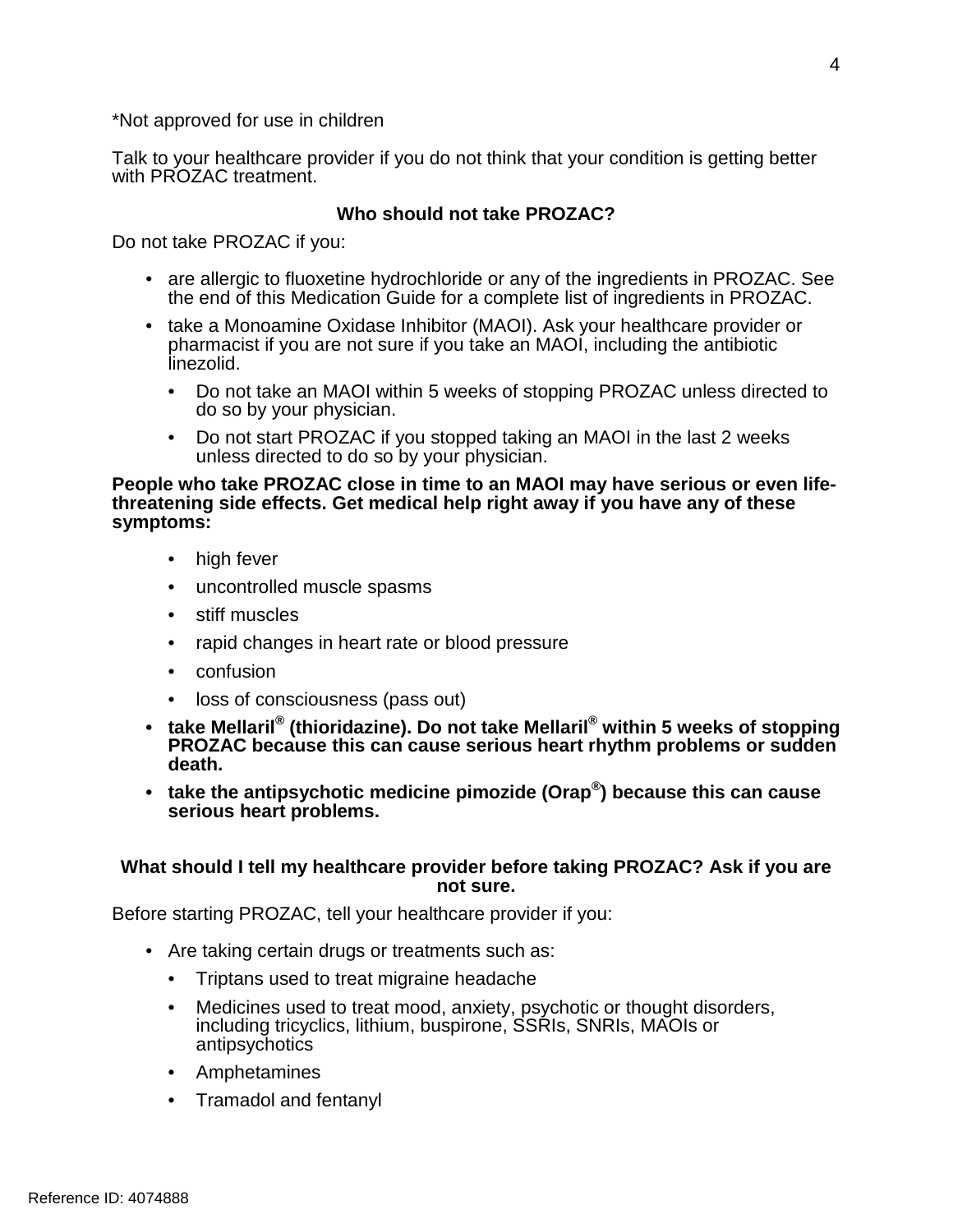- Over-the-counter supplements such as tryptophan or St. John's Wort
- Electroconvulsive therapy (ECT)
- have liver problems
- have kidney problems
- have heart problems
- have or had seizures or convulsions
- have bipolar disorder or mania
- have low sodium levels in your blood
- have a history of a stroke
- have high blood pressure
- have or had bleeding problems
- are pregnant or plan to become pregnant. It is not known if PROZAC will harm your unborn baby. Talk to your healthcare provider about the benefits and risks of treating depression during pregnancy.
- breast milk. Talk to your healthcare provider about the best way to feed your • are breast-feeding or plan to breast-feed. Some PROZAC may pass into your baby while taking PROZAC.

 **Tell your healthcare provider about all the medicines that you take,** including prescription and non-prescription medicines, vitamins, and herbal supplements. PROZAC and some medicines may interact with each other, may not work as well, or may cause serious side effects.

 your other medicines. Do not start or stop any medicine while taking PROZAC without Your healthcare provider or pharmacist can tell you if it is safe to take PROZAC with talking to your healthcare provider first.

If you take PROZAC, you should not take any other medicines that contain fluoxetine hydrochloride including:

- • Symbyax
- Sarafem
- Prozac Weekly

# **How should I take PROZAC?**

- Take PROZAC exactly as prescribed. Your healthcare provider may need to change the dose of PROZAC until it is the right dose for you.
- PROZAC may be taken with or without food.
- If you miss a dose of PROZAC, take the missed dose as soon as you remember. If it is almost time for the next dose, skip the missed dose and take your next dose at the regular time. Do not take two doses of PROZAC at the same time.
- If you take too much PROZAC, call your healthcare provider or poison control center right away, or get emergency treatment.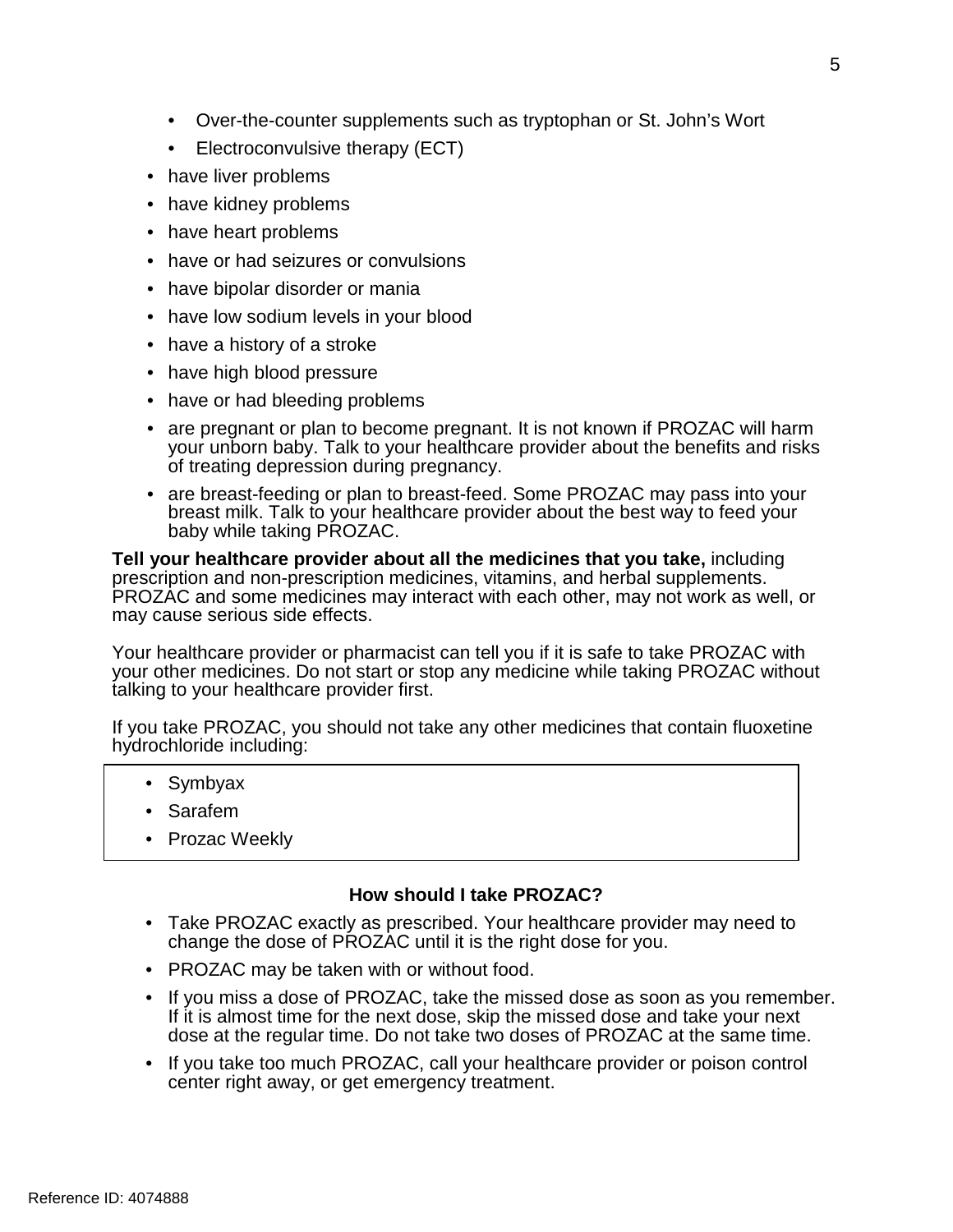# **What should I avoid while taking PROZAC?**

 dangerous activities until you know how PROZAC affects you. Do not drink alcohol PROZAC can cause sleepiness or may affect your ability to make decisions, think clearly, or react quickly. You should not drive, operate heavy machinery, or do other while using PROZAC.

# **What are the possible side effects of PROZAC?**

PROZAC may cause serious side effects, including:

- See "What is the most important information I should know about PROZAC?"
- • **Problems with blood sugar control.** People who have diabetes and take PROZAC may have problems with low blood sugar while taking PROZAC. High blood sugar can happen when PROZAC is stopped. Your healthcare provider may need to change the dose of your diabetes medicines when you start or stop taking PROZAC.

# **• Feeling anxious or trouble sleeping**

Common possible side effects in people who take PROZAC include:

- unusual dreams
- sexual problems
- loss of appetite, diarrhea, indigestion, nausea or vomiting, weakness, or dry mouth
- flu symptoms
- feeling tired or fatigued
- change in sleep habits
- • yawning
- sinus infection or sore throat
- tremor or shaking
- sweating
- feeling anxious or nervous
- hot flashes
- rash

Other side effects in children and adolescents include:

- increased thirst
- abnormal increase in muscle movement or agitation
- nose bleed
- urinating more often
- heavy menstrual periods
- • possible slowed growth rate and weight change. Your child's height and weight should be monitored during treatment with PROZAC.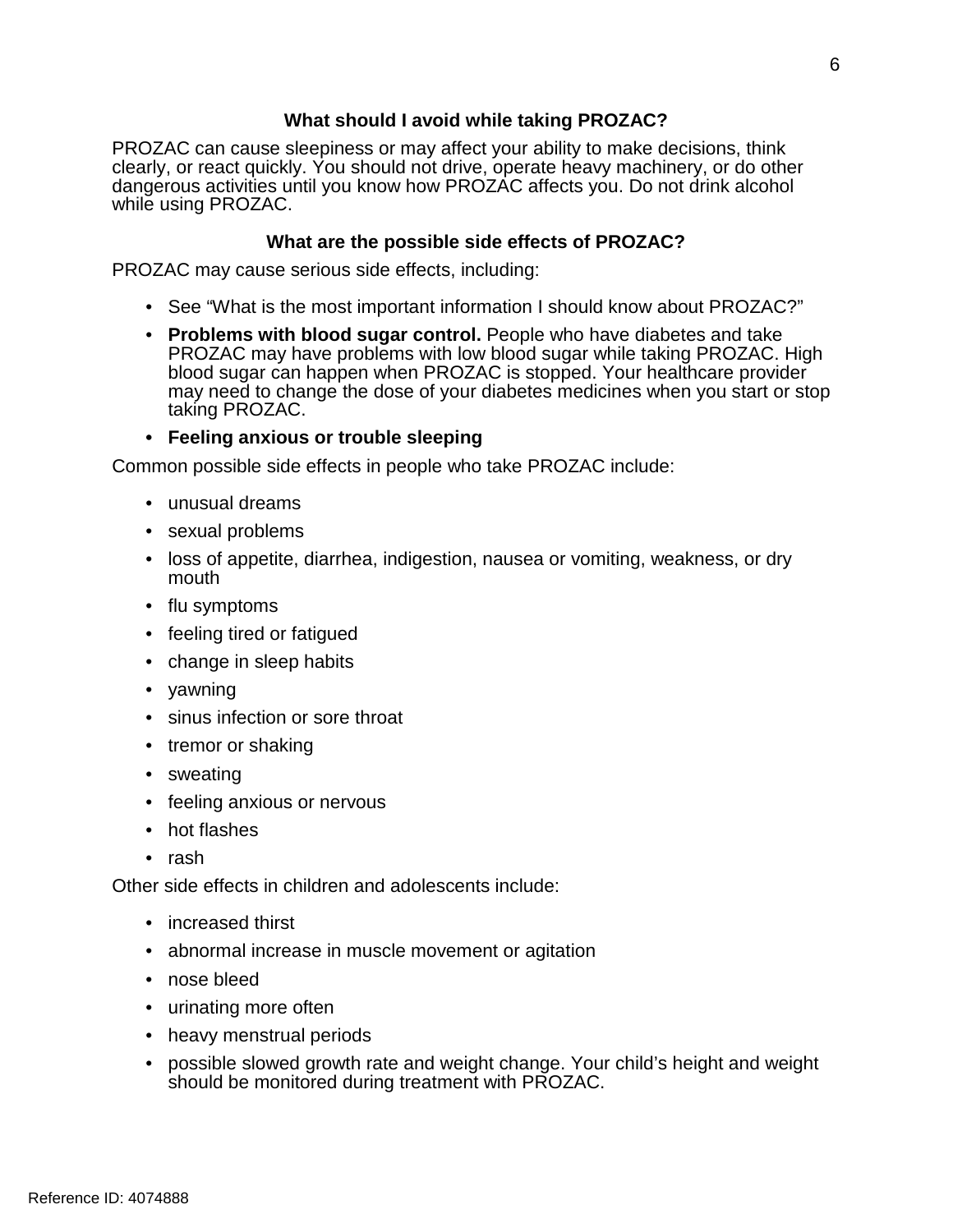Tell your healthcare provider if you have any side effect that bothers you or that does not go away. These are not all the possible side effects of PROZAC. For more information, ask your healthcare provider or pharmacist.

# **CALL YOUR DOCTOR FOR MEDICAL ADVICE ABOUT SIDE EFFECTS. YOU MAY REPORT SIDE EFFECTS TO THE FDA AT 1-800-FDA-1088.**

# **How should I store PROZAC?**

- Store PROZAC at room temperature between 59°F and 86°F (15°C to 30°C).
- Keep PROZAC away from light.
- Keep PROZAC bottle closed tightly.

# **Keep PROZAC and all medicines out of the reach of children.**

# **General information about PROZAC**

 Medicines are sometimes prescribed for purposes other than those listed in a Medication Guide. Do not use PROZAC for a condition for which it was not prescribed. Do not give PROZAC to other people, even if they have the same condition. It may harm them.

This Medication Guide summarizes the most important information about PROZAC. If you would like more information, talk with your healthcare provider. You may ask your healthcare provider or pharmacist for information about PROZAC that is written for healthcare professionals.

For more information about PROZAC call 1-800-Lilly-Rx (1-800-545-5979).

# **What are the ingredients in PROZAC?**

Active ingredient: fluoxetine hydrochloride

Inactive ingredients:

- • **PROZAC pulvules:** starch, gelatin, silicone, titanium dioxide, iron oxide, and other inactive ingredients. The 10 and 20 mg Pulvules also contain FD&C Blue No. 1, and the 40 mg Pulvules also contains FD&C Blue No. 1 and FD&C Yellow No. 6.
- • **PROZAC Weekly™ capsules:** D&C Yellow No. 10, FD&C Blue No. 2, gelatin, hypromellose, hypromellose acetate succinate, sodium lauryl sulfate, sucrose, sugar spheres, talc, titanium oxide, triethyl citrate, and other inactive ingredients.

*This Medication Guide has been approved by the U.S. Food and Drug Administration.* 

**Medication Guide revised January 2017** 

**Marketed by: Lilly USA, LLC Indianapolis, IN 46285, USA** 

Copyright © 2009, 2017, Eli Lilly and Company. All rights reserved.